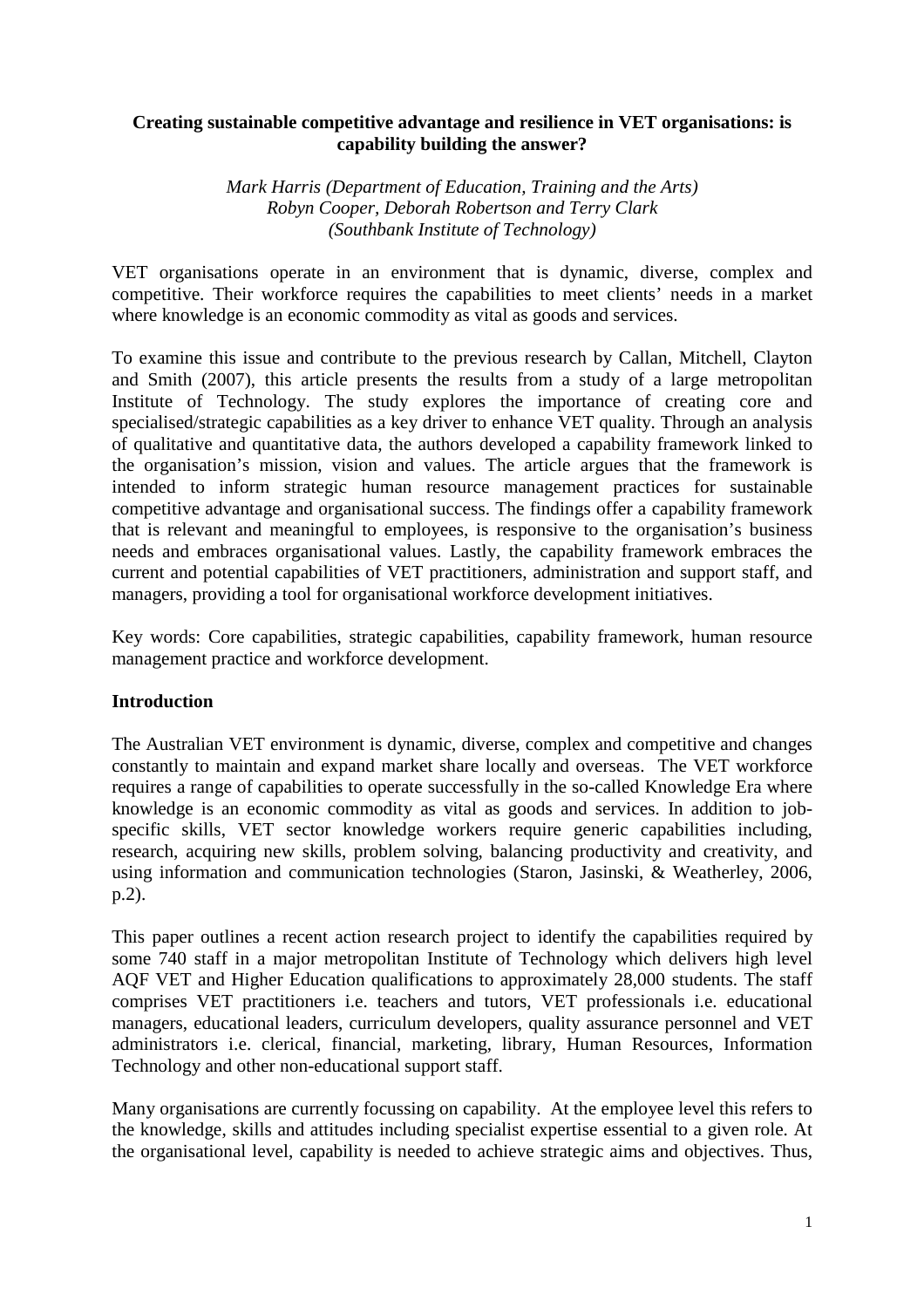an organisation's capabilities are the sum of its combined employees' capabilities and the organisation's policies and systems (State Services Authority, 2006, p.1).

A capability framework is a tool which identifies and describes the essential capabilities an organisation needs (Townsend & Cairns, 2003). Ideally, the framework should be developed in consultation with all stakeholders so that it is understood and adopted by employees and management alike. An effective capability framework provides a common platform upon which human resource activities such as recruitment, induction, career planning, professional development, job design and workforce planning can be built. It is particularly useful for organisations when designing performance review and development systems that aim to provide opportunities for growth through negotiated learning, rather than remediation of failure through compulsory training (Hawke, 2008, p 7).

The adoption of an agreed capability framework provides potential employees, current employees and managers with a common language. This leads to a shared understanding of knowledge, skills and attitudes critical for either the organisation or for individual roles and a basis to identify when a capability is absent, present or in danger of being lost. The ageing workforce in VET and elsewhere presents a particular challenge in terms of loss of skills, experience and organisational knowledge (Armstrong-Stassen, 2008 p.334). A capability framework can be used to identify forthcoming gaps and to inform workforce development. This is consistent with the findings of Callan et al. (2008, p.15) who state that "…capability is concerned as much with future knowledge and skill requirements as with immediate requirements".

Competitive advantage in the Knowledge Era is also associated with business wisdom, which is greater than the sum of skills, knowledge, attitudes and experience (Staron et al., 2006, p.5). This concept of wisdom is relevant to capability development and has the following characteristics:

- it is strength based it contributes to human well-being and the common good;
- it contributes to synthesis wise thinking and actions pull components into an integrated whole;
- it is achievement-oriented it has a very practical orientation which serves to guide thinking and action.

Therefore, in response to the mounting interest in sustaining and building capability in VET organisations by numerous researchers (Callan, 2001; Callan, 2005; Callan et al., 2007, Callan, 2008; Clayton et al., 2005; Foley & Conole, 2003; Harris et al., 2005; Mitchell et al., 2006; Mitchell, 2008; Staron et al., 2006), this paper will describe an exploratory process to better understand the concept of core and organisational capabilities in developing a capability framework for a large metropolitan Institute of Technology. The following paper is structured to include (i) a literature review, (ii) design and research methods (iii) the research results which are discussed in the context of existing literature. Finally, the paper will note the limitations of research, make suggestions for future research endeavours, and draw conclusions.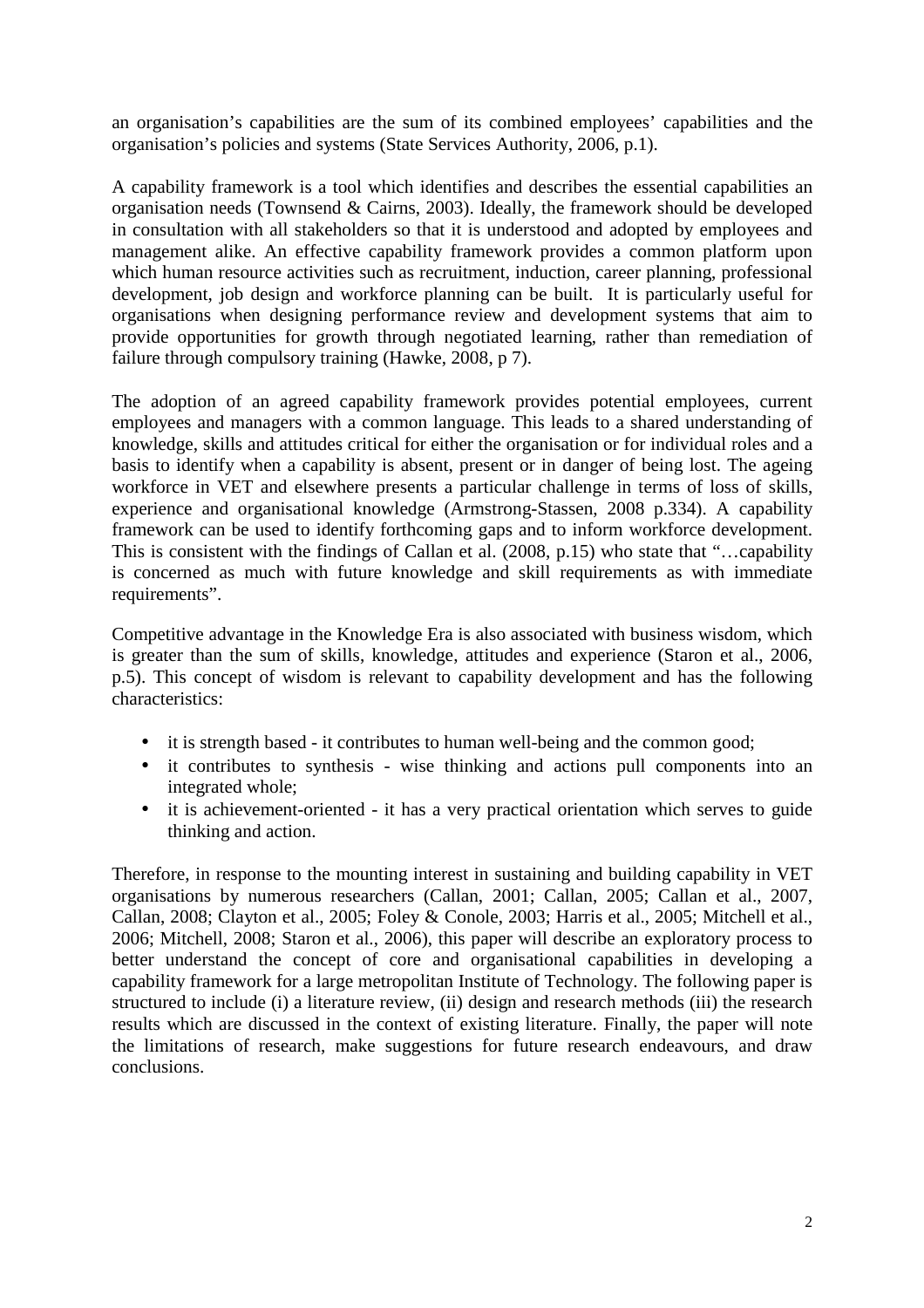## **Literature Review**

The importance of core competencies and capabilities is commonly acknowledged in the literature and there is agreement that organisational competitiveness, i.e. competitive advantage, relies on core competencies and capabilities (Hafeez & Essmail, 2007; O'Regan & Ghobadian, 2004). Further, competence as it is regularly defined and theorised in this literature, is basically a term that consists of observable current skills based on current knowledge (Harris, Guthrie, Hobart, & Lundberg, 1995). Therefore, in its purest form, the term competence and its derivatives for example, competencies and competency are behaviourist concepts based on demonstrable performance or actions (Townsend & Cairns, 2003, p.318).

Earlier studies by Selznick (1957) and Learned, Christensen, Andrews and Guth (1969) provide evidence that the concept of capabilities is not so contemporary. It may be this type of evidence that led Stephenson (1992) to define capability as an all round human quality, an integration of knowledge, skills, personal qualities and understanding used appropriately and effectively – not just in familiar and highly focussed contexts but in response to new and changing circumstances. Stephenson and Weil (1992, p.2) advance the concept and suggest that capability can be defined in the sense that capable people have confidence in their ability to:

- take effective and appropriate action;
- explain what they are about;
- live and work effectively with others; and
- continue to learn from their experiences, both as individuals and in association with other, in a diverse and changing society.

Likewise, Townsend and Cairns (2003, p.318) note the fundamental attributes of the concept, which include:

- ability (current competence);
- self-efficiency (belief in one's 'capability' to perform satisfactorily); and
- shared appropriate values (such as trust and valuing diversity).

Working from these attributes, capability has two broad areas of meaning: potential and content. Generally, potential exists where there are possibilities inherent in the individual, which may take a tangible form (Stephenson & Weil, 1992, p.2). Therefore, potential can be expressed as what an individual could do or has the capacity to do in the future (Brown & McCartney, 2004), whereas, content suggests that there is something there in the individual, which emphasises the notion of exiting ability (Brown & McCartney, 2004).

The Australian Bureau of Statistics (ABS, 2006, p.3) defined core capabilities as those capabilities required of all employees in the [organisation], regardless of role or business unit. Earlier Leonard-Barton (1995, pp.271-272) described core capabilities as those comprising of managerial activities and systems or what she depicts as the whole system of knowledge management, which is encompassed by a distinctive competitive advantage. Specifically, she advances the notion and posit that core capabilities are determined by four distinct categorical dimensions: (a) knowledge and skills, (b) the physical and technical systems, (c) managerial systems of education and development, and (d) the values and norms of the organisation,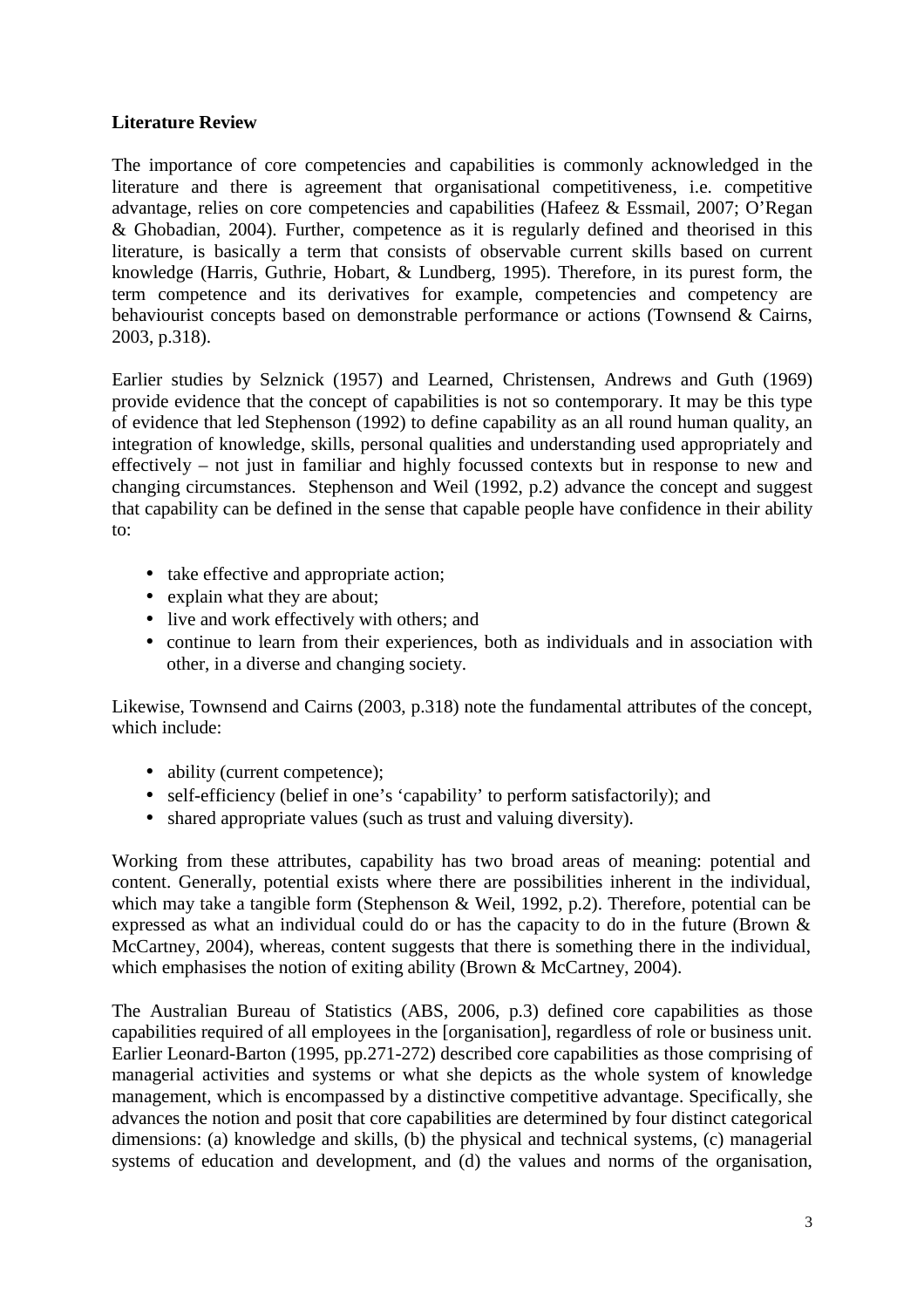which are seen as determining what kinds of knowledge and knowledge building activities are encouraged (Espedal, 2005, pp.137-138).

Most VET literature on sustaining and building capability has focused on management, leadership, and VET practitioners. Collectively, the literature has revealed a proliferation of research efforts focusing on a wide range of pressing VET sector issues. They range from management to educational. For instance, management issues include:

- identifying senior manager and executive capabilities in VET organisations, leadership and management capability framework (Callan, 2001);
- the VET workforce of the future, workforce development and professional practice, organisational capability, and workforce planning (Dickie et al., 2004);
- workforce renewal, maintaining technical and vocational competency, retaining working knowledge (Clayton et al., 2005); and
- defining leadership, developing leaders, leadership capabilities in VET organisations (Callan et al., 2007).

Other researchers have focussed on educational and VET practitioner issues, for example:

- the current and future attributes, skills, knowledge and competencies of teachers and trainers, the provision, accessibility and nature of staff development for teachers and trainers, the inhibitors and enablers of staff development (Harris et al., 2001);
- the changing role of the VET practitioner (e.g., work roles and responsibilities), relationships with students and industry, role definition, training systems, and changing educational cultures and markets (Chappell & Johnston, 2003; Harris et al., 2005); and
- the changing VET environment, learners and clients, skills and resources needed by VET practitioners, innovation and quality (Mitchell et al., 2006).

More specifically, and largely through the work of Callan et al (2007) and Mitchell et al (2006), empirical research has focused on two critical issues: developing management and leadership capability in VET and the hybrid mix of educational and business capabilities required by VET practitioners. The importance of sustaining and building capability in VET organisations is highlighted in other studies from this literature (Chappell & Johnston, 2003; Dickie et al., 2003; Guthrie 2004).

VET organisations will require an extensive range of management and leadership, and VET practitioner capabilities to meet the challenges of a dynamic and competitive VET environment (Callan et al., 2007; Mitchell et al., 2006). This is as a result of change drivers such as a competitive training market, reduced government funding, skill shortages and qualification profiles, demographic changes in clients and staff, social policy initiatives, flexible service and delivery methods, and greater industry engagement and alignment.

Indeed, in many VET organisations, the importance of sustaining and building capability is apparent. A number of Federal Government funded projects, e.g. Reframing the Future and the Australian Flexible Learning Framework, have demonstrated the potential benefits of capability building, knowledge sharing and best practices in VET. Moreover, as evidenced in this literature, States and Territories have implemented professional development initiatives, e.g. VET Futures in Queensland and the Victorian TAFE Development Centre to build the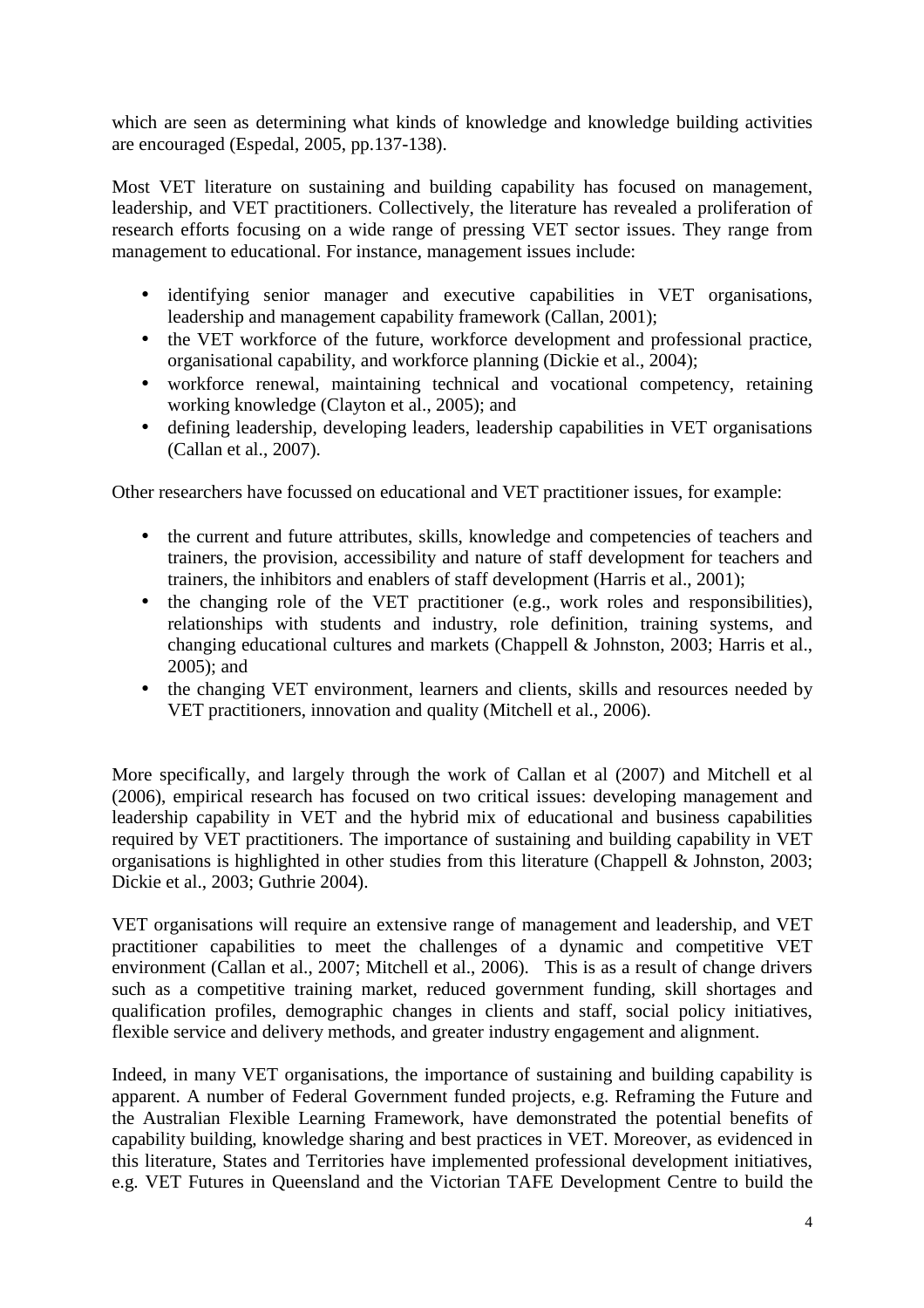key capabilities and innovations that best support the growth and sustainability of VET organisations.

Finally, as evidenced in the literature, capability research has increasingly moved towards a systematic approach in developing management, leadership and VET practitioner capabilities. With the need to make the notion locally applicable, several capability frameworks, e.g. Callan, 2001; Foley & Canole, 2003; Queensland Department of Education Training and the Arts, 2005; Western Australian Department of Employment and Training, 2005, have been developed across the VET sector to assist both public and private training organisations to consider the capabilities required now and in the future for their staff (Callan et al., 2007).

While these researchers have made excellent progress in examining the management, leadership human resource management, educational processes and practices that may sustain and build capability in VET organisations, there is an opportunity to contribute to the rich research foundation. Therefore, this paper will attempt to build on existing research with a specific emphasis on addressing the alignment of core, specialised/strategic and human resource management capabilities with an organisation's business strategy and organisational values.

### **Design and Research Methods**

The purpose of the project was to design and develop a distinctive staff capability framework to build leadership and support the implementation and management of employee capability development within the organisation. The project goal was to identify core and specialised/strategic capabilities relevant to the organisation, thus assisting with capability development and continuous improvement of programs, products and services.

The project aligned closely to the organisation's strategic plan, mission, vision and values; including, for example, the goal 'to educate and empower people of all ages who aspire to build their skills and careers in industries relevant to the changing global marketplace'. The capability framework, when integrated with existing Human Resource (HR) systems and processes (e.g., job analysis and design; workforce planning; attraction, selection and retention; induction; performance, learning and innovation planning; and professional development), will support the achievement of the organisation's strategic goal: 'Staff to reflect the desired behaviours, [skills] and decision-making competencies required to drive performance'.

A research model was developed and the notion for the concept had surfaced in the findings of earlier research by Callan (2001), Callan (2005), Callan et al (2007), Callan (2008), Clayton et al (2005), Dilitis (1996); Foley and Conole (2003), Harris et al (2005), Hawke (2008), Henderson and Thomson (2003), Mitchell et al (2006), Mitchell (2008), Smith and Hawke (2008). Accordingly, a conceptual framework emerged and its constructs were supplemented from strategic management theory, leadership theory, and human resource management theory to analyse the factors that influence the sustainability and building of management and leadership capability in VET organisations.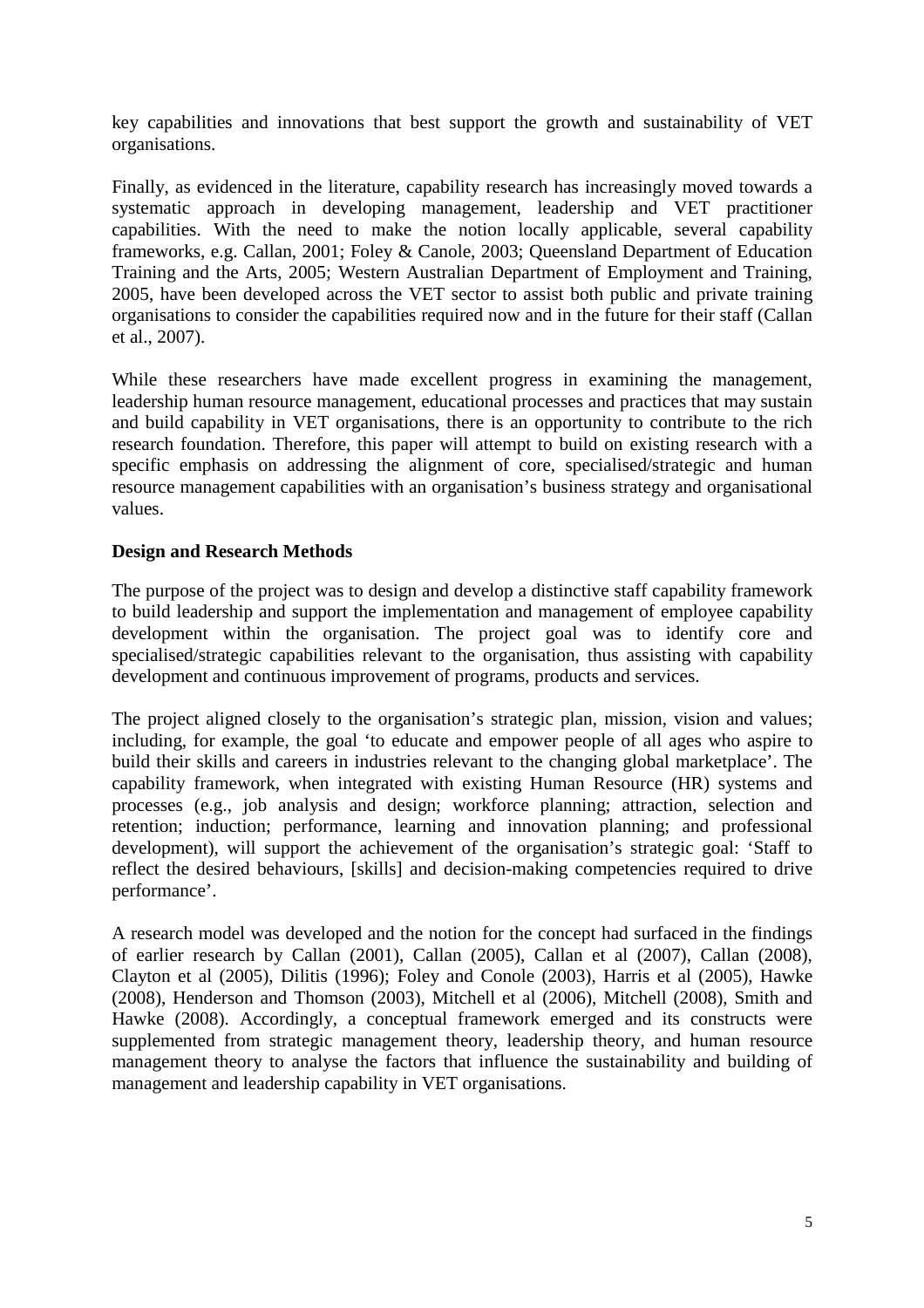#### *Figure 1 Research Model*



(Harris, 2008)

In terms of data analysis, the researchers used a grounded theory approach to identify …patterns, themes, categories and regularities (Cohen et al, 2007, p.461) from the qualitative data provided by the focus group, and subsequently, the survey. As Cohen et al (2007, p. 461) explain, … [a] grounded theory and content analysis will proceed through a systematic series of analyses, including coding and categorisation, until theory emerges that … can be used for predictive purposes.

The project team engaged the services of an experienced researcher and academic from an external organisation to act as mentor. This advisor was chosen because of his significant contribution to organisational development. Several meetings were held and processes finetuned prior to commencing the data collection. In order to provide transparency and raise organisational awareness of the project, the project manager developed a site on the organisation's intranet and uploaded information under the headings of: What is Capability; What is a Capability Framework; The Project Team; Goals; Aim; Priority Area; Anticipated Outcomes; Capability Framework and HR Practice; Focus Groups; and Key Milestones, and sent a broadcast Institute-wide inviting staff to view the information provided.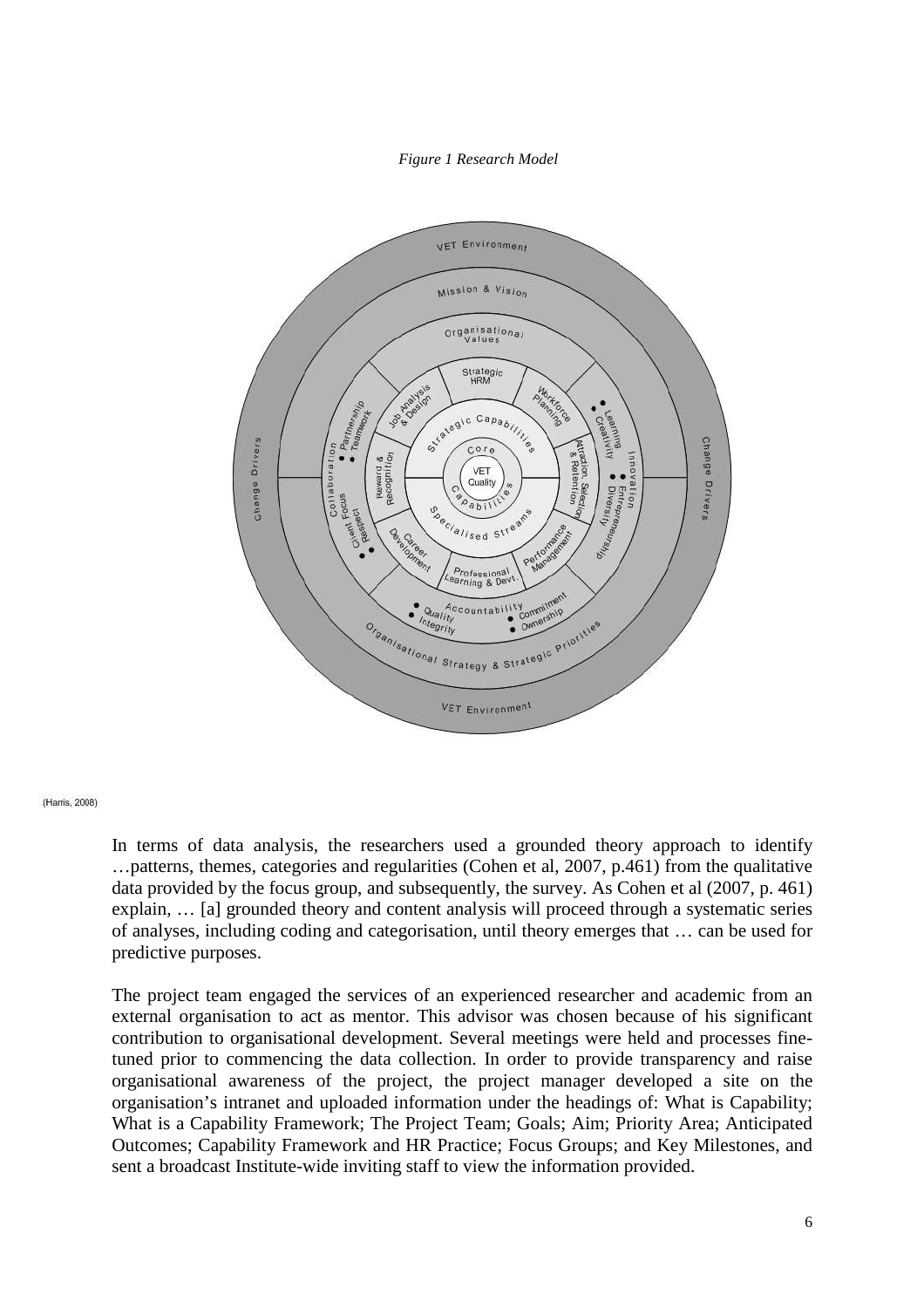The project team then began their preparation to source qualitative data through focus groups randomly drawn from the research population. While there are recognised drawbacks to using focus groups, advantages include the possibility they can …yield insights that might not otherwise have been available in a straight-forward interview; … [and] produc[e] a large amount of data in a short amount of time (Cohen et al, 2007, p.376). In order to provide validity (Powell & Connaway, 2004), focus group and survey questions were drawn from a review and analysis of relevant national and international literature, case studies, best practice and previous validated instruments relating to capability frameworks. Prior to presenting the questions to the focus group participants, they were reviewed by a small reference group of VET professionals and VET practitioners who consented to be involved. This group provided feedback on validity, relevance and comprehension (Cohen et al, 2007, p.377) and recommended adjustments were made accordingly.

The final research questions were as follows:

- 1. What are the challenges faced by you and others in your current role?
- 2. What do you consider to be the core capabilities currently needed by [the organisation's] employees? (Emphasis should be placed on the alignment with [the organisation's] Values Statement.)
- 3. What additional emerging strategic capabilities do you think will be required by your specialised VET stream?
- 4. What do you consider are the main barriers to the development of these capabilities?

An email invitation was sent to all employees explaining the project and asking them to indicate both their interest in participating in a one and a half hour focus group (with lunch provided) and suitable dates and times. On receipt of their expressions of interest, they were immediately sent an invitation to attend a particular focus group session (date, time and venue outlined) which the researchers had organised according to staff employment roles. Roles were grouped according to Dickie, Eccles, FitzGerald, McDonald, Cully, Blythe, Stanwick and Brook's (2004, p.16) labels and descriptors:

- 'VET professionals'… those staff who provide leadership, management and support for teaching, training and assessment within RTO's but who are not directly involved in the delivery of nationally recognised training.
- 'VET practitioner' … those staff of registered training organisations (RTO's) directly involved in the delivery of teaching, training and/or assessment programs that are nationally recognised.
- 'VET administration'… ancillary support staff, for example, performing important roles in client service, marketing, product development, library, finance and clerical.

Staff were informed that participation was voluntary and they could withdraw at any time, with no disadvantage (Australian Government, 2007, pp.20-21).

Benefits to the agency in terms of …gains in knowledge, insight and understanding (Australian Government, 2007, p.17) in order to benefit individuals and the organisation were explained. The study's sponsor was named and all participants were treated respectfully. Participants were informed of …the likelihood and form of the research results (Australian Government, 2007, p. 20), and the reference group and focus groups had opportunity to input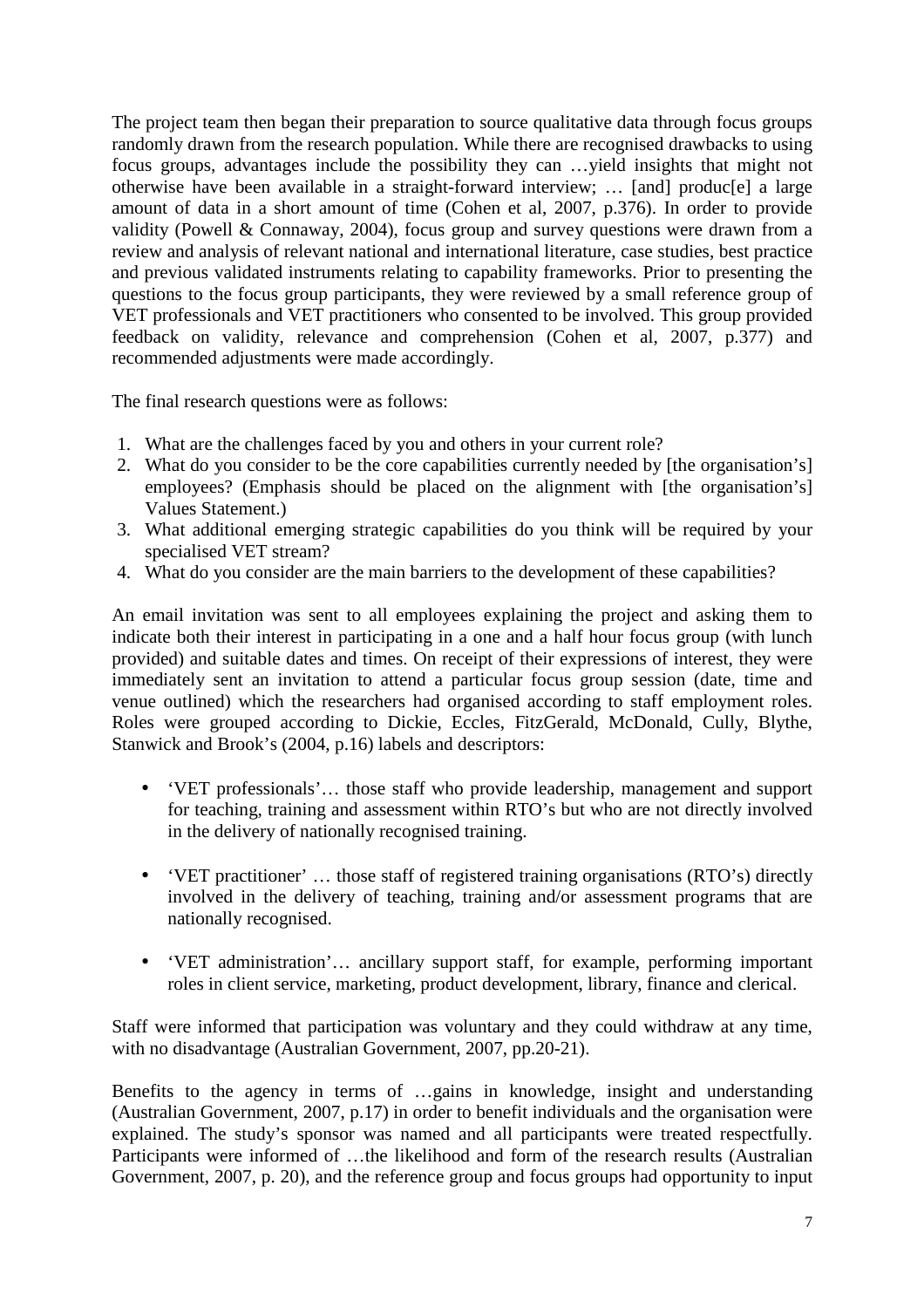on more that one occasion. Written approval from the CEO and the HR Unit Manager was obtained prior to commencing research. Assurances of confidentiality, privacy and anonymity were given and no information provided in the final report can be traced to any participant (Cohen et al, 2007, p.59). All information has been generalised and any identifiers removed. All data collected has been securely stored with no unauthorised access during and after the completion of the project, and information reported with honesty and integrity.

Ninety-five staff indicated interest in participating and eleven focus groups were held over four weeks. Group sizes varied from five to fifteen due to unforseen circumstances which prevented some from attending their original session. Participants in each focus group were from the same employment role, i.e. VET Professional, VET Practitioner or VET Administrator. Careful facilitation minimised non-participation or domination (Cohen et al., 2007, p.377). The external project advisor facilitated the VET Professional focus groups, while the project group manager ran the VET Practitioner and VET Administration Staff sessions. To ensure overall reliability, both facilitators utilised a standardised procedure developed in collaboration with the project team. Two project group members took ethnographic notes during each focus group; one captured major themes on an electronic whiteboard in full view of participants and facilitator, while the other documented discussion content on a laptop at the back of the room.

From the recorded qualitative data, common themes were identified by open coding. This process required the research team to conduct a sequential analysis and note significant themes and critical concepts. To organise the data, a table was developed that showed the frequency of the themes across all of the focus groups. Comparisons were then made between the data collected, emerging themes and critical concepts and the literature. This helped with further analysis, interpretation and clarification. Axial coding was then used to separate themes and merge or cluster similar themes into larger categories based on their linkages to the research topic (Neuman, 2006). Selective coding then enabled the researchers to validate each theme against the original notes taken. These processes enabled the researchers to identify core capabilities and specialised/strategic capabilities in each employment role or stream, i.e. VET Professionals, VET Practitioners and VET Administrators.

While all responses were included in a summary developed by the researchers and made available to focus group participants, those responses sitting outside the common categories were noted as such and acknowledged as valuable individual perspectives. All focus group participants were invited, via a personal email, to provide feedback on the information provided, thus allowing for further contribution from the group and improved validation. 15 Core Capabilities, 12 VET Professional Capabilities, 11 VET Practitioner Capabilities and 10 VET Administrator Capabilities (refer Appendix A) were identified through these processes and the research team was now tasked with determining which were rated most highly by all staff within the organisation.

Due to the ease with which it could be distributed and analysed, the project team chose to use an online survey to seek the opinions of the organisations population (Wilson & McLean, 1994: cited in Cohen et al., 2007, p. 317), timeliness, generalisation ability and cost effectiveness. To minimise random sampling errors, all staff would be invited to participate (Cohen et al, 2007, 103-5). The survey was developed using current literature, research and existing survey instruments to provide validity, and also included new themes highlighted by focus group data. It was designed with careful consideration of purpose, audience, sequencing, relevance and ease of completion. A brief introduction, aim of the survey, survey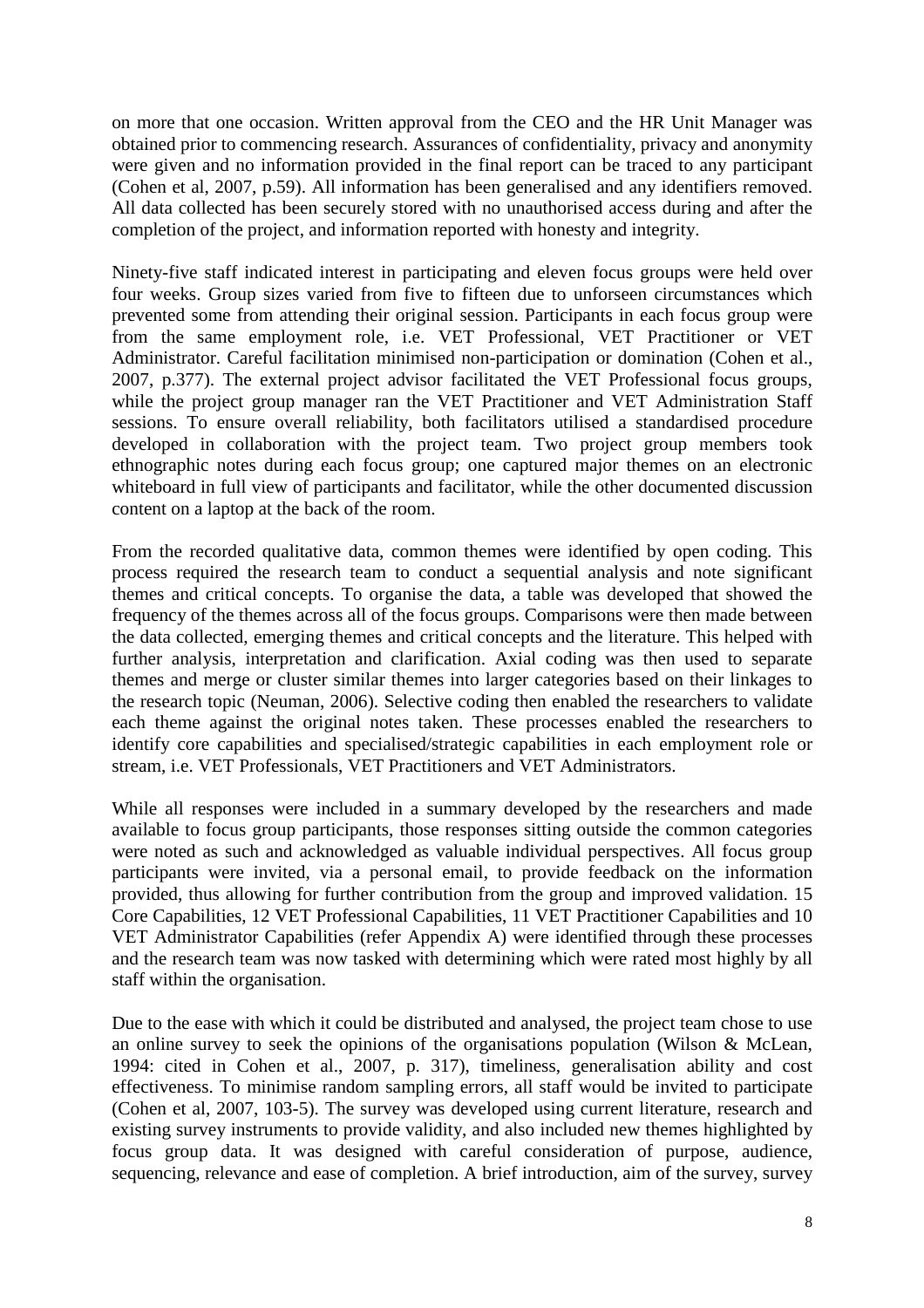completion information (approximately fifteen minutes), definitions, marking, general instructions and details of a prize draw incentive were provided in the survey preamble.

The survey (refer Appendix B) consisted of 61 questions organised into seven discrete sections (A: Core Capabilities; B: Your Role; Either C: Specialised Capabilities – VET Professional, D: Specialised Capabilities – VET Practitioner or E: Specialised Capabilities – VET Administration; F: About You; and G: Other Comments) so that respondents were not overwhelmed by the task (Cohen et al, 2007, 338). Many questions were organised as 7-point rating scales (with anchor 7 being 'extremely high level required' through to anchor 1 which signified 'not required'). As rating scales have limitations; for example, the researcher may infer a degree of sensitivity and subtlety from the data that they cannot bear (Cohen et. al., 2007, 327), opportunities were also provided for respondents to add further qualitative comments.

In order to establish reliability, the survey was reviewed by the reference group and piloted on a small, willing, randomly selected cohort prior to distribution. Minor adjustments were made to both the formatting and language used as a result of the feedback provided. It should be noted that focus group, pilot group and reference group participants could respond to the survey. Prior to emailing the electronic survey a number of broadcasts were sent organisation-wide alerting staff to the opportunity to participate, briefly detailing the purpose of the survey, providing contact details of the project team, encouraging them to log on to the Capability Framework website (intranet), welcoming their voluntary input and acknowledging the value of their perspectives for both the organisation and the individual.

The survey tool link was then sent out via an Institute broadcast and staff were given three weeks to respond. A number of regular, gentle follow up emails (Cohen et al., 2007, p.346) were sent, visits were made by members of the project team to staffrooms to explain the project aims and invite questions, and the opportunity to enter a prize draw was promoted. By clicking on the link, completing and submitting the survey respondents were automatically indicating their consent to participate. It should also be noted that participants could easily opt out of the survey at any time with no consequence.

Of the 621 available SBIT staff surveyed, 59% ( $n = 367$ ) responded. With such an encouraging result, the survey yielded much data including demographic information such as current primary work role, gender, age group, business unit and employment status. Quantitative data obtained from rating scale responses was processed into descriptive statistics, analysed and represented as bar charts and percentages. The majority of respondents were female (68%,  $n = 248$ ). Most (30%,  $n = 110$ ) were aged between 40 – 49 years of age, followed by 25% (n = 108) aged between  $50 - 59$  years. The survey sample was representative, in terms of gender and age, of the total staff profile. The largest proportion of respondents were either employed in one particular faculty (22%,  $n = 81$ ) or one particular business unit (19%,  $n = 70$ ). The employment status of most respondents was permanent  $(55\%, n = 202)$ .

The project team manually transcribed the qualitative information from the open-ended questions and organised resulting data according to themes. Although there are concerns with such an approach, including the loss of individual integrity, the possibility data will become decontextualised and that additional, relevant factors may be overlooked (Cohen et al., 2007, pp. 467-467), the researchers were careful to ensure information which did not fit with any of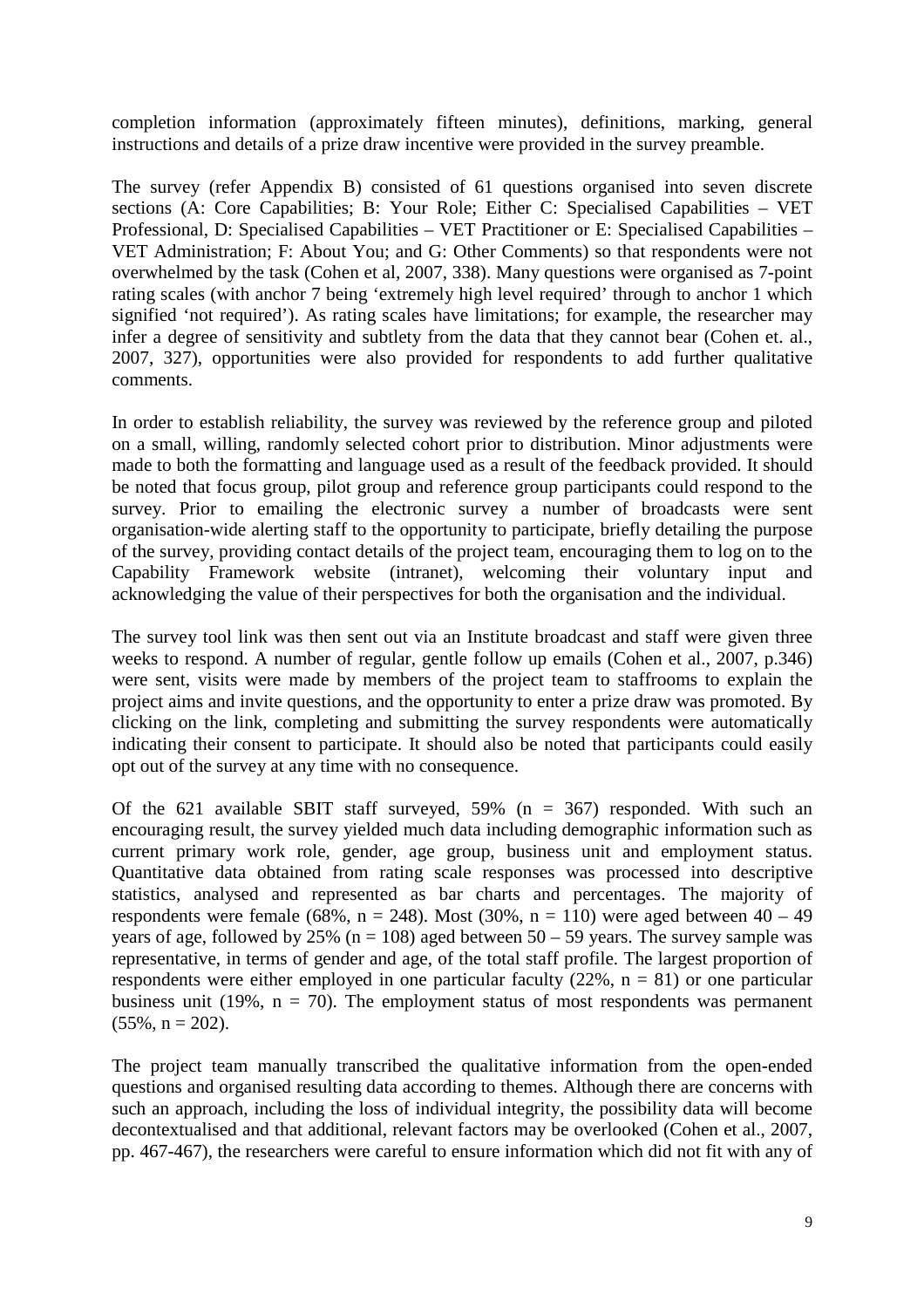the themes was reported as such. The same coding processes used to analyse qualitative data from the focus groups was used to identify common themes from the survey.

### **Results and Discussion**

### *Focus Groups*

In order the address the first research question (*What are the challenges faced by you and others in your current role?*), the most frequent responses included, the strategic positioning of the institute, funding/budget challenges, coping with the pace of change, building trust, transparent communication, age of the VET workforce, being responsive to new market and educational challenges, disempowered in the decision making process, the need for open and transparent communication, and being accountable. These results are consistent with previous VET research (Callan et al., 2007; Clayton et al., 2005; Guthrie, Perkins, & Nguyen, 2006; Harris et al, 2005) and it is clear that these issues are not unique to the institute and therefore, could be generalised throughout the VET sector.

To address the second and third research questions (*What do you consider to be the core capabilities currently needed by [the organisation's] employees? Emphasis should be placed on the alignment with [the organisation's] Values Statement*) *and (What additional emerging strategic capabilities do you think will be required by your specialised VET stream?)*,data from the 11 focus groups could be organised into 28 core capabilities, some of which could then be clustered through the coding process described in the methodology section.

The 15 which appeared most frequently were used in designing the survey (refer Appendix B). Participants believed key priorities for staff across the organisation included customer/client focus; personal attributes, skills and values; knowledge of the training sector; communication and collaboration. Other capabilities which appeared frequently centred on teamwork and respect for diversity, suggesting that interpersonal skills were considered essential in the workplace. Innovation was also rated highly.

The three VET Professional focus groups identified 22 strategic capabilities. Strategic thinking, change management, change leadership, corporate vision and people management were nominated by all groups. Personal attributes, finance and budgeting, resource and product development and networking were listed by two of the three groups. These findings indicate participants working in a management capacity believed resource management skills (both people and financial) were essential capabilities. The 22 strategic professional capabilities were then organised through the coding process into the 12 listed in the survey (refer Appendix B).

From the five VET Practitioner groups, 30 capabilities were tabled with 19 strategic capabilities identified by all five groups. While the majority of these related to teaching, learning, assessment and current pedagogy, administrative skills and personal attributes were also deemed important. While another 11 capabilities emerged, these only appeared in one or two of the focus groups. The 19 practitioner capabilities were further reduced, using the coding process, to 11 major themes for the survey (refer Appendix B).

15 major themes emerged from the three VET Administration focus groups. These included business and communication skills, educational support, value adding to the business and a positive attitude. Some of the strategic characteristics listed had previously been identified as core capabilities so the project team chose to include them as core capabilities only. Using the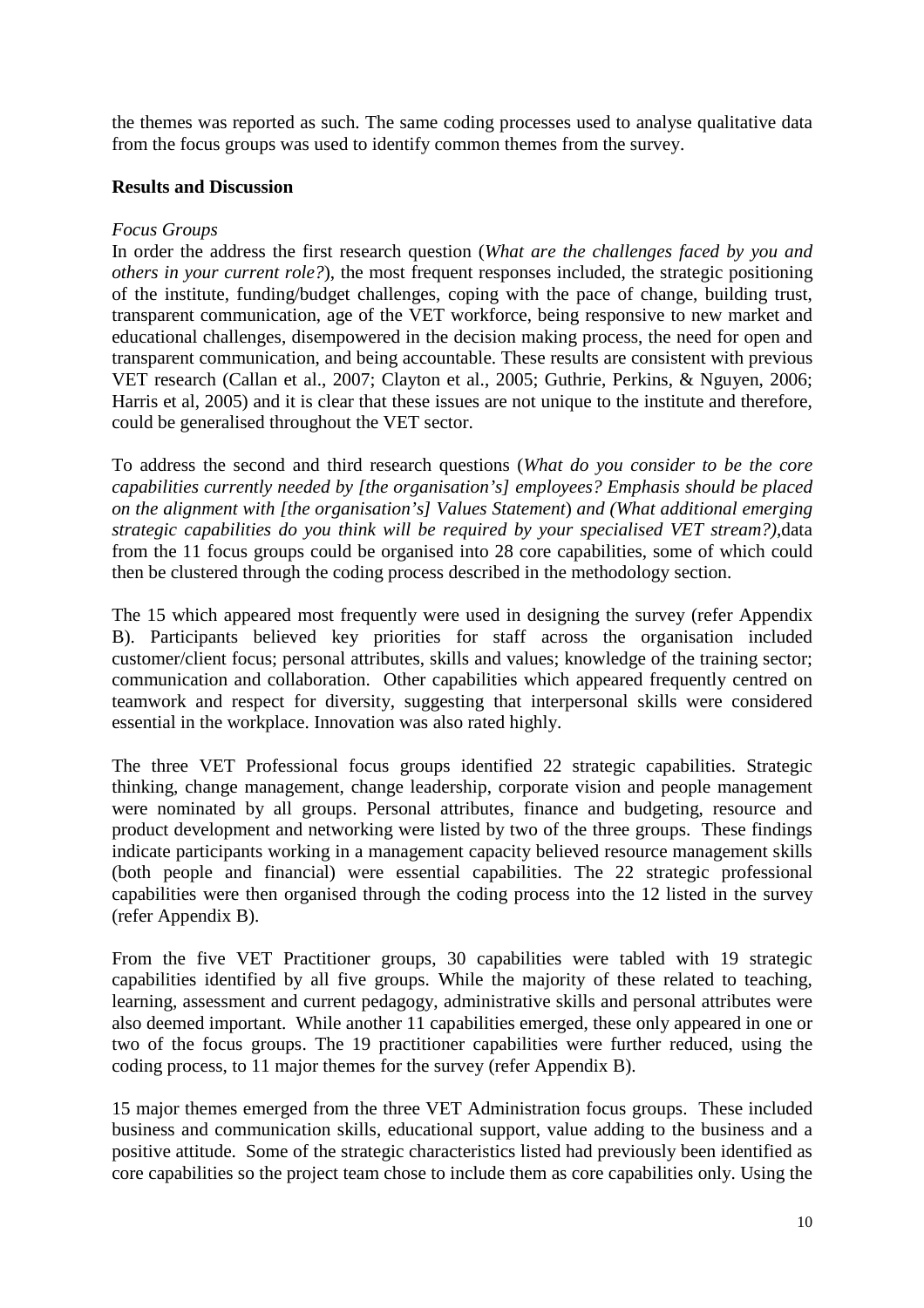coding process the number of specialised administrative capabilities was combined into 10 themes for the survey (refer Appendix B).

To address the final research question (*What do you consider are the main barriers to the development of these capabilities?*), the most frequent responses included, time to develop capabilities and industry currency, administrative workload, inadequate business/operational processes, budget/financial constraints, lack of reward and recognition, a lack of trust and transparency, inadequate change management strategies, and a lack of succession planning. These inhibitors are consistent with previous VET research (Callan et al., 2007; Clayton et al., 2005; Guthrie, Perkins, & Nguyen, 2006; Harris et al, 2005) and in particular, the accessibility to professional development.

### *Capability Framework Survey*

The results of the survey confirmed strong agreement with the core (refer Appendix C) and specialised/strategic capabilities (refer Appendices D, E, & F). The majority of respondents  $(75\% +)$  indicated that the level of capabilities required in their role ranged from a moderate to an extremely high level. There was overwhelming support for the organisation's values which are embedded in the framework and research model. The results also indicated a number of synergies between capabilities and organisation's values e.g., between core capabilities and specialised/strategic descriptions. This has allowed for a realignment and reduction of discreet capabilities.

The clustering of common themes from the qualitative data has reaffirmed core capabilities and Institute values. Additional qualitative comments expressed open support for the project and framework, with several commenting they were pleased to have had the opportunity to contribute. A small number of responses conveyed some sense of negativity with regard to the intent and usefulness of the capability framework which is to be developed. For a detailed overview of the findings described below, refer to the summary table in Appendix G.

14 of the 15 core capabilities listed in the survey were rated of high to extremely high importance by between 72% and 95% of respondents. Communication skills, Customer/client focus, Collaboration, Teamwork, Self management, and Respect for diversity and valuing difference were ranked in this range by over 90% of staff. Business acumen was considered by only 53% of staff to be of high to extremely high importance.

VET Professionals scored the following capabilities highly, with between 90% and 96% indicating they believed staff working in these roles required a high to very high level: Leadership of individuals and teams; Personal attributes and skills; Coaching and mentoring; Leading and managing change; Partnership and relationship management; and Performance Management. Of the remaining six capabilities listed in the survey, Advanced ICT skills and analysis scored the lowest, with 67% of respondents considering them to be of high to very high importance.

VET Practitioners were asked to rate the importance of 11 specialised capabilities and those which ranked most highly were as follows: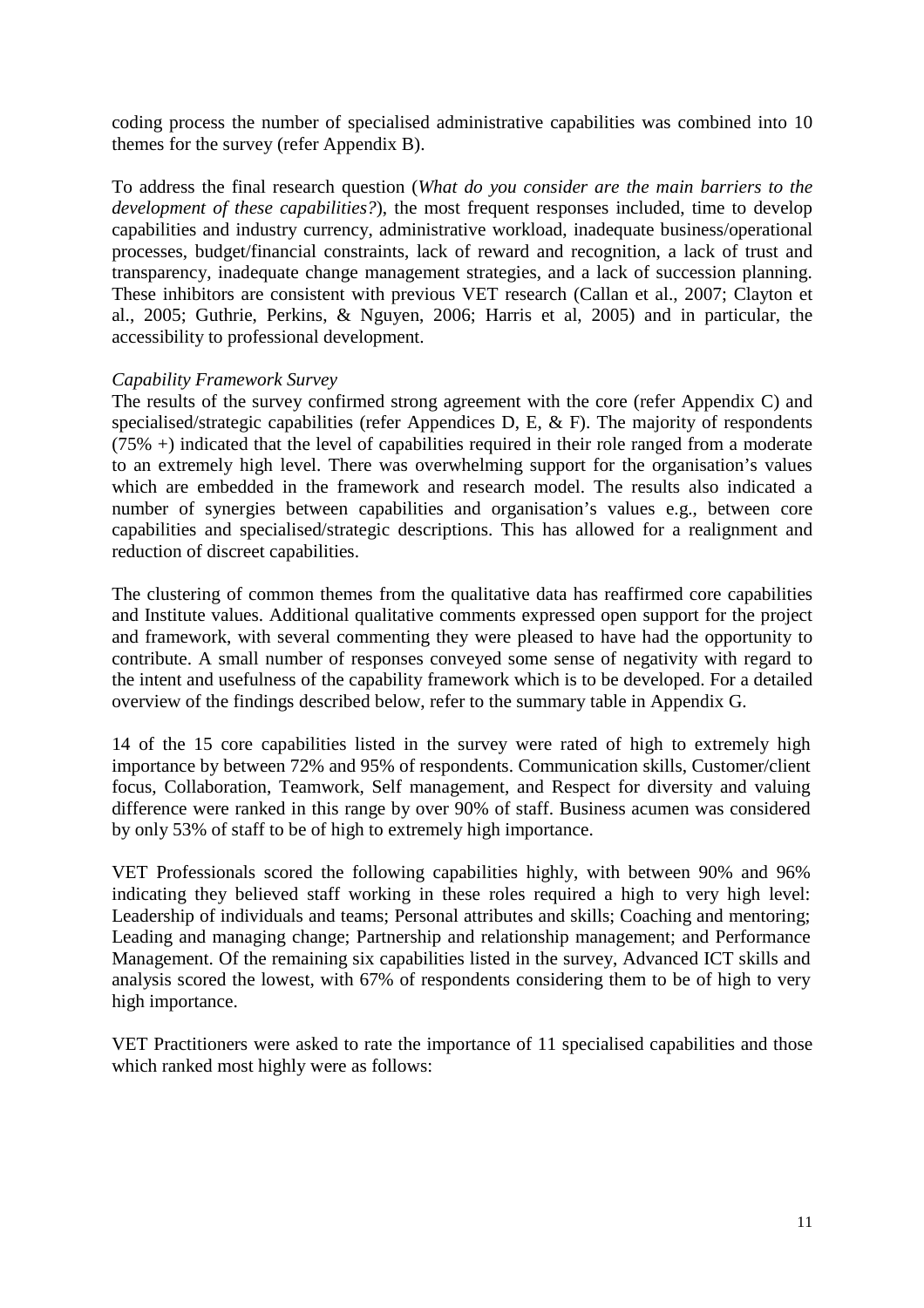| Capability                            | %  |
|---------------------------------------|----|
| Learner/client focus                  | 98 |
| <b>Communication skills</b>           | 97 |
| Flexible, adaptive, creative teaching | 94 |
| Pedagogical expertise                 | 93 |
| Instructional design skills           | 89 |
| Coaching/mentoring                    | 89 |
| Industry/technical currency           | 84 |
| Educational technology skills         | ₹Δ |

*Table 1 Capability - % indicating a high to very high level was required* 

Results indicated that a significant number of VET practitioners in the organisation believed administrative and financial capabilities were lower priorities, and their main focus was teaching and learning.

VET Administration staff were asked to rank 10 capabilities. 70% or more believed a high to very high level was required for eight of the 10. Value add to the business and positive attitude was ranked highest (89%) while Business communication skills (87%), Knowledge sharing (82%), Co-ordination of services and resources (76%), Coaching and mentoring (75%) and Learner and teacher support (73%) followed. Designing and maintaining business systems was ranked lowest with 64% of administrative staff considering a high to very high level was required.

Findings suggest the capabilities provided in the survey were comprehensive. In order to refine the capabilities while ensuring the integrity of the findings, the research team and project mentor clustered capabilities using the same coding process used throughout the project. The resulting Capability Framework consisted of 10 Core Capabilities of which 7 aligned to the Institute values of Collaboration, Accountability and Innovation, 11 VET Professional Capabilities, 11 VET Practitioner Capabilities, and eight VET Administrator Capabilities (refer Appendix H).

### **Conclusions and limitations**

This study is one of several research endeavours to systematically analyse the approaches to build and sustain leadership capability within the VET sector. The findings add to those from previous studies and will enhance understanding of the numerous challenges in the VET environment and organisational factors which may inhibit development of management, leadership and VET practitioner capabilities in VET organisations. However, the study was restricted to a single large public VET institution in a Queensland metropolitan area. To further enhance the ability to generalise and test the validity of this study's findings, future research should replicate the findings with larger samples and in a variety of organisational contexts. An example would be small and medium public sector VET organisations located in metropolitan and regional areas. The study should also be replicated in other Australian states.

Also, while much crude data was produced, some of the detailed information was lost in the clustering process that was necessary to keep the survey to a manageable size. Further, perspectives of the large body of casual and sessional staff were not accorded a priority insofar as focus groups were mainly scheduled at times that suited full-time employees. The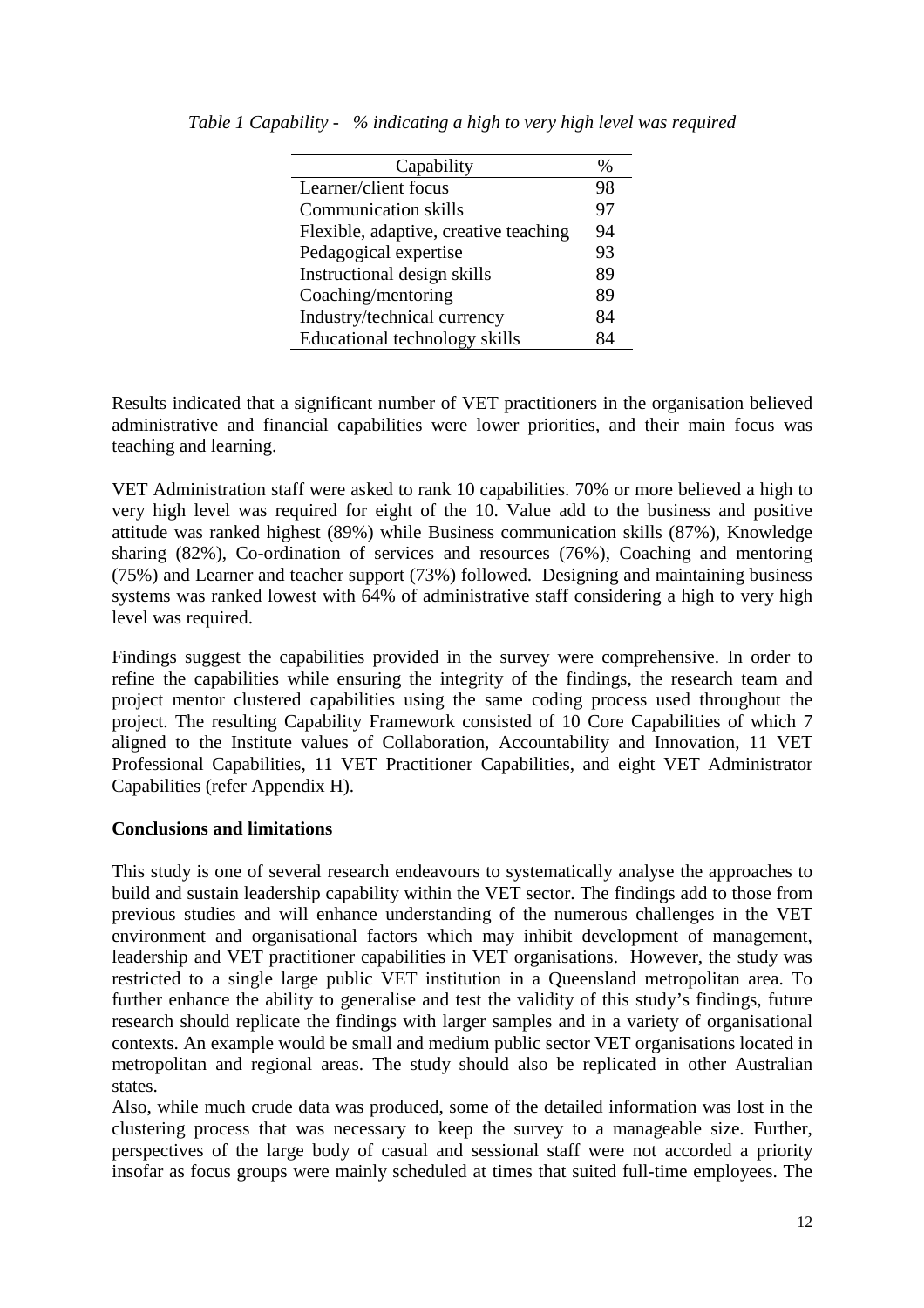study will not track actual use of the capability framework within HR planning and reporting mechanisms. Subsequent studies into these areas would prove very useful for HR theory and practice and in particular, workforce development.

Nevertheless, the findings in this paper confirm the potential value of developing a capability framework in a large VET organisation. The results strongly suggest that such a framework, constructed with meaningful input from the three main categories of VET staff and explicitly linked to organisational values, offers most staff a model for developing key capabilities in ways that enhance both organisational and personal performance. The organisation is now actively implementing a performance learning and innovation system linked to the capability framework. Throughout the project, respondents consistently expressed support for the opportunity to contribute to the framework that was afforded by the project's design and methods. Overall, this research model and fundamental capability framework is likely not only to aid VET organisations to make informed decisions on how they develop core and specialised/strategic capabilities, but to also generate interest and debate, and facilitate future research.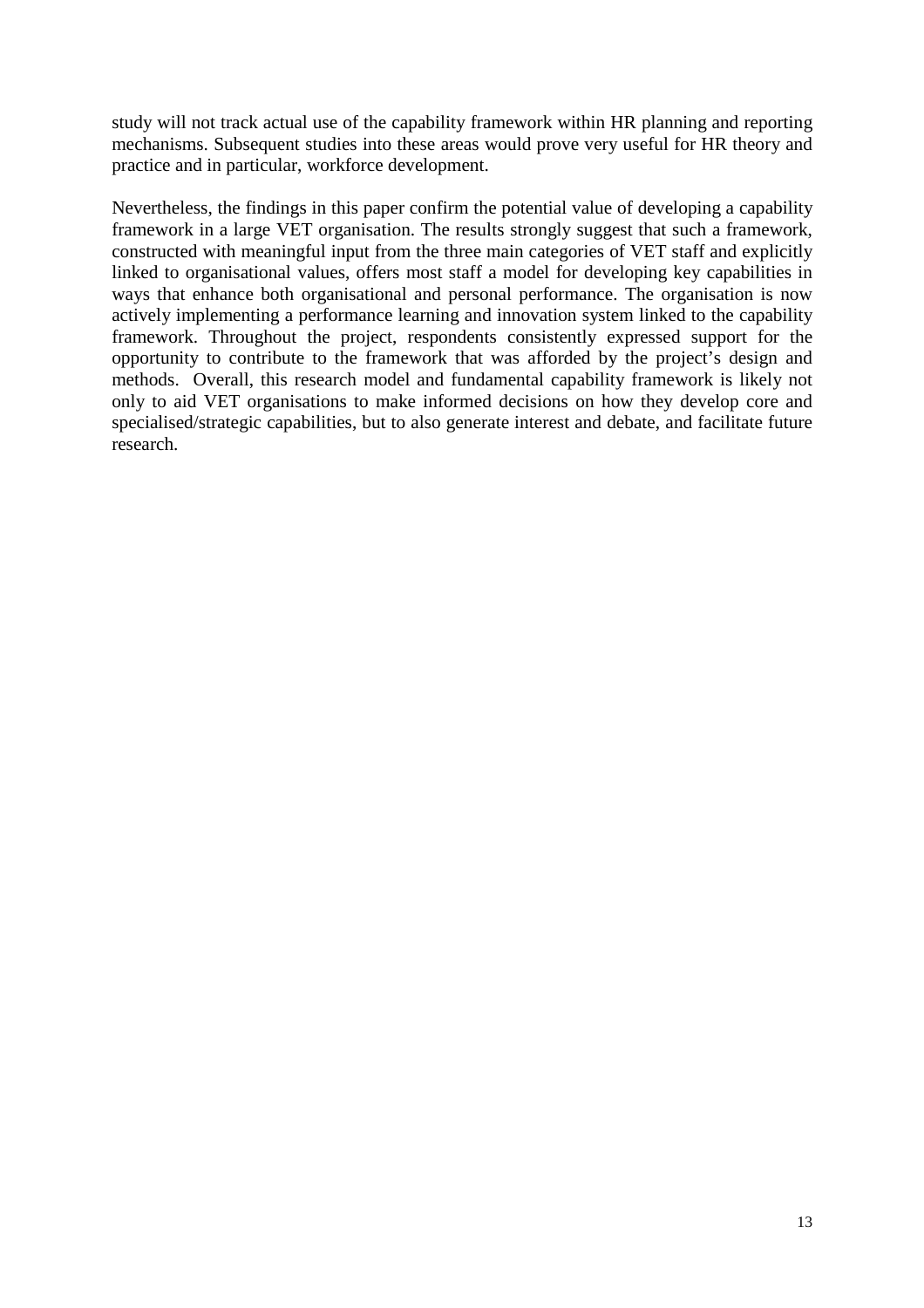#### **References**

- Armstrong-Stassen, M. 2008. Human resource practices for mature workers And why aren't employers using them?, *Asia Pacific Journal of Human Resources*, Vol. 2, No. 3, pp. 334-352.
- Australian Bureau of Statistics (ABS). 2006. Statistical excellence through capability development and planning – ABS Organisational People and Learning System, Conference of European Statisticians, United Nations, Economic and Social Council, Economic Commission for Europe, Statistical Commission, 13-15 June, Paris, pp. 1- 10.
- Australian Government. 2007. *National Statement on Ethical Conduct in Human Research,*  National Health and Medical Research Council, Canberra, ACT.
- Brown, R., & McCartney, S. 2004. The development of capability: the content of potential and the potential of content, *Education and Training*, Vol. 46, No. 1, pp. 7-10.
- Callan, V. 2001. *What are the essential capabilities for those who manage training organisations?*, NCVER, Adelaide.

 . 2004. *Building innovative vocational education and training organisations*, NCVER, Adelaide.

 . 2005. *Building staff capability: TAFE Queensland*, Department of Employment and Training, Brisbane.

 ., Mitchell, J., Clayton, B., & Smith, L. 2007. *Approaches for sustaining and building management and leadership capability in VET providers*, NCVER, Adelaide.

- Chappell, C., & Johnston, R. 2003. *Changing work: Changing roles for vocational education and training teachers and trainers*, NCVER, Adelaide.
- Clayton, B., Fisher, T., & Hughes, E. 2005. *Sustaining the skill base of technical and further education institutes: TAFE managers' perspectives*, NCVER, Adelaide.
- Cohen, L., Manion, L., & Morrison, K. 2007. *Research Methods in Education.* 6<sup>th</sup>  *Edition,* Routledge, London.
- Collis, D. 1994. How valuable are organizational capabilities?, *Strategic Management Journal*, Vol. 15, pp. 143-152.
- Dickie, M., Eccles, C., FitzGerald, L., McDonald, R., Cully, M., Blythe, A., Stanwick J., & Brooks, L. 2004. *Enhancing the capability of VET professionals project: Final Report*, ANTA, Brisbane.
- Dilts, R. 1996. *Visionary Leadership Skills: Creating a World to Which People Want to Belong*, Meta Publications, Capitola, CA.
- Espedal, B. 2005. Management Development: Using Internal or External Resources in Developing Core Competence, *Human Resource Development Review*, Vol. 4, No. 2, pp. 136-158.
- Foley, J., & Canole, L. 2003. *A draft leadership capability framework to assist leadership development in the Victorian TAFE sector*, Victorian Department of Education and Training, Melbourne.
- Gieskes, J. F. B., & Landenberg, I. W. H. A. 2000. Learning and improvement in product innovation processes: enabling behaviours, *Proceedings INCOSE Conference (International Council on Systems Engineering)*, Minneapolis.
- Guthrie, H. 2004. *The vocational education and training workforce: New roles and ways of working*, NCVER, Adelaide.

 ., Perkins, K., Nguyen, N. 2006. *VET Teaching and Learning: The Future Now 2006 – 2010, The roles, knowledge and skill requirements of the VET practitioner*, Department of Education and Training, Western Australia.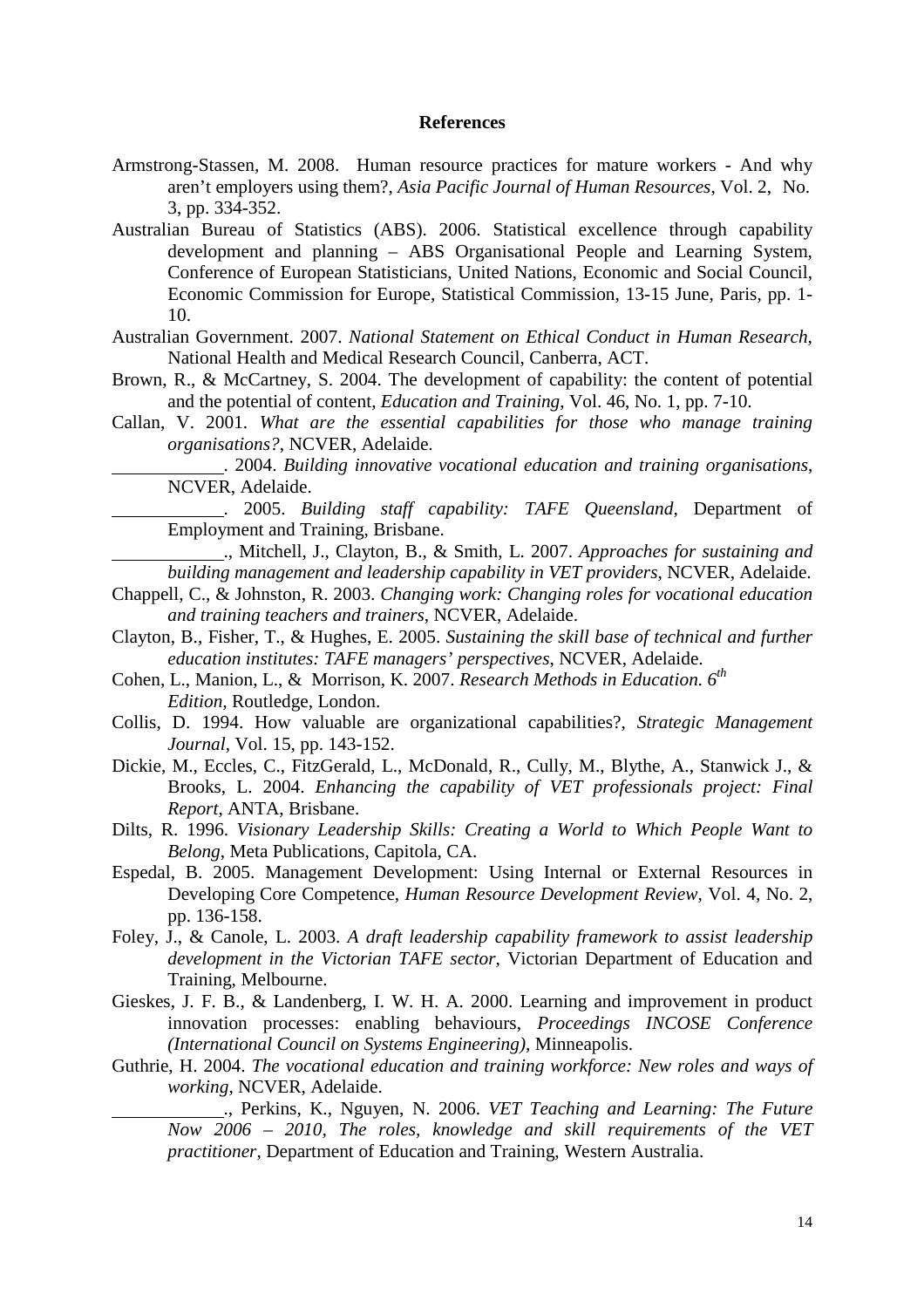Hafeez, K., & Essmail, E. A. 2007. Evaluating organisation core competences and associated personal competencies using analytical hierarchy process, *Management Research News*, Vol. 30, No. 8, pp. 530-546.

 *vocational education and training practitioners*, NCVER, Adelaide.

Harris, R., Guthrie, H., Hobart, B., & Lundberg, D. 1995. *Competency-based Education and Training: Between a Rock And a Whirlpool*, Macmillan, Melbourne.

 ., Simons, M., Hill, D., Smith, E., Pearce, R., Blakely, J., Choy, S., Snewin, D. 2001. *The changing role of staff development for teachers and trainers in vocational education and training*, NCVER, Adelaide.

 ., Simons, M., and Clayton, B. 2005. *Shifting mindsets: The changing work roles of vocational education and training practitioners*, NCVER, Adelaide.

Hawke, G. 2008. Making decisions about workforce development in registered training organisations, NCVER, Adelaide.

 *vocational education and training practitioners*, NCVER, Adelaide.

- Henderson, M., & Thompson, D. 2003. *Values at Work: The Invisible Threads between People, Performance and Profit*, Harper Collins, Auckland.
- Hoskisson, R. E., Hitt M. A., & Ireland, R. D. 2004. *Competing for advantage*, South-Western/Thomson Learning, Mason, OH.
- Lawson, T. E., & Hepp, R. L. 2001. Measuring the performance impact of human resource initiatives, *Human Resource Planning*, Vol. 24, pp. 36-44.
- Learned, E. P., Christensen, C, Andrews, K., & Guth, W. 1969. *Business Policy: Text and Cases*, Irwin, Homewood, IL.
- Leonard-Barton, D. 1995. Wellsprings of Knowledge: Building and Sustaining the Sources of Innovation, Harvard Business School Press, Boston, MA.
- Mitchell, J. McKenna, S., Perry, W., & Bald, C. 2005. *New ways of working in VET*, ANTA, Melbourne.

 ., Chappell, C., Bateman, A., and Roy, S. 2006. *Quality is the key: Critical issues in teaching, learning and assessment in vocational education and training*, NCVER, Adelaide.

 . 2008. Capabilities of the emerging 'advanced VET practitioner', Paper presented at the AVETRA Conference 3<sup>rd</sup> April, Adelaide.

- Neuman, W.L., 2006. *Social Research Methods: Qualitative and Quantitative Approaches,*  6<sup>th</sup> edn, Pearson Education, Boston.
- Nonaka, I. 1994. A dynamic theory of organisational knowledge creation, *Organization Science*, Vol. 5, No. 1, pp.134-139.
- O'Regan, N., & Ghobadian, A. 2004. The importance of capabilities for strategic direction and performance, *Management Decision*, Vol. 42, No. 2, pp. 292-312.
- Piper, H., & Simons, H., 2005. Chapter 6: Ethical Responsibility in Social Research, in *Research Methods in the Social Sciences,* In B. Somekh & C. Lewin (Eds.), Sage, London, pp. 56-63.
- Powell, R.R., & Connaway L.S., 2004. *Basic Research Methods for Librarians*, 4<sup>th</sup> edn, Libraries Unlimited, Westport.
- Selznick, P. 1957. *Leadership in Administration: A Sociological Interpretation*, Row, Evanston, IL.
- Smith, A., and Hawke, G. 2008*. Human resource management in Australian registered organisations*, NCVER, Adelaide.
- Snell, S. A., & Dean, J. W. Jr. 1992. Integrated Manufacturing and Human Resource Management: A Human Capital Perspective, *Academy of Management Journal*, Vol. 35, No. 3, 467 – 504.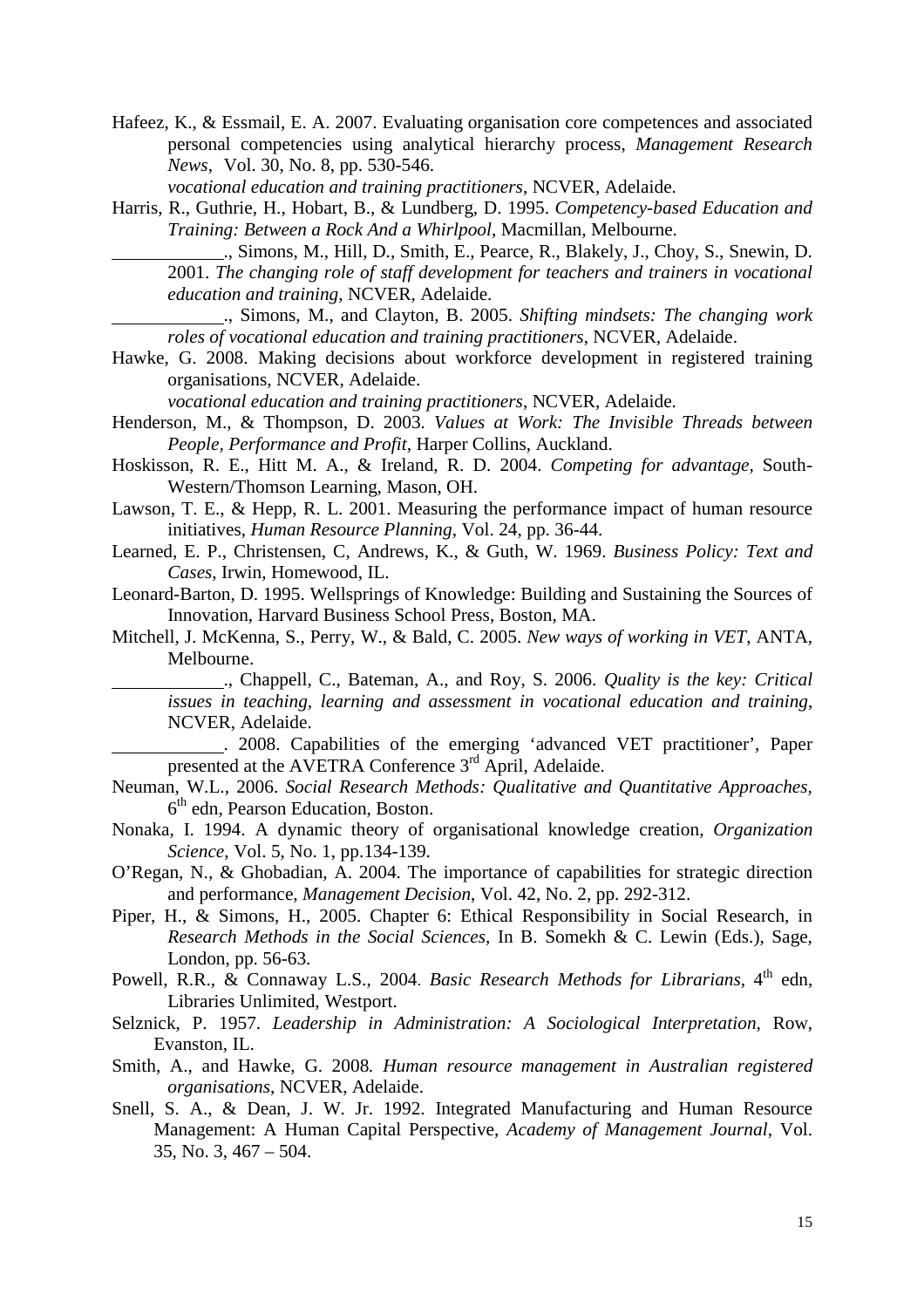- Staron, M., Jasinski, M., & Weatherley, R. 2006. *A Business Approach to Capability Development,* TAFE NSW ICVET, Darlinghurst.
- State Services Authority. 2006. The Victorian public employment capability framework–an introduction for public sector agencies, State Services. Victoria.
- Stephenson, J. 1992. Capability and Quality in Higher Education, In J. Stephenson & S. Weil, in *Capability*, Vol. 3, No. 3, pp. 34-37.

 ., & Weil S. (Eds.). 1992. *Quality in Learning: A capability Approach in Higher Education*, Kogan Page, London.

- Sutcliffe, K. M., & McNamara, G. 2001. Controlling decision-making practice in organizations, *Organization Science*, Vol. 12, pp. 484-501.
- Townsend, P., & Cairns, L. 2003. Developing the Global manager Using a Capability Framework, *Management Learning*, Vol. 34, No. 3, pp. 313-327.
- Tyson, S. 1999. How HR knowledge contributes to organisational performance, *Human Resource Management Journal*, Vol. 9, Iss. 3, pp. 42 – 52.
- Verona, G., & Ravasi, D. 2003. Unbundling dynamic capabilities: an exploratory study of continuous product innovation, *Industrial and Corporate Change*, Vol. 12, No. 3, pp. 132-148.
- Western Australian Department of Employment and Training. 2005. *Professional development framework 2005/2006 for vocational education and training in Western Australia*, DET, Perth.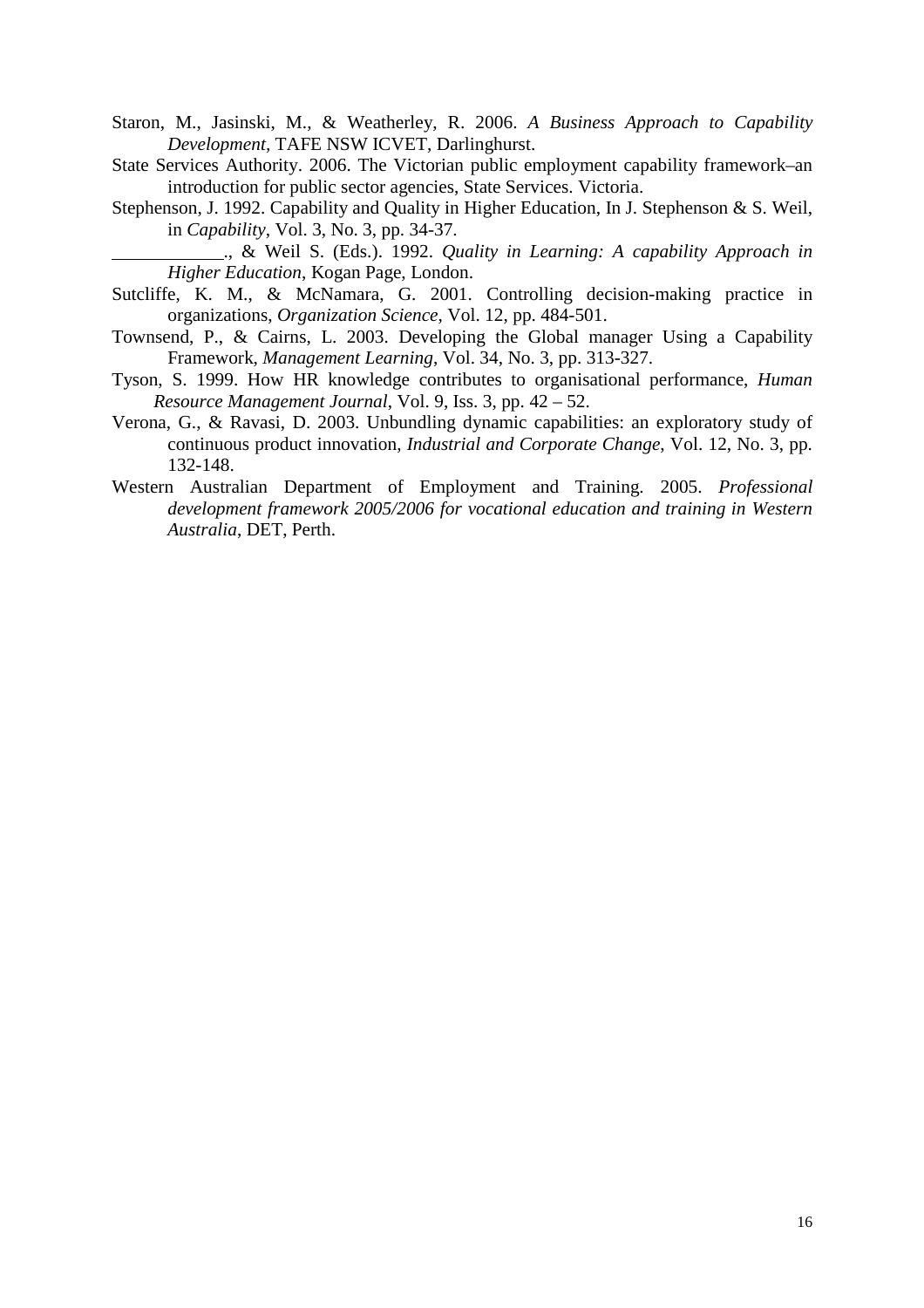# **Appendix A**

# **Focus Group Qualitative Analysis – Results of Coding Process**

# **Core Capabilities**

- 
- Self management Teamwork
- Knowledge of the training system Continuous self-directed learning
- Communication skills Business acumen
- 
- Knowledge of SBIT's scope of business and organisational awareness
- Respect for diversity and valuing difference
- Personal management of change

# **Specialised/Strategic Capabilities – VET Professionals**

- Strategic thinking and planning Personal attributes and skills
- Leading and managing change Financial management
- Corporate vision and direction Managing creativity
- Leadership of individuals and teams Advanced ICT skills and analysis
- Performance management Coaching and mentoring
- 

## **Specialised/Strategic Capabilities – VET Practitioners**

- 
- Pedagogical expertise (blended and multimode)
- 
- 
- Instructional design skills Planning and future focus
- Educational technology skills

# **Specialised/Strategic Capabilities – VET Administration**

- 
- Learner and teacher support Change leadership
- Value add to the business and positive attitude
- 
- Designing and maintaining business systems
- Customer/client focus Innovation and creativity
	-
	-
	-
- Collaboration Ethics and values
	- Information and communication technologies
	- Quality
	-
	-
	-
	-
	-
- Partnership and relationship management Research partnering and evidence based business development
- Learner/client focus Administrative systems
	- Flexible, adaptive and creative teaching and learning
- Industry/technical currency Ability to coach and mentor others
- Communication skills Planning and budgeting
	-
- Business communication skills Coordination of services and resources
	-
	- Knowledge sharing
- Entrepreneurial skills Information and communication technologies
	- Coaching and mentoring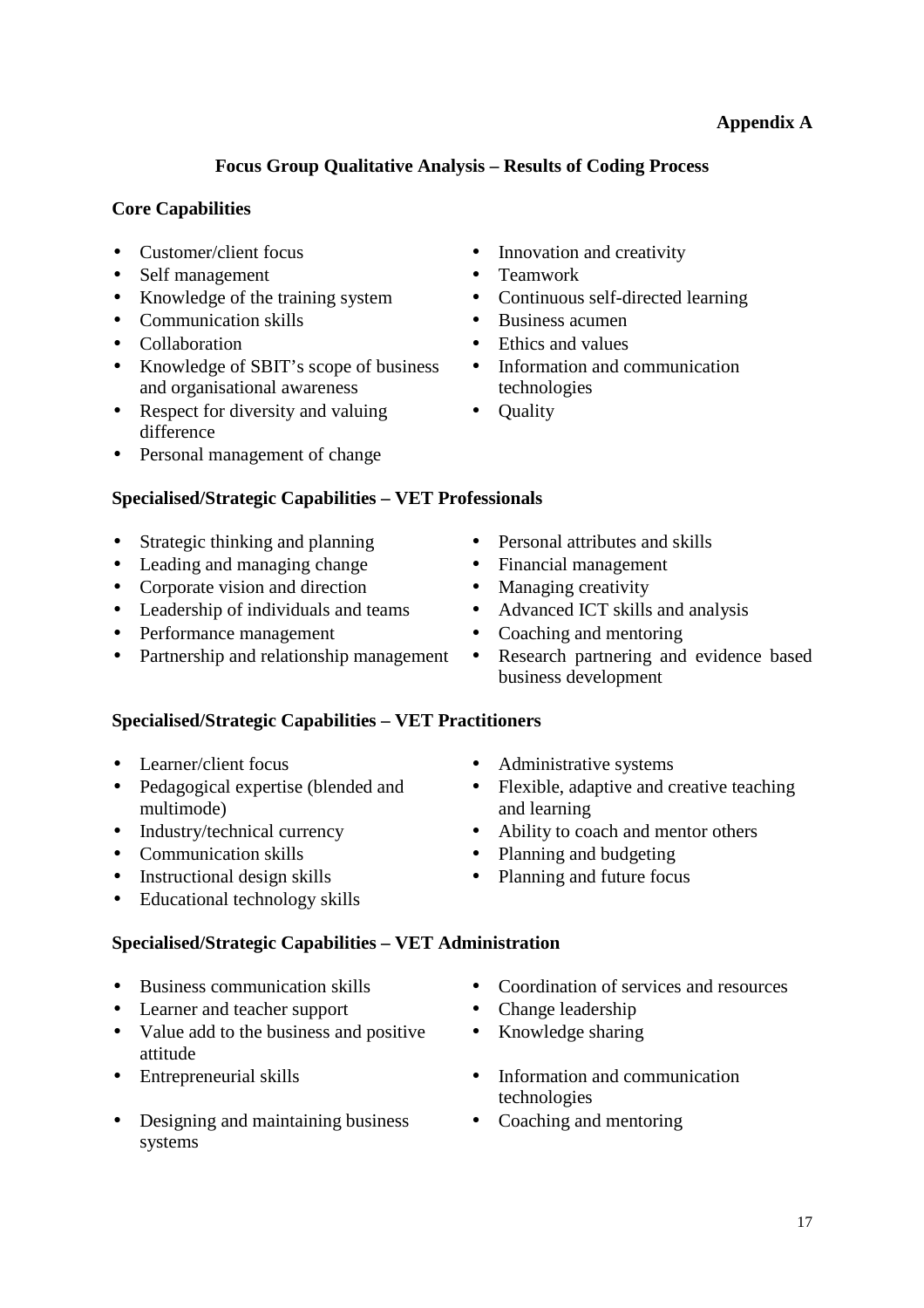### **Appendix B**

#### **Capability Framework Survey**

#### **Introduction**

This Reframing the Future project, Developing a SBIT Capability Framework, will support many aspects of life at SBIT. These areas include workforce planning, the attraction, selection and retention of staff, the Performance, Learning and Innovation Planning conversations between staff and managers, and staff professional development. This project is also aligned to one of SBIT's Strategic Goals: that staff "reflect the desired behaviours, [skills] and decision-making competencies required to drive performance."

To date, more than 90 staff have participated in focus groups to design the draft SBIT Capability Framework. Their input has resulted in the design of the draft Capability Framework that is the focus of the survey that is described below.

#### **Aim of the survey**

To develop this SBIT Capability Framework further, we need your help in testing the appropriateness of the capability framework to your current role at SBIT. The aim of this survey is to test the appropriateness for a larger sample of staff of the capabilities that have emerged from these focus groups. Your input into this survey will shape further the design and implementation of a comprehensive SBIT Capability Framework that is relevant and meaningful to all staff and is responsive to business needs.

The survey asks your opinions on the core capabilities that you believe all SBIT staff need. Next it asks about the specialised capabilities required by VET Professionals, VET Practitioners or VET Administration. You only need to answer the specialised capabilities for your current role that matches one of these three categories of staff. The survey provides advice to help you to select which of these three categories is most appropriate for you to complete.

#### **Survey completion**

Completion of the survey will require approximately 15 minutes. We ask that you complete the survey once only, and in one sitting. Although the survey is divided into seven sections, you will need to do five sections only:

Section A: Core Capabilities Section B: Your Role *Either*  Section C: Specialised Capabilities - VET Professionals *or*  Section D: Specialised Capabilities - VET Practitioner *or*  Section E: Specialised Capabilities - VET Administration Section F: About You

Section G: Other Comments

Your participation is completely voluntary. However, in order for the results to be meaningful and useful, **we need each of you to participate** and to let us know what you think.

The capability development project team of SBIT is administering the survey, analysing the data, and preparing the reports. **Please be assured that project team members routinely work with confidential data and will respect and protect your identity.** The survey data will be stored in a secure location, and will not include any personally identifying information. Results will only be reported in the aggregate and in no case will it be possible to determine an individual's identity. By completing the survey you are giving your **informed consent.** 

#### **Prizes draw**

In appreciation of your time, you may wish to enter a draw for one of several prizes, including movie tickets, coffee vouchers and a Bookstore gift certificate. If you wish to be included in the prizes on offer, after you have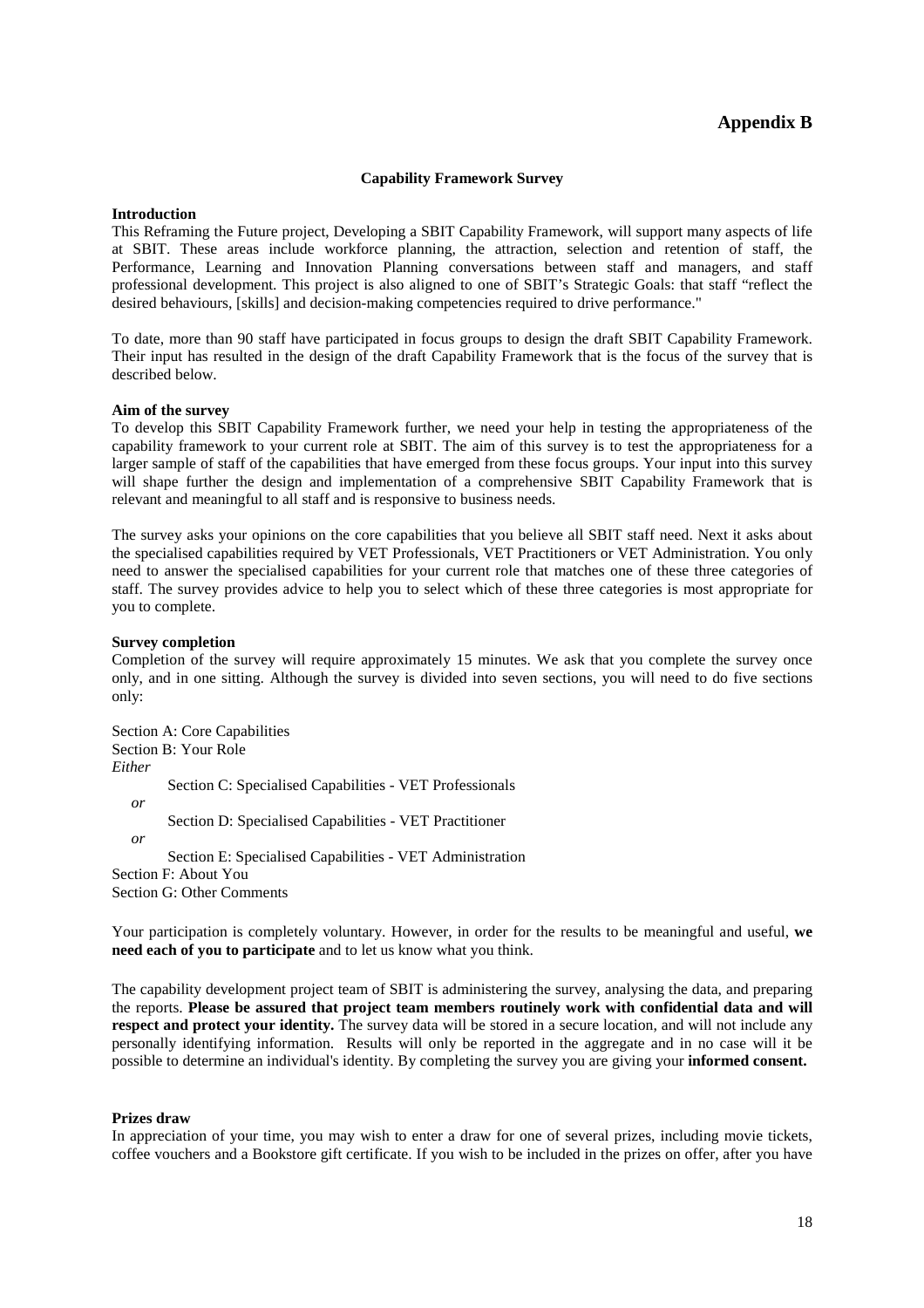completed the survey please forward your details to mark.harris@southbank.edu.au, message line: Prize Draw – Capability Development Project, click on Message Options and set sensitivity to Confidential.

If you have any questions about the process or the survey, please contact the Project Facilitator, Mark Harris, Strategy and Governance on 0419 679 425 or Ext: 5395 or via email mark.harris@southbank.edu.au

**Thank you in advance** for sharing your opinions with us. We look forward to using the results to develop an effective framework which will be instrumental in enhancing capability and well-being at SBIT.

#### **Definitions**

- Individual capability is an all round human quality, an integration of knowledge, skills, personal qualities and understanding used appropriately and effectively – not just in familiar and highly focused specialist contexts, but also in response to new and changing circumstances (Stephenson, 1992).
- Capability is also about potential, that is, what the individual can achieve (Mitchell, 2008).
- Core capabilities are the capabilities of individual staff that when combined result in a competitive advantage for an organisation over other organisations (O'Regan and Ghobadian, 2004).
- A capability framework establishes a shared understanding of the capabilities critical to an organisations success, sustainability and growth. It guides the future development of behaviours among staff that will support an organisation's vision, strategy and culture.

#### **Marking and General Instructions**

Please rate each of the following on a 1-7 scale. The scale is from 1 for 'not required' at all in your current role, through to 7 where the skill or attribute needs to be at an 'extremely high level' for completion of your current role**.** 

#### **Scale:**

- 1. Not Required
- 2. Very Low Level Required
- 3. Moderately Low Level Required
- 4. Moderate Level Required
- 5. High Level Required
- 6. Very High Level Required
- 7. Extremely High Level Required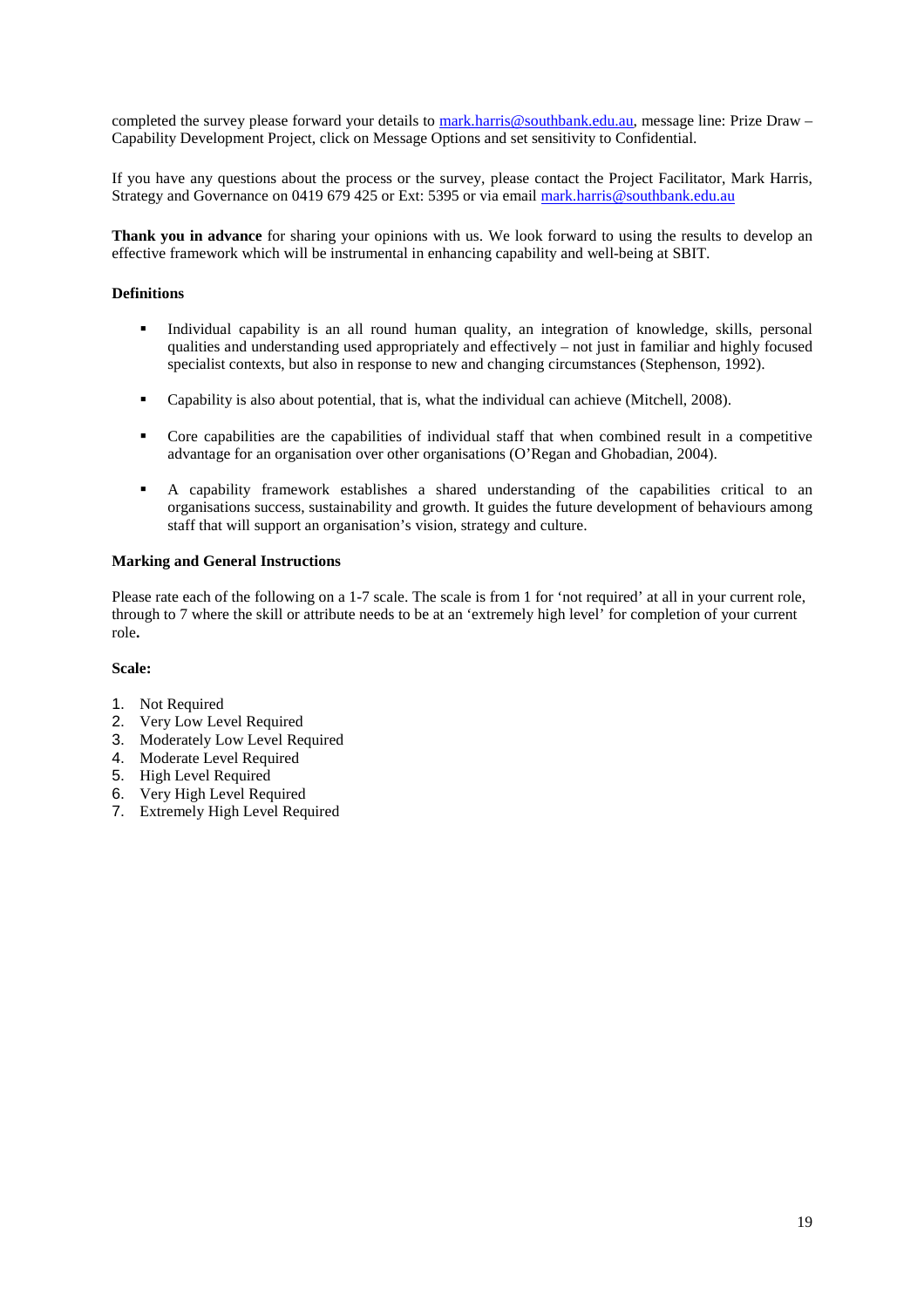### **Section A: Core Capabilities**

**1.** Think of the staff working at Southbank, and the skills and knowledge required to perform effectively, regardless of their role in the organisation. For each of the following capabilities, please mark (circle, select the bulls eye etc) the number from 1 to 7 that best represents the level of proficiency you believe is required by all staff on each of the listed capabilities.

|    | <b>Core Capabilities</b>                                                         |              |                      |                                  |                         |                        |                 |                                  |
|----|----------------------------------------------------------------------------------|--------------|----------------------|----------------------------------|-------------------------|------------------------|-----------------|----------------------------------|
|    |                                                                                  |              | Level                | Moderately Low<br>Level Required | Moderate Level          |                        | Very High Level | Extremely High<br>Level Required |
|    |                                                                                  |              |                      |                                  |                         |                        |                 |                                  |
|    |                                                                                  |              |                      |                                  |                         |                        |                 |                                  |
|    |                                                                                  | Not Required | Very Low<br>Required |                                  | Required                | High Level<br>Required | Required        |                                  |
|    |                                                                                  |              |                      |                                  |                         |                        |                 |                                  |
|    |                                                                                  | $\ddot{ }$   | $\mathbf{d}$         | $\ddot{ }$                       | $\vec{r}$               | ທ່                     | ق               | r.                               |
| 1. | Customer/client focus                                                            | $\mathbf{1}$ | $\overline{2}$       | $\overline{\mathbf{3}}$          | $\overline{\mathbf{4}}$ | 5                      | 6               | $\overline{7}$                   |
|    | Capability description: Is committed to                                          |              |                      |                                  |                         |                        |                 |                                  |
|    | understanding and meeting the expectations and                                   |              |                      |                                  |                         |                        |                 |                                  |
| 2. | requirements of internal and external customers                                  | $\mathbf{1}$ | $\overline{2}$       | $\overline{\mathbf{3}}$          | $\boldsymbol{4}$        | 5                      | 6               | $\overline{7}$                   |
|    | Self management                                                                  |              |                      |                                  |                         |                        |                 |                                  |
|    | Capability description: Takes responsibility for                                 |              |                      |                                  |                         |                        |                 |                                  |
|    | own actions; organises own workload to achieve                                   |              |                      |                                  |                         |                        |                 |                                  |
|    | outcomes                                                                         |              |                      |                                  |                         |                        |                 |                                  |
| 3. | Knowledge of the training system                                                 | $\mathbf{1}$ | $\overline{2}$       | $\overline{\mathbf{3}}$          | $\overline{\mathbf{4}}$ | 5                      | 6               | $\overline{7}$                   |
|    | Capability description: Demonstrates a sound                                     |              |                      |                                  |                         |                        |                 |                                  |
|    | understanding of the VET sector; applies this                                    |              |                      |                                  |                         |                        |                 |                                  |
|    | knowledge to provide appropriate solutions to                                    |              |                      |                                  |                         |                        |                 |                                  |
|    | meet external and internal customer needs                                        |              |                      |                                  |                         |                        |                 |                                  |
| 4. | <b>Communication skills</b>                                                      | 1            | $\overline{2}$       | $\overline{\mathbf{3}}$          | $\overline{\mathbf{4}}$ | 5                      | 6               | 7                                |
|    | Capability description: Conveys information                                      |              |                      |                                  |                         |                        |                 |                                  |
|    | (written and verbal) clearly and respectfully,                                   |              |                      |                                  |                         |                        |                 |                                  |
|    | listens effectively; demonstrates appropriate<br>levels of literacy and numeracy |              |                      |                                  |                         |                        |                 |                                  |
|    |                                                                                  |              |                      |                                  |                         |                        |                 |                                  |
| 5. | Collaboration                                                                    | $\mathbf{1}$ | $\overline{2}$       | $\mathbf{3}$                     | $\overline{\mathbf{4}}$ | 5                      | 6               | 7                                |
|    | Capability description: Works cooperatively to                                   |              |                      |                                  |                         |                        |                 |                                  |
|    | achieve common objectives; builds positive                                       |              |                      |                                  |                         |                        |                 |                                  |
|    | working relationships                                                            |              |                      |                                  |                         |                        |                 |                                  |
| 6. | Knowledge of SBIT's scope of business and                                        | $\mathbf{1}$ | $\boldsymbol{2}$     | $\mathbf{3}$                     | $\overline{\mathbf{4}}$ | 5                      | 6               | 7                                |
|    | organisational awareness                                                         |              |                      |                                  |                         |                        |                 |                                  |
|    | Capability description: Understands SBIT's                                       |              |                      |                                  |                         |                        |                 |                                  |
|    | business, customer and market goals, and applies                                 |              |                      |                                  |                         |                        |                 |                                  |
|    | resources to meet those goals                                                    |              |                      |                                  |                         |                        |                 |                                  |
| 7. | Respect for diversity and valuing difference                                     | $\mathbf{1}$ | $\overline{2}$       | $\overline{\mathbf{3}}$          | $\overline{\mathbf{4}}$ | 5                      | 6               | $\overline{7}$                   |
|    | Capability description: Supports equal and fair                                  |              |                      |                                  |                         |                        |                 |                                  |
|    | treatment and opportunity for all                                                |              |                      |                                  |                         |                        |                 |                                  |
|    |                                                                                  |              |                      |                                  |                         |                        |                 |                                  |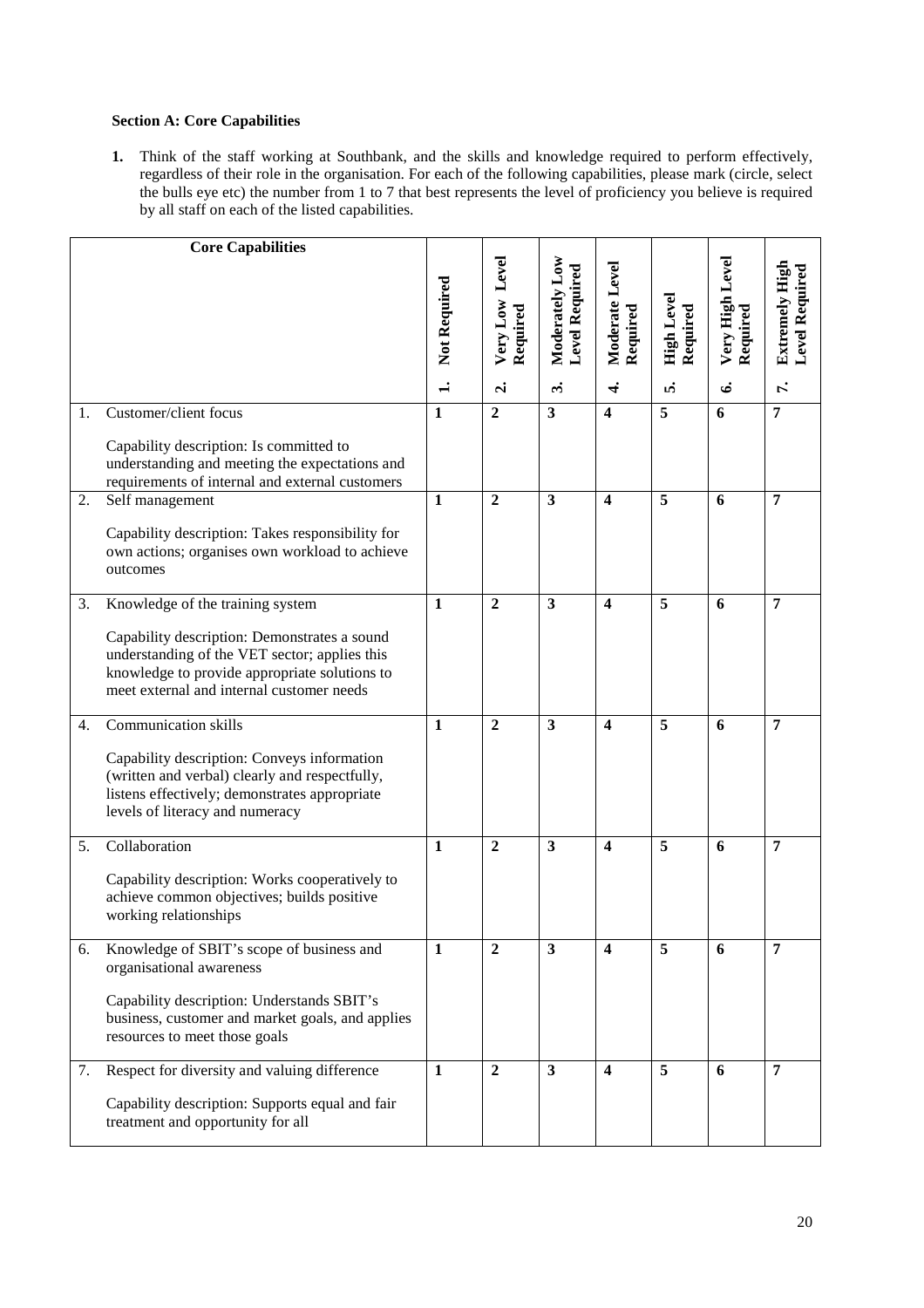## **Section A: Core Capabilities (Continued)**

| <b>Core Capabilities</b>                                                                                                                                                                                                                    |              |                               |                                  |                            |                               |                             |                                         |
|---------------------------------------------------------------------------------------------------------------------------------------------------------------------------------------------------------------------------------------------|--------------|-------------------------------|----------------------------------|----------------------------|-------------------------------|-----------------------------|-----------------------------------------|
|                                                                                                                                                                                                                                             | Not Required | Level<br>Very Low<br>Required | Moderately Low<br>Level Required | Moderate Level<br>Required | <b>High Level</b><br>Required | Very High Level<br>Required | <b>Extremely High</b><br>Level Required |
|                                                                                                                                                                                                                                             |              | $\mathbf{a}$                  | $\ddot{\phantom{a}}$             | $\vec{r}$                  | ທ່                            | ق                           | $\vec{r}$                               |
| Personal management of change<br>8.<br>Capability description: Responds flexibility to<br>change; takes responsibility for implementing<br>changes relevant to work role                                                                    | $\mathbf{1}$ | $\overline{2}$                | $\mathbf{3}$                     | $\overline{\mathbf{4}}$    | 5                             | 6                           | 7                                       |
| Innovation and creativity<br>9.<br>Capability description: Thinks outside the<br>box; generates new ideas; open to new ways<br>of improving workplace practices                                                                             | $\mathbf{1}$ | $\boldsymbol{2}$              | 3                                | 4                          | 5                             | 6                           | 7                                       |
| 10. Teamwork<br>Capability description: Shares information;<br>able to work cooperatively with others to<br>achieve team goals; solves problems through<br>consultation with others in team                                                 | $\mathbf{1}$ | $\overline{2}$                | $\overline{\mathbf{3}}$          | $\overline{\mathbf{4}}$    | 5                             | 6                           | 7                                       |
| 11. Continuous self-directed learning<br>Capability description: Identifies their<br>personal learning needs on an ongoing basis;<br>applies this learning to meet personal and<br>organisational objectives and priorities                 | $\mathbf{1}$ | $\boldsymbol{2}$              | $\mathbf{3}$                     | $\overline{\mathbf{4}}$    | 5                             | 6                           | 7                                       |
| 12. Information and communication and<br>technologies (ICT) skills<br>Capability description: Applies information<br>technology as a tool to work more effectively,<br>and can access and manage information<br>effectively                 | $\mathbf{1}$ | $\overline{2}$                | 3                                | 4                          | 5                             | 6                           | $\overline{7}$                          |
| 13. Business acumen<br>Capability description: Understands the nature<br>of Institute funding; has knowledge of the<br>business unit's budget; strives to achieve high<br>quality services with efficient use of the<br>resources available | $\mathbf{1}$ | $\overline{2}$                | $\mathbf{3}$                     | $\overline{\mathbf{4}}$    | 5                             | 6                           | $\overline{7}$                          |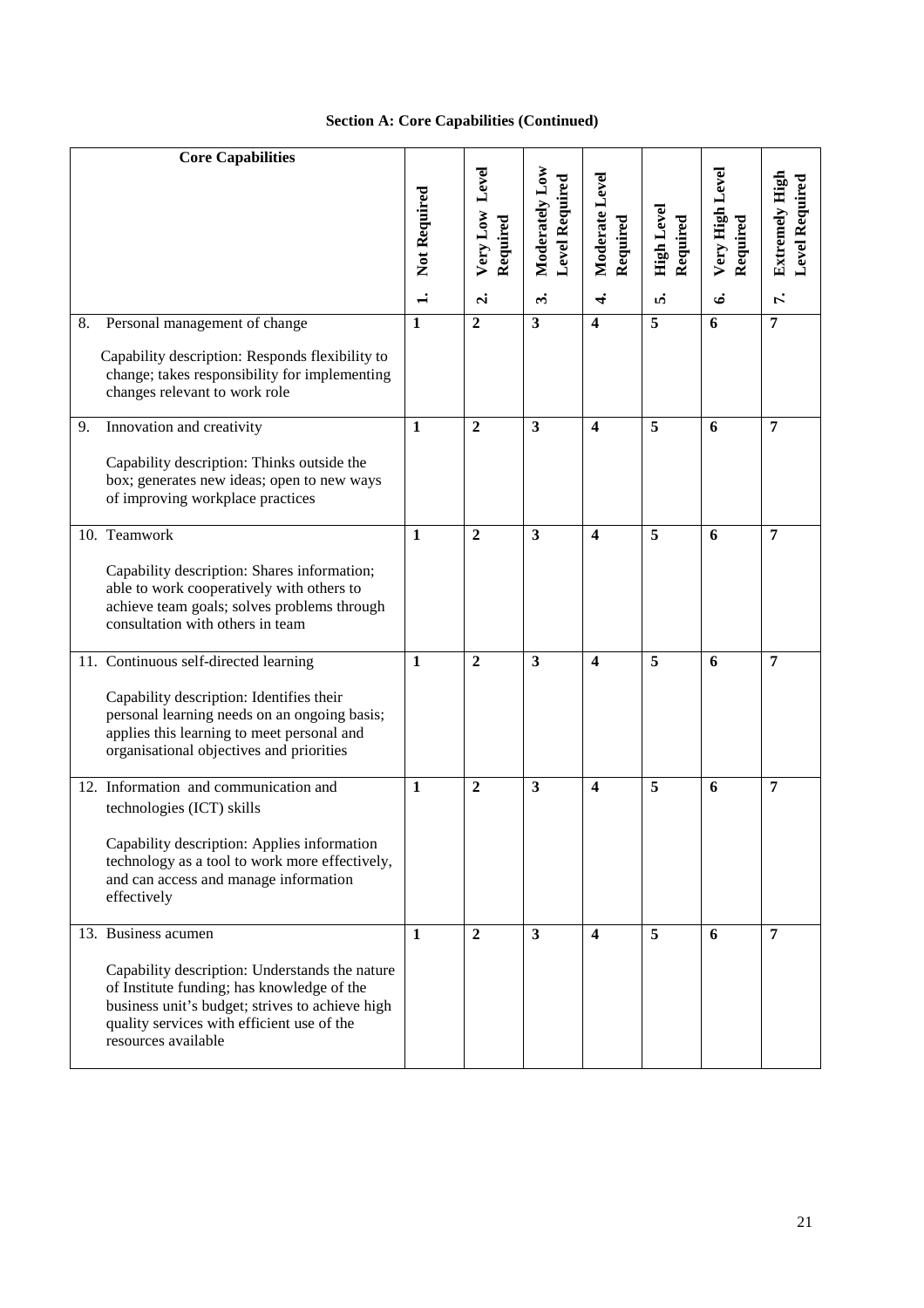### **Section A: Core Capabilities (Continued)**

| <b>Core Capabilities</b>                                                                                                                                                 | Not Required<br>⊣ | Level<br>Very Low<br>Required<br>$\mathbf{a}$ | δŇ<br><b>Level Required</b><br>Moderately<br><u>ന്</u> | Level<br>Moderate<br>Required<br>र्च | <b>Level</b><br>Required<br>High L<br>ທ່ | Level<br>Very High<br>Required<br>ئى | High<br>Required<br>Extremely<br>Level<br>Ŀ, |
|--------------------------------------------------------------------------------------------------------------------------------------------------------------------------|-------------------|-----------------------------------------------|--------------------------------------------------------|--------------------------------------|------------------------------------------|--------------------------------------|----------------------------------------------|
| 14. Ethics and values<br>Capability description: Adheres to SBIT's<br>core values: collaboration, innovation,<br>accountability                                          | 1                 | $\mathbf{2}$                                  | 3                                                      | 4                                    | 5                                        | 6                                    | 7                                            |
| 15. Quality<br>Capability description: Sets personal<br>standards of excellence and continuous<br>improvement, and adheres to SBIT's quality<br>assurance (QA) standards | $\mathbf{1}$      | $\overline{2}$                                | 3                                                      | 4                                    | 5                                        | 6                                    | 7                                            |

**2.** If you have any other comments about the core capabilities that are required by staff who work at SBIT, please provide them below. For example, what other core capabilities for SBIT staff who operate at any level did you expect to see mentioned, but they were not? Please take care to avoid specific situations or names that may identify you.

### **Section B: Your role**

1. What position most accurately describes your current role? (Please mark only one response). You will then be directed to complete **either** section C, D or E.

| 'VET professionals' are those staff who provide leadership, management and<br>support for teaching, training and assessment within RTO's but who are not directly<br>involved in the delivery of nationally recognised training (Dickie, et al., 2004, p.16). | <b>Please Go to</b><br><b>Section C</b> |
|---------------------------------------------------------------------------------------------------------------------------------------------------------------------------------------------------------------------------------------------------------------|-----------------------------------------|
| <b>VET practitioner'</b> describes those staff of registered training organisations<br>(RTO's) directly involved in the delivery of teaching, training and/or assessment<br>programs that are nationally recognised (Dickie, et al., 2004, p.16).             | <b>Please Go to</b><br><b>Section D</b> |
| <b>VET administration'</b> are ancillary support staff, for example, performing<br>important roles in client service, marketing, product development, library, finance<br>and clerical (Dickie, et al., 2004).                                                | Please Go to<br><b>Section E</b>        |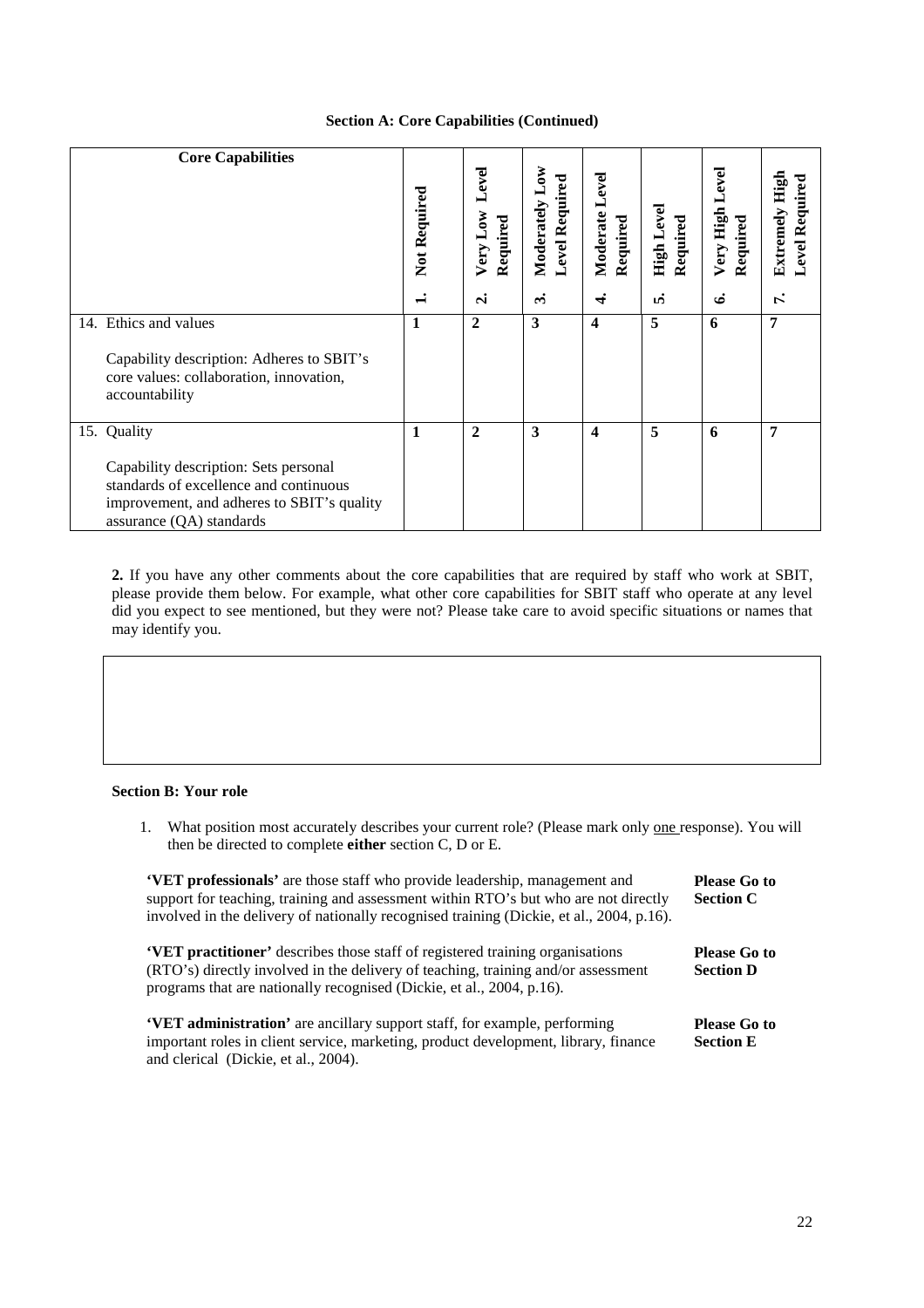### **Section C: Specialised Capabilities - VET Professionals**

**1. These capabilities may be relevant to your role as manager/team or business unit leader.** Please rate each of the following on the 1-7 scale based on the level required for your role, where 1 is 'not required' through to 7 which indicates that an 'extremely high level is required'.

|    | <b>Specialised Capabilities</b><br><b>VET Professionals</b>                                                                                                                                                                                                                                                                                         | Not Required<br>$\div$ | Level<br>Very Low<br>Required<br>$\dot{\mathbf{c}}$ | Moderately Low<br><b>Level Required</b><br>$\ddot{ }$ | Moderate Level<br>Required<br>$\vec{r}$ | <b>High Level</b><br>Required<br>ທ່ | Very High Level<br>Required<br>Ġ. | Extremely High<br><b>Level Required</b><br>r. |
|----|-----------------------------------------------------------------------------------------------------------------------------------------------------------------------------------------------------------------------------------------------------------------------------------------------------------------------------------------------------|------------------------|-----------------------------------------------------|-------------------------------------------------------|-----------------------------------------|-------------------------------------|-----------------------------------|-----------------------------------------------|
| 1. | Strategic thinking and planning<br>Capability description: Analyses the various<br>positions the Institute can adopt in response to<br>various political, economic, social and market<br>environments, and applies various resources to<br>achieve targeted strategic priorities                                                                    | $\mathbf{1}$           | $\overline{2}$                                      | 3                                                     | $\boldsymbol{4}$                        | 5                                   | 6                                 | $\overline{7}$                                |
| 2. | Leading and managing change<br>Capability description: Undertakes a lead role in<br>planning, leading and managing, and<br>communicating significant change across the<br>Institute; as a change leader                                                                                                                                             | $\mathbf{1}$           | $\overline{2}$                                      | $\overline{\mathbf{3}}$                               | $\overline{\mathbf{4}}$                 | 5                                   | 6                                 | $\overline{7}$                                |
| 3. | Corporate vision and direction<br>Capability description: Communicates a<br>compelling and inspired vision or sense of core<br>purpose; demonstrates entrepreneurial attitudes<br>that drives the achievement of the Institute's<br>strategic and commercial aims and educational<br>priorities, and effectively communicates this to<br>colleagues | $\mathbf{1}$           | $\overline{2}$                                      | 3                                                     | $\overline{\mathbf{4}}$                 | 5                                   | 6                                 | $\overline{7}$                                |
| 4. | Leadership of individuals and teams<br>Capability description: Supports individuals to<br>determine and to understand their role.<br>responsibilities and strengths; identifies and<br>fosters team work, guides teams to achieve<br>common goals, and inspires strong morale and<br>team spirit                                                    | $\mathbf{1}$           | $\overline{2}$                                      | 3                                                     | $\overline{\mathbf{4}}$                 | 5                                   | 6                                 | $\overline{7}$                                |
| 5. | Performance management<br>Capability description: Adopts a balanced view<br>of organisational performance that applies<br>measurement around customer/client<br>satisfaction, staff satisfaction, financial<br>performance and innovation                                                                                                           | 1                      | $\overline{2}$                                      | 3                                                     | 4                                       | 5                                   | 6                                 | $\overline{7}$                                |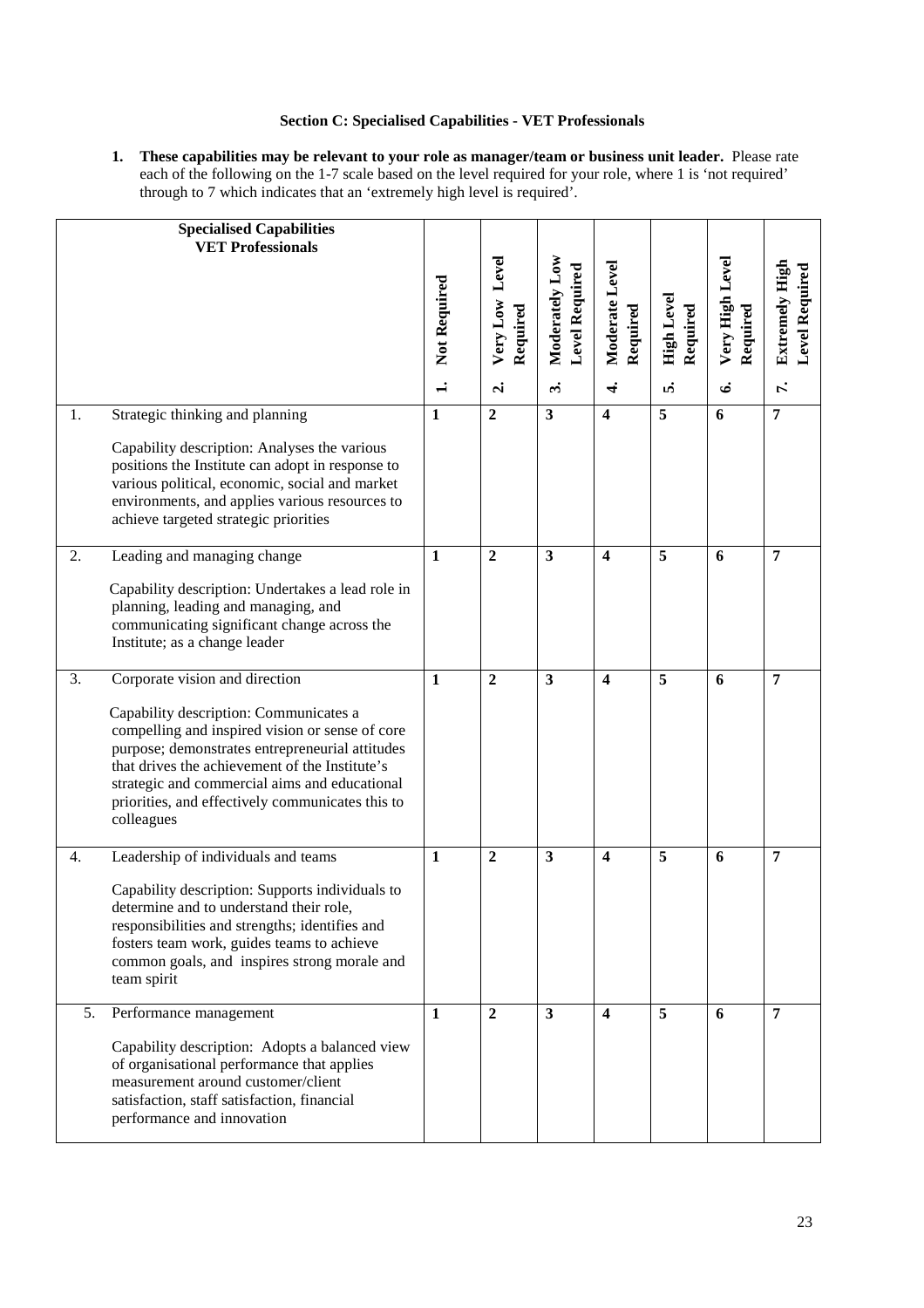|  | <b>Section C: Specialised Capabilities - VET Professionals (Continued)</b> |  |  |  |
|--|----------------------------------------------------------------------------|--|--|--|
|--|----------------------------------------------------------------------------|--|--|--|

|     | <b>Specialised Capabilities</b><br><b>VET Professionals</b>                                                                                                                                                                                                                                                             | Not Required<br>$\div$ | Very Low Level<br>Required<br>$\mathbf{a}$ | Moderately Low<br>Level Required<br>$\ddot{\phantom{a}}$ | Moderate Level<br>Required<br>$\vec{r}$ | High Level<br>Required<br>ທ່ | Very High Level<br>Required<br>ق | Extremely High<br>Level Required<br>$\mathbf{r}$ |
|-----|-------------------------------------------------------------------------------------------------------------------------------------------------------------------------------------------------------------------------------------------------------------------------------------------------------------------------|------------------------|--------------------------------------------|----------------------------------------------------------|-----------------------------------------|------------------------------|----------------------------------|--------------------------------------------------|
| 6.  | Partnership and relationship management<br>Capability description: Manages partnerships<br>and relationships within and outside SBIT to<br>achieve the best outcomes for educational and<br>service delivery                                                                                                            | $\mathbf{1}$           | $\overline{2}$                             | $\overline{\mathbf{3}}$                                  | $\overline{\mathbf{4}}$                 | 5                            | 6                                | $\overline{7}$                                   |
| 7.  | Personal attributes and skills<br>Capability description: Is positive, respectful,<br>approachable and consultative; has a sense of<br>humour, is committed to ongoing professional<br>renewal; serves as a role model around the<br>alignment of vision, values and behaviours                                         | $\mathbf{1}$           | $\overline{2}$                             | $\mathbf{3}$                                             | $\overline{\mathbf{4}}$                 | 5                            | 6                                | 7                                                |
| 8.  | Financial management<br>Capability description: Employs financial<br>management systems to make shorter term<br>operational and longer term strategic decisions;<br>exhibits responsiveness and keenness of insight<br>in operating a financially profitable educational<br>business                                    | $\mathbf{1}$           | $\overline{2}$                             | 3                                                        | $\overline{\mathbf{4}}$                 | 5                            | 6                                | 7                                                |
| 9.  | Managing creativity, innovation & intelligence<br>Capability description: Develops processes to<br>share, acquire, protect, create, rejuvenate and<br>store knowledge; supports, encourages and<br>manages innovation and resource development;<br>researches the marketplace for potential ideas<br>that can value-add | $\mathbf{1}$           | $\overline{2}$                             | $\mathbf{3}$                                             | $\overline{\mathbf{4}}$                 | 5                            | 6                                | $\overline{7}$                                   |
| 10. | Research partnering and evidence based<br>business development<br>Capability description: Identifies collaborative<br>research opportunities across multidisciplinary<br>teams and with key stakeholders; advocates and<br>sponsors relevant proposals and projects                                                     | $\mathbf{1}$           | $\overline{2}$                             | $\mathbf{3}$                                             | $\overline{\mathbf{4}}$                 | 5                            | 6                                | 7                                                |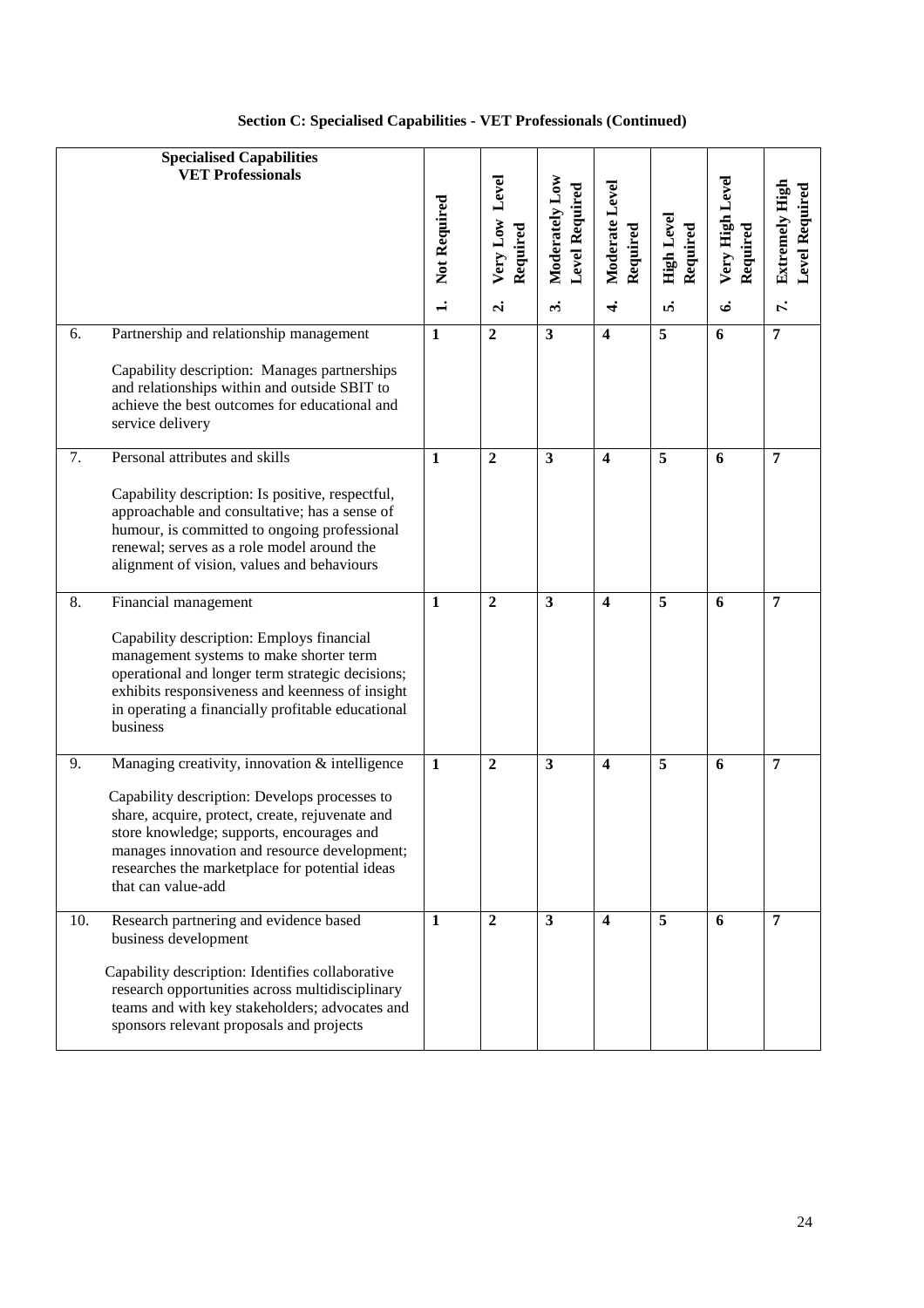|  | <b>Section C: Specialised Capabilities - VET Professionals (Continued)</b> |  |
|--|----------------------------------------------------------------------------|--|
|  |                                                                            |  |

| <b>Specialised Capabilities</b><br><b>VET Professionals</b>                                                                                                                                                                                                                                                                                                                              | Not Required | Level<br>Very Low<br>Required<br>$\mathbf{d}$ | Moderately Low<br><b>Level Required</b><br>$\ddot{\mathbf{c}}$ | Moderate Level<br>Required<br>₹ | High Level<br>Required<br>n, | Very High Level<br>Required<br>ق | <b>Level Required</b><br>Extremely High<br>ŕ. |
|------------------------------------------------------------------------------------------------------------------------------------------------------------------------------------------------------------------------------------------------------------------------------------------------------------------------------------------------------------------------------------------|--------------|-----------------------------------------------|----------------------------------------------------------------|---------------------------------|------------------------------|----------------------------------|-----------------------------------------------|
| 11.<br>Advanced ICT skills and analysis<br>Capability description: Establishes systemic<br>processes for ongoing comparison and trialling<br>of a range of diverse technologies and respected<br>information sources that can promote more<br>effective decision making                                                                                                                  | 1            | $\overline{2}$                                | $\overline{\mathbf{3}}$                                        | $\overline{\mathbf{4}}$         | 5                            | 6                                | 7                                             |
| Coaching and mentoring<br>12.<br>Capability description: Relates sensitively to<br>staff and works through agreed processes to<br>build trust and confidence; models expertise in<br>practice or through conversation; observes,<br>analyses and reflects upon professional practice;<br>provides information and feedback;<br>demonstrates good questioning skills; listens<br>actively | 1            | $\overline{2}$                                | 3                                                              | $\overline{\mathbf{4}}$         | 5                            | 6                                | 7                                             |

### **Section C: Specialised Capabilities - VET Professionals (Continued)**

**2.** If you have any other comments about the specialised capabilities that are required by staff who work at SBIT in your role or related roles as a VET Professional, please provide them below. For example, what other specialised capabilities for those in your role did you expect to see mentioned, but they were not? Please take care to avoid specific situations or names that may identify you.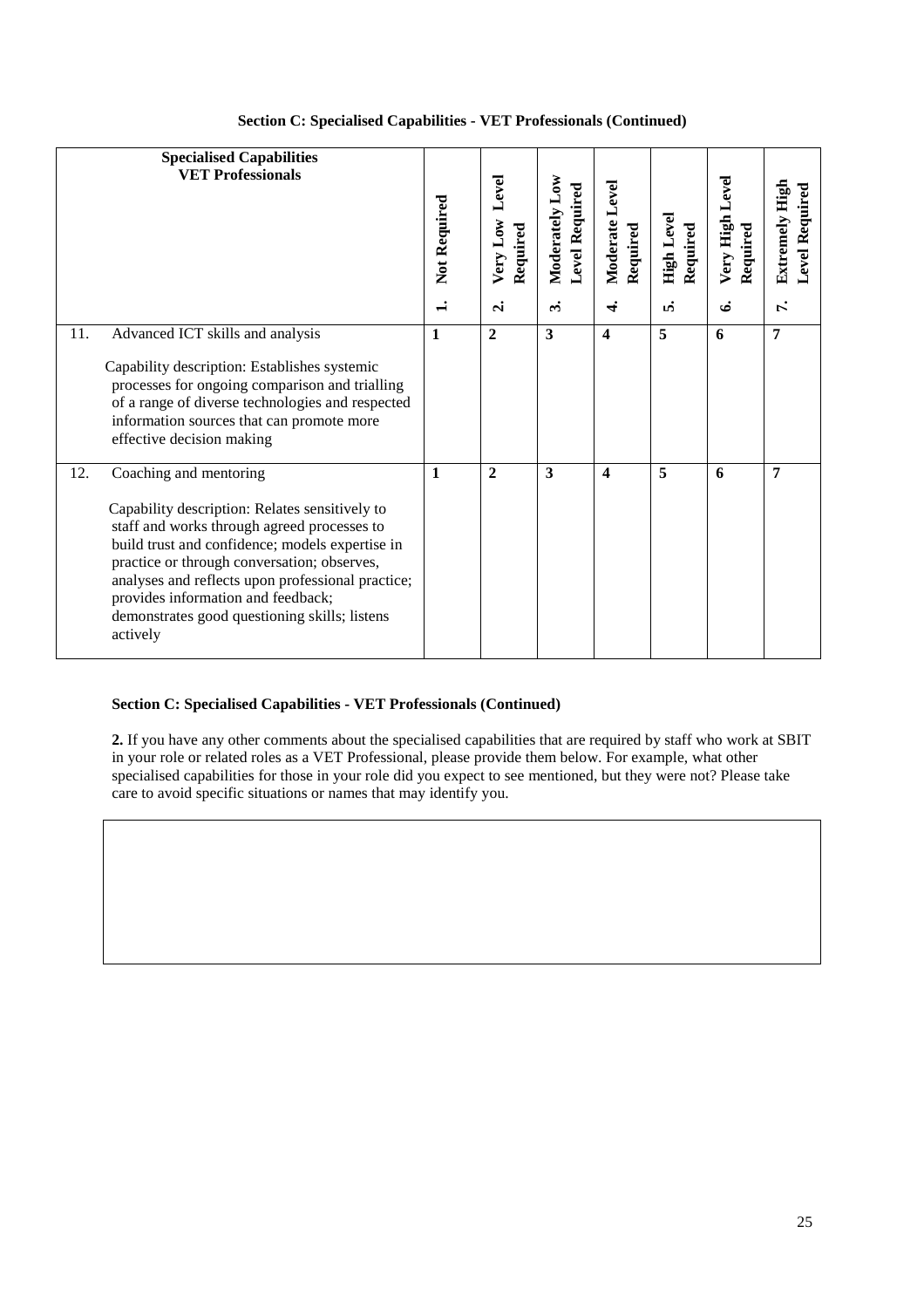### **Section D: Specialised Capabilities - VET Practitioner Capabilities**

**1. These capabilities may be relevant to your role as educator.** Please rate each of the following on the 1-7 scale based on the level required for your role, where 1 is 'not required' through to 7 which indicates that an 'extremely high level is required'.

|    | <b>Specialised Capabilities</b><br><b>VET Practitioners</b>                                                                                                                                                                                                                                   | Not Required<br>$\div$ | Level<br>Very Low<br>Required<br>$\dot{\mathbf{c}}$ | Moderately Low<br><b>Level Required</b><br>$\ddot{ }$ | Moderate Level<br>Required<br>$\vec{+}$ | High Level<br>Required<br>ທ່ | Very High Level<br>Required<br>ق | Extremely High<br><b>Level Required</b><br>ŕ. |
|----|-----------------------------------------------------------------------------------------------------------------------------------------------------------------------------------------------------------------------------------------------------------------------------------------------|------------------------|-----------------------------------------------------|-------------------------------------------------------|-----------------------------------------|------------------------------|----------------------------------|-----------------------------------------------|
| 1. | Learner/client focus<br>Capability description: Able to tailor teaching,<br>learning and assessment to suit individual<br>learning styles, learner needs and workplace<br>contexts; promotes and supports self-directed<br>learning                                                           | 1                      | $\boldsymbol{2}$                                    | $\mathbf{3}$                                          | 4                                       | 5                            | 6                                | $\overline{7}$                                |
| 2. | Pedagogical expertise (blended and multimode)<br>Capability description: Able to apply a wide<br>range of up to date adult learning theories and<br>methods including project work, self-directed<br>learning, workplace learning, mentoring and<br>coaching                                  | $\mathbf{1}$           | $\overline{2}$                                      | $\overline{\mathbf{3}}$                               | $\overline{\mathbf{4}}$                 | 5                            | 6                                | 7                                             |
| 3. | Industry/technical currency<br>Capability description: Demonstrates up to date<br>industry knowledge; undertakes annual return to<br>industry or the workplace; maintains industry<br>networks and attends industry professional<br>development                                               | $\mathbf{1}$           | $\boldsymbol{2}$                                    | $\mathbf{3}$                                          | 4                                       | 5                            | 6                                | 7                                             |
| 4. | <b>Communication skills</b><br>Capability description: Builds positive and<br>productive relationships with learners;<br>encourages respectful discussion and debate; uses<br>diverse opportunities and methods to<br>communicate with learners; timely feedback is<br>provided on assessment | $\mathbf{1}$           | $\mathbf{2}$                                        | 3                                                     | 4                                       | 5                            | 6                                | 7                                             |
| 5. | Instructional design skills<br>Capability description: Able to develop training<br>programs and a wide variety of<br>assessment/recognition tools, resources and<br>support materials to meet diverse learner and<br>workplace needs and quality standards                                    | $\mathbf{1}$           | $\overline{2}$                                      | $\mathbf{3}$                                          | $\overline{\mathbf{4}}$                 | 5                            | 6                                | 7                                             |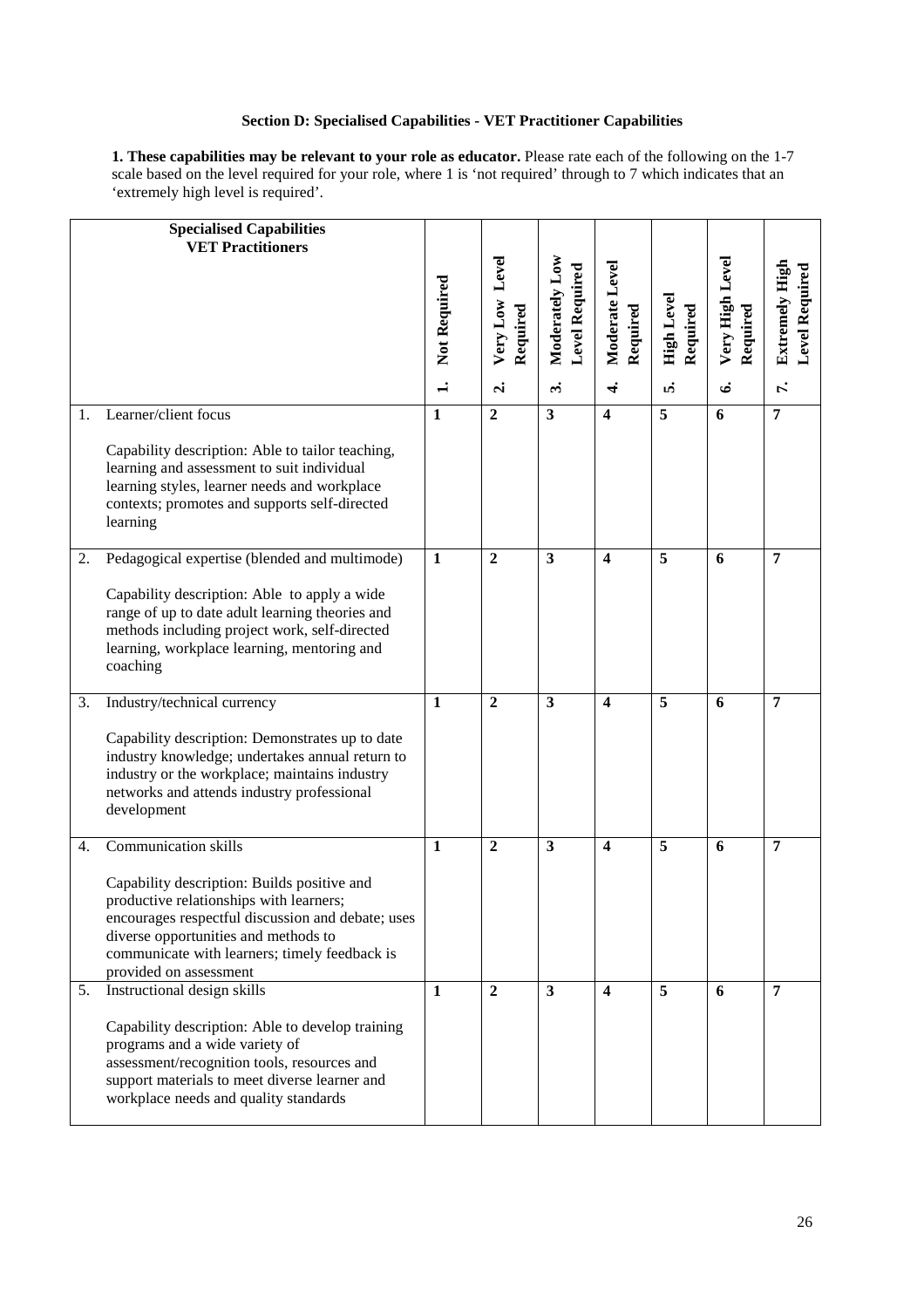|    | <b>Specialised Capabilities</b><br><b>VET Practitioners</b>                                                                                                                                                                                                                          | Not Required | Very Low Level<br>Required | Moderately Low<br><b>Level Required</b> | Moderate Level<br>Required | <b>High Level</b><br>Required | Very High Level<br>Required | Extremely High<br><b>Level Required</b> |
|----|--------------------------------------------------------------------------------------------------------------------------------------------------------------------------------------------------------------------------------------------------------------------------------------|--------------|----------------------------|-----------------------------------------|----------------------------|-------------------------------|-----------------------------|-----------------------------------------|
|    |                                                                                                                                                                                                                                                                                      | $\ddot{ }$   | $\dot{\mathbf{c}}$         | $\ddot{ }$                              | $\vec{r}$                  | ທໍ                            | ق                           | r.                                      |
| 6. | Educational technology skills<br>Capability description: Demonstrates knowledge<br>and expertise in using current and emerging ICT;<br>embeds ICT effectively in teaching, learning and<br>assessment; is knowledgeable of the potential of<br>ICT to manage flexible delivery       | $\mathbf{1}$ | $\overline{2}$             | $\overline{\mathbf{3}}$                 | $\overline{\mathbf{4}}$    | 5                             | 6                           | $\overline{7}$                          |
| 7. | Flexible, adaptive and creative teaching and<br>learning<br>Capability description: Able to engage, motivate<br>and inspire learners by designing relevant,<br>challenging and stimulating learning experiences<br>and promotes critical thinking, reflection and<br>questioning     | $\mathbf{1}$ | $\overline{2}$             | $\overline{\mathbf{3}}$                 | $\overline{\mathbf{4}}$    | $\overline{5}$                | 6                           | $\overline{7}$                          |
| 8. | Administration systems<br>Capability description: Shows knowledge of and<br>ability to handle administrative tasks associated<br>with student attendance, progress and enrolment<br>status within designated timeframes; has a good<br>working knowledge of student support services | 1            | $\boldsymbol{2}$           | $\mathbf{3}$                            | 4                          | 5                             | 6                           | 7                                       |
| 9. | Ability to coach/mentor others<br>Capability description: Passionately believes in<br>helping others to achieve and develop;<br>participates in forums such as networks and<br>communities of practice to share learning;<br>supports the team's new, part-time and casual<br>staff  | $\mathbf{1}$ | $\boldsymbol{2}$           | $\mathbf{3}$                            | $\boldsymbol{4}$           | 5                             | 6                           | 7                                       |
|    | 10. Planning and budgeting<br>Capability description: Has a good knowledge of<br>and/or contributes to work unit budgets and<br>resource planning                                                                                                                                    | 1            | $\overline{2}$             | 3                                       | 4                          | 5                             | 6                           | $\overline{7}$                          |

## **Section D: Specialised Capabilities - VET Practitioner Capabilities (Continued)**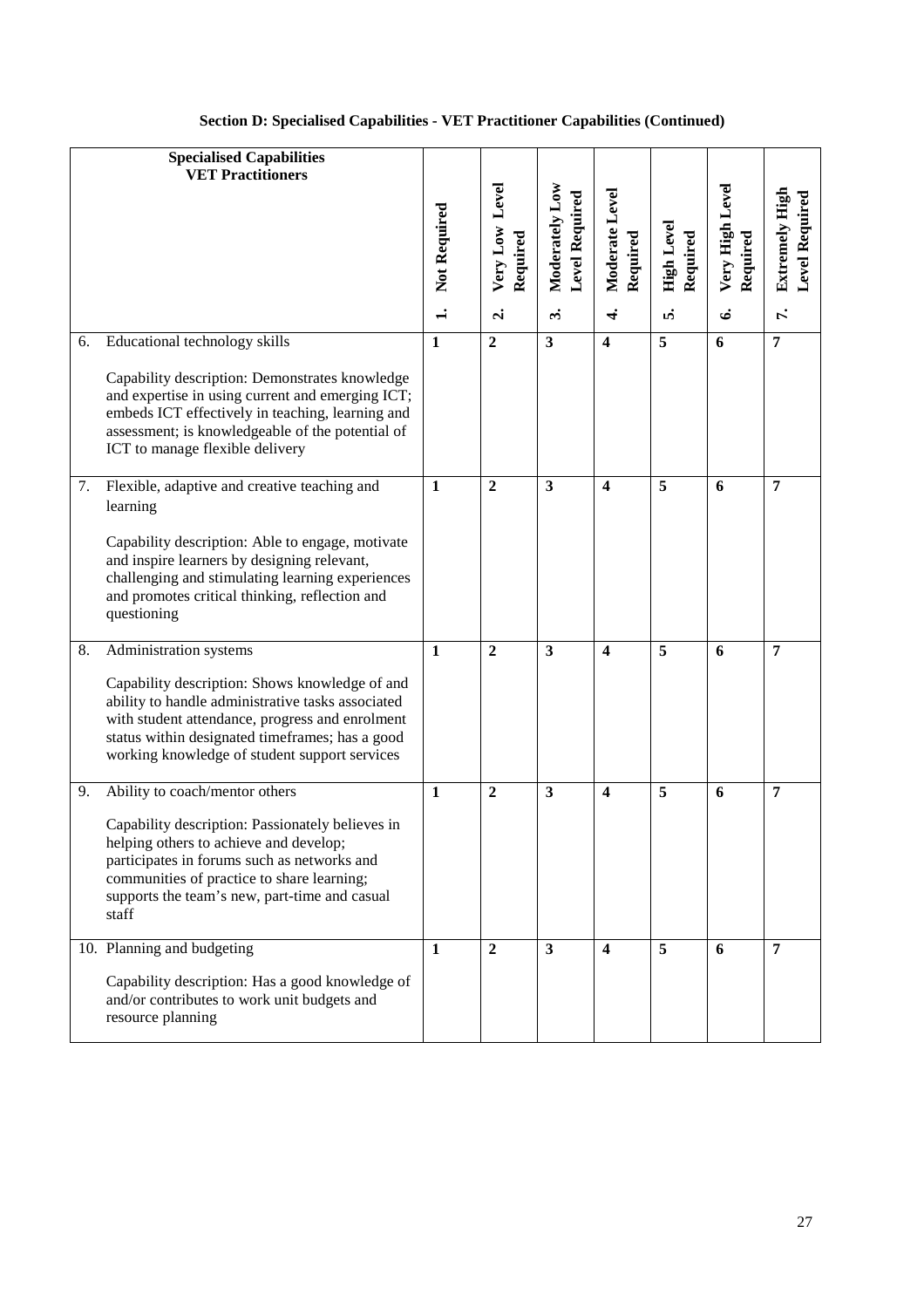| <b>Specialised Capabilities</b><br><b>VET Practitioners</b>                                                                                                                                                                                                                                                                                                     | Not Required   | Level<br>Very Low<br>Required | Moderately Low<br>Level Required | Level<br>Moderate<br>Required | <b>High Level</b><br>Required | eve<br>Very High<br>Required | High<br>Required<br>Extremely<br>Level. |
|-----------------------------------------------------------------------------------------------------------------------------------------------------------------------------------------------------------------------------------------------------------------------------------------------------------------------------------------------------------------|----------------|-------------------------------|----------------------------------|-------------------------------|-------------------------------|------------------------------|-----------------------------------------|
|                                                                                                                                                                                                                                                                                                                                                                 | $\blacksquare$ | $\dot{\mathbf{c}}$            | $\ddot{\bm{\epsilon}}$           | F                             | ທ່                            | ئى                           | Ŀ,                                      |
| 11. Planning and future focus – business acumen<br>Capability description: Uses industry and<br>professional networks and research to access<br>information and to identify new initiatives,<br>innovative products or services; supports new<br>training initiatives; contributes to ongoing<br>improvement of tools and frameworks of<br>educational practice | 1              | $\mathbf{2}$                  | 3                                | 4                             | 5                             | 6                            | 7                                       |

**2.** If you have any other comments about the specialised capabilities that are required by staff who work at SBIT in your role or related roles as a VET Practitioner, please provide them below. For example, what other specialised capabilities for those in your role did you expect to see mentioned, but they were not? Please take care to avoid specific situations or names that may identify you.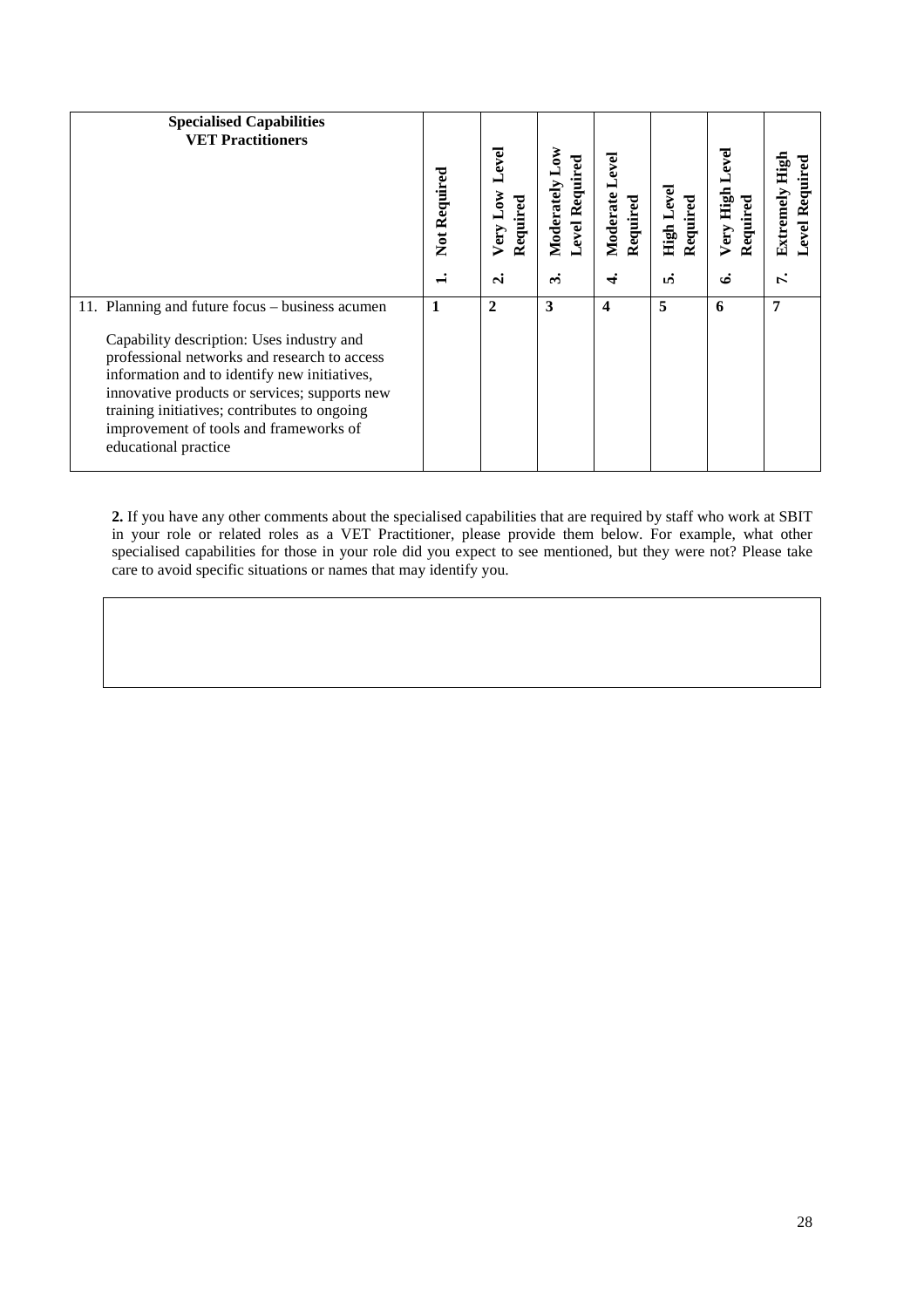### **Section E: Specialised Capabilities - VET Administration**

**1. These capabilities may be relevant to your role as administration or support personnel.** Please rate each of the following on the 1-7 scale based on the level required for your role, where 1 is 'not required' through to 7 which indicates that an 'extremely high level is required'.

|          | <b>Specialised Capabilities</b><br><b>VET Administration</b>                                                                                                                                                                                                                                                                                                                                                                       | Not Required<br>$\div$         | Very Low Level<br>Required<br>$\dot{\mathbf{r}}$ | Moderately Low<br><b>Level Required</b><br>$\ddot{\mathbf{c}}$ | Moderate Level<br>Required<br>$\vec{r}$            | <b>High Level</b><br>Required<br>ທໍ | Very High Level<br>Required<br>ی | <b>Extremely High</b><br>Level Required<br>$\mathbf{r}$ |
|----------|------------------------------------------------------------------------------------------------------------------------------------------------------------------------------------------------------------------------------------------------------------------------------------------------------------------------------------------------------------------------------------------------------------------------------------|--------------------------------|--------------------------------------------------|----------------------------------------------------------------|----------------------------------------------------|-------------------------------------|----------------------------------|---------------------------------------------------------|
| 1.<br>2. | <b>Business communication skills</b><br>Capability description: Organises and presents<br>information and concepts in a clear manner;<br>liaises and communicates to a level that suits the<br>needs of their audience; demonstrates appropriate<br>emotional responses in a variety of situations;<br>selects the most appropriate medium and format<br>to communicate effectively and efficiently<br>Learner and teacher support | $\overline{1}$<br>$\mathbf{1}$ | $\overline{2}$<br>$\overline{2}$                 | $\overline{\mathbf{3}}$<br>$\mathbf{3}$                        | $\overline{\mathbf{4}}$<br>$\overline{\mathbf{4}}$ | 5<br>5                              | 6<br>6                           | $\overline{7}$<br>$\overline{7}$                        |
|          | Capability description: Manages systems,<br>equipment and resources that assist learners; able<br>to work cooperatively with other staff to<br>accomplish joint tasks and common priorities                                                                                                                                                                                                                                        |                                |                                                  |                                                                |                                                    |                                     |                                  |                                                         |
| 3.       | Value add to the business and positive attitude<br>Capability description: Produces goods and<br>services in a responsive manner even when time<br>targets and priorities are difficult; consistently<br>meets the standards and expectations of internal<br>and external customers/clients; builds positive<br>working relationships                                                                                              | $\mathbf{1}$                   | $\overline{2}$                                   | $\overline{\mathbf{3}}$                                        | $\overline{\mathbf{4}}$                            | 5                                   | 6                                | $\overline{7}$                                          |
| 4.       | Entrepreneurial skills<br>Capability description: Comfortably handles risk<br>and uncertainty; effectively copes with change;<br>makes good business decisions based upon a<br>mixture of analysis, experience, judgement and<br>knowledge of resources; able to attend to a<br>diverse range of activities; is flexible and<br>adaptive                                                                                           | $\mathbf{1}$                   | $\overline{2}$                                   | $\mathbf{3}$                                                   | $\overline{\mathbf{4}}$                            | 5                                   | 6                                | $\overline{7}$                                          |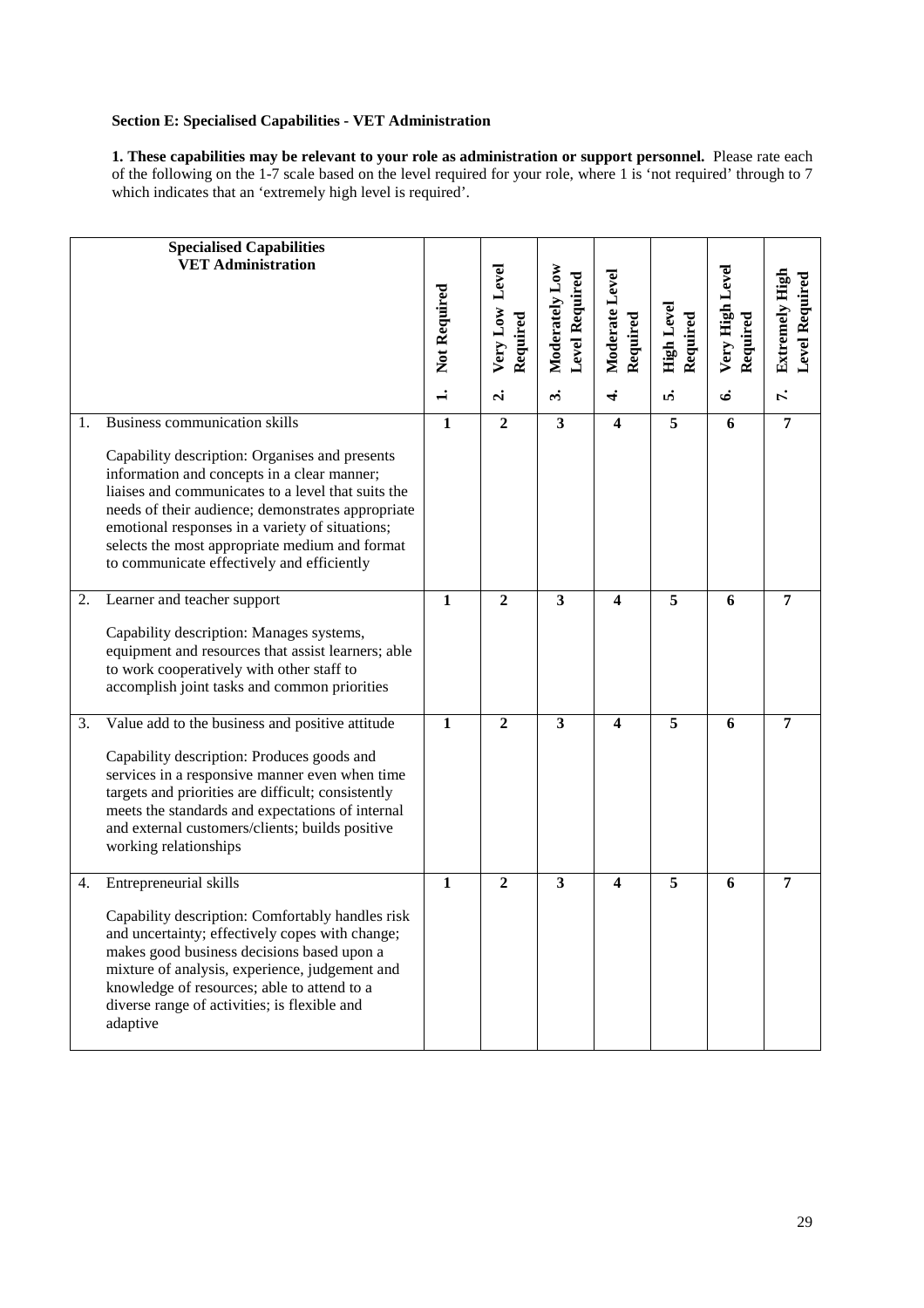|    | <b>Specialised Capabilities</b><br><b>VET Administration</b>                                                                                                                                                                                                                                                                                                                                                                                     | Not Required<br>$\div$ | Level<br>Very Low<br>Required<br>$\dot{\mathbf{c}}$ | Moderately Low<br><b>Level Required</b><br>$\ddot{\mathbf{c}}$ | Moderate Level<br>Required<br>$\div$ | High Level<br>Required<br>ທ່ | Very High Level<br>Required<br>ق | Level Required<br>Extremely High<br>Γ. |
|----|--------------------------------------------------------------------------------------------------------------------------------------------------------------------------------------------------------------------------------------------------------------------------------------------------------------------------------------------------------------------------------------------------------------------------------------------------|------------------------|-----------------------------------------------------|----------------------------------------------------------------|--------------------------------------|------------------------------|----------------------------------|----------------------------------------|
| 5. | Designing and maintaining business systems                                                                                                                                                                                                                                                                                                                                                                                                       | $\mathbf{1}$           | $\overline{2}$                                      | $\mathbf{3}$                                                   | $\overline{\mathbf{4}}$              | 5                            | 6                                | 7                                      |
|    | Capability description: Understands the nature of<br>business systems; able to apply a range business<br>improvement processes to adapt current<br>administrative systems to meet the requirements<br>of new IT, audit and related systems; monitors<br>the efficiency and effectiveness of the Institute's<br>business systems                                                                                                                  |                        |                                                     |                                                                |                                      |                              |                                  |                                        |
| 6. | Coordination of services and resources<br>Capability description: Sets objectives, goals and<br>priorities; breaks down work into the process<br>steps; develops schedules and plans for task<br>completion; assigns tasks to staff; anticipates<br>problems and adjusts accordingly; coordinates<br>and uses resources efficiently and effectively;<br>values time; measures and evaluates results<br>against performance and quality standards | $\mathbf{1}$           | $\overline{2}$                                      | 3                                                              | $\overline{\mathbf{4}}$              | 5                            | 6                                | 7                                      |
| 7. | Change leadership<br>Capability description: Models and inspires<br>alignment of vision, values and behaviours;<br>understands the various roles that teams and<br>individuals must play in leading change                                                                                                                                                                                                                                       | 1                      | $\mathbf{2}$                                        | 3                                                              | $\overline{\mathbf{4}}$              | 5                            | 6                                | 7                                      |
| 8. | Knowledge sharing<br>Capability description: Mutually exchanges<br>knowledge and jointly creates new knowledge to<br>increase the achievement of individual and<br>organisational goals and priorities                                                                                                                                                                                                                                           | $\mathbf{1}$           | 2                                                   | 3                                                              | 4                                    | 5                            | 6                                | 7                                      |
| 9. | Information and communication and<br>technologies (ICT) skills<br>Capability description: Has knowledge and can<br>use advanced systems to achieve business<br>requirements and to manage student<br>administration                                                                                                                                                                                                                              | $\mathbf{1}$           | $\mathbf{2}$                                        | $\overline{\mathbf{3}}$                                        | $\overline{\mathbf{4}}$              | 5                            | 6                                | $\overline{7}$                         |

# **Section E: Specialised Capabilities - VET Administration (Continued)**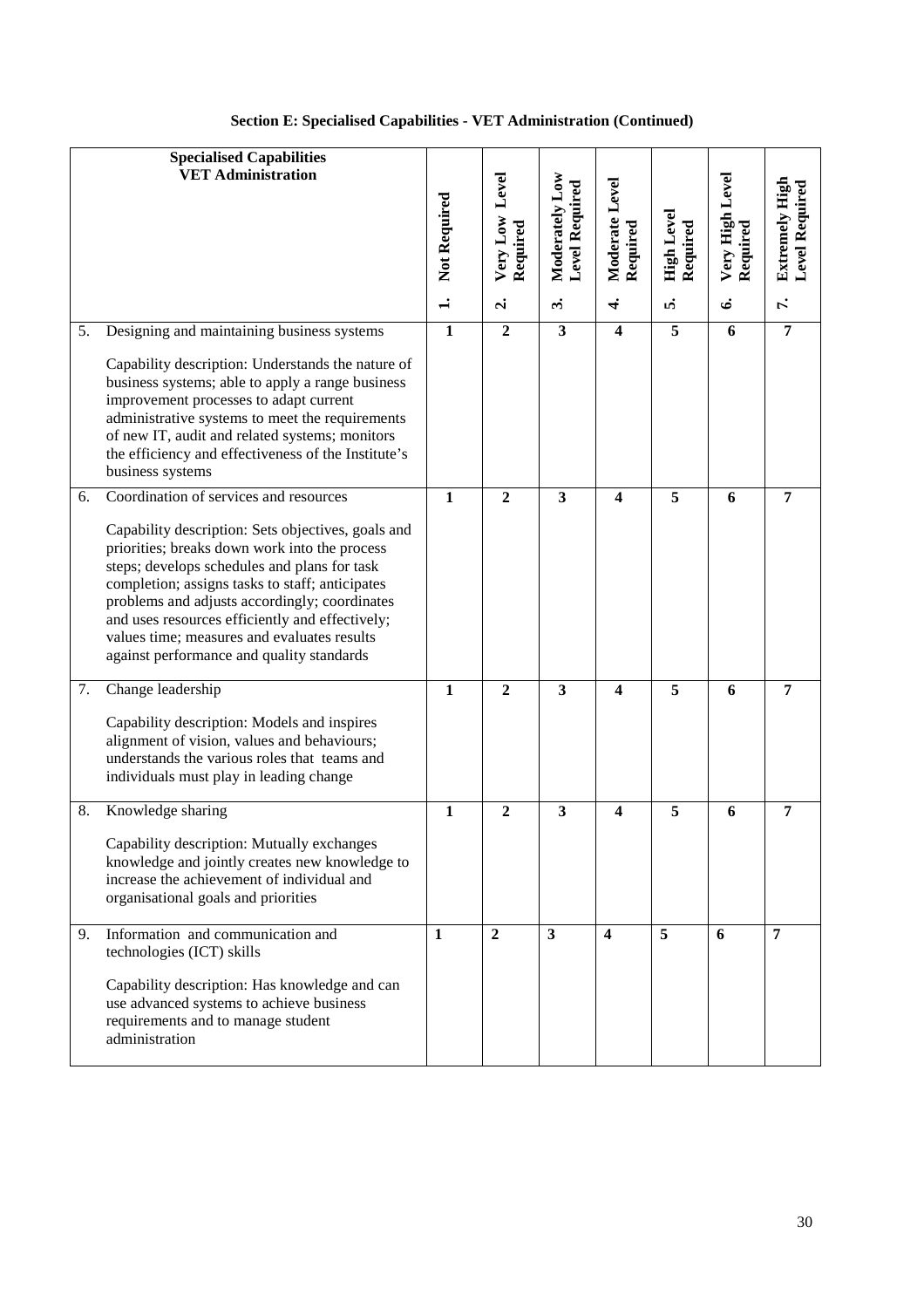| <b>Specialised Capabilities</b><br><b>VET Administration</b>                                                                                                                                                                                                                                                                                             | Not Required | Level<br>ð<br>Required<br>Very | ξ<br>Level Required<br>Moderately | Level<br>Moderate<br>Required | Level<br>Required<br>High | High<br>Required<br>Very | High<br>Level Required<br>Extremely |
|----------------------------------------------------------------------------------------------------------------------------------------------------------------------------------------------------------------------------------------------------------------------------------------------------------------------------------------------------------|--------------|--------------------------------|-----------------------------------|-------------------------------|---------------------------|--------------------------|-------------------------------------|
|                                                                                                                                                                                                                                                                                                                                                          |              | $\dot{\mathbf{c}}$             | $\ddot{\phantom{a}}$              | Æ                             | <b>v</b>                  | ئى                       | ŕ.                                  |
| 10. Coaching and mentoring                                                                                                                                                                                                                                                                                                                               | 1            | $\mathbf{2}$                   | 3                                 | 4                             | 5                         | 6                        | 7                                   |
| Capability description: builds trust, open and<br>transparent relationships; clarifies roles and<br>expectations; promotes a culture of aligning<br>personal outcomes with organisational goals and<br>priorities; celebrates effort and success; provides<br>constructive feedback; promotes on-going<br>reflection and encourages new ways of thinking |              |                                |                                   |                               |                           |                          |                                     |

**2.** If you have any other comments about the specialised capabilities that are required by staff who work at SBIT in your role or related roles as a VET Practitioner Administration, please provide them below. For example, what other specialised capabilities for those in your role did you expect to see mentioned, but they were not? Please take care to avoid specific situations or names that may identify you.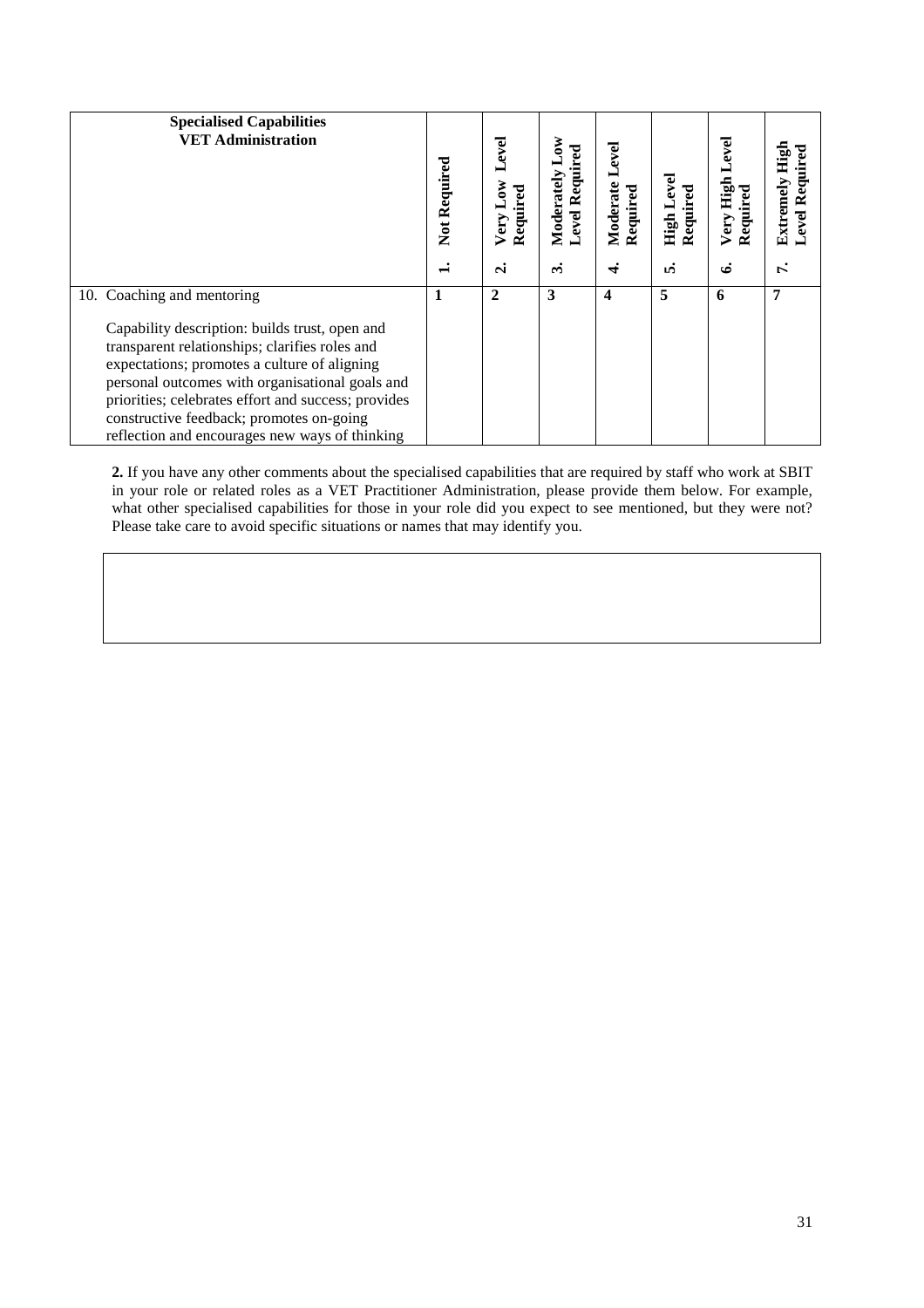#### **Section F: About You**

This part of the survey is aimed at providing information to help us answer some important questions. SBIT recognises the diversity and different needs of people. For example, information on your gender, age and faculty/unit will help us design and implement a comprehensive capability framework that is relevant and meaningful to all staff and is responsive to business needs. It will also help us to determine the representedness of the sample that replied to this survey.

Once again, we are completely committed to protecting your privacy and respect the confidentiality of this information.

#### **Please mark ONLY ONE response for each of the following questions:**

#### **1. What is your gender?**

 $\Box$  Female  $\Box$  Male

#### **2. To which age group do you belong?**

| $\Box$ Up to 29 years of age | $\Box$ 40 – 49 years of age | $\Box$ 60 – 69 years of age |
|------------------------------|-----------------------------|-----------------------------|
| $\Box$ 30 – 39 years of age  | $\Box$ 50 – 59 years of age | $\Box$ Over 70 years of age |

#### **3. In which faculty/unit are you employed?**

| $\Box$ Business and Community Education<br>Faculty | $\Box$ Health Sciences Faculty | $\Box$ Design, Arts and Hospitality Faculty |
|----------------------------------------------------|--------------------------------|---------------------------------------------|
| $\Box$ Strategy and Governance                     | $\Box$ Product Innovation      | $\Box$ Corporate Services                   |
| $\Box$ Market and Business Development             | $\Box$ Other (Please specify)  |                                             |

#### **4. What is your** *current* **employment status?**

| $\Box$ Casual     | $\Box$ Institute contract     |
|-------------------|-------------------------------|
| $\Box$ Permanent  | $\Box$ Other (Please specify) |
| $\Box$ Fixed term |                               |

### **Section G: Other Comments**

1. If you have any other comments about the core or specialised capabilities or the capability framework project, please provide them below. Please take care to avoid specific situations or names that may identify you.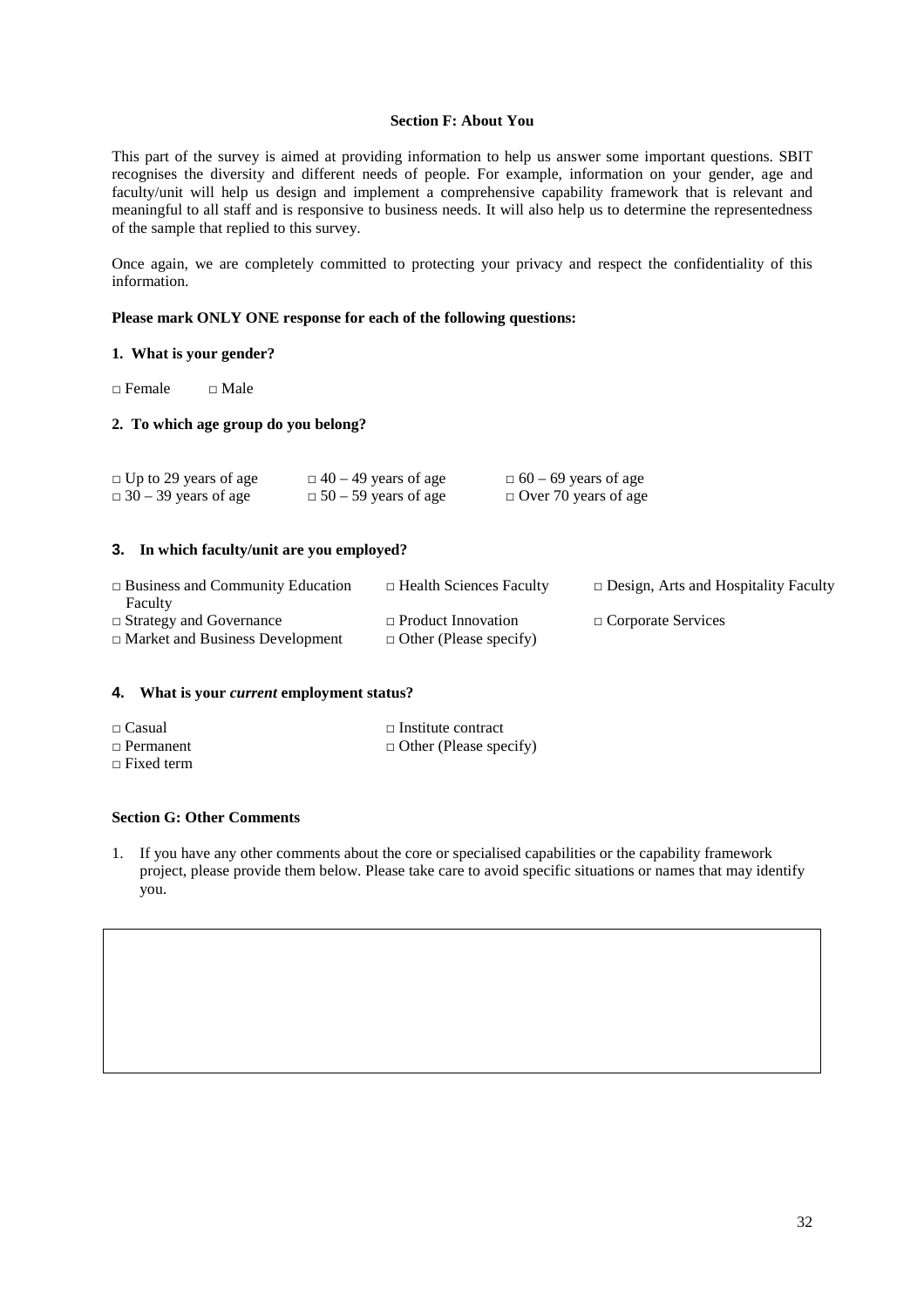### **Appendix C**

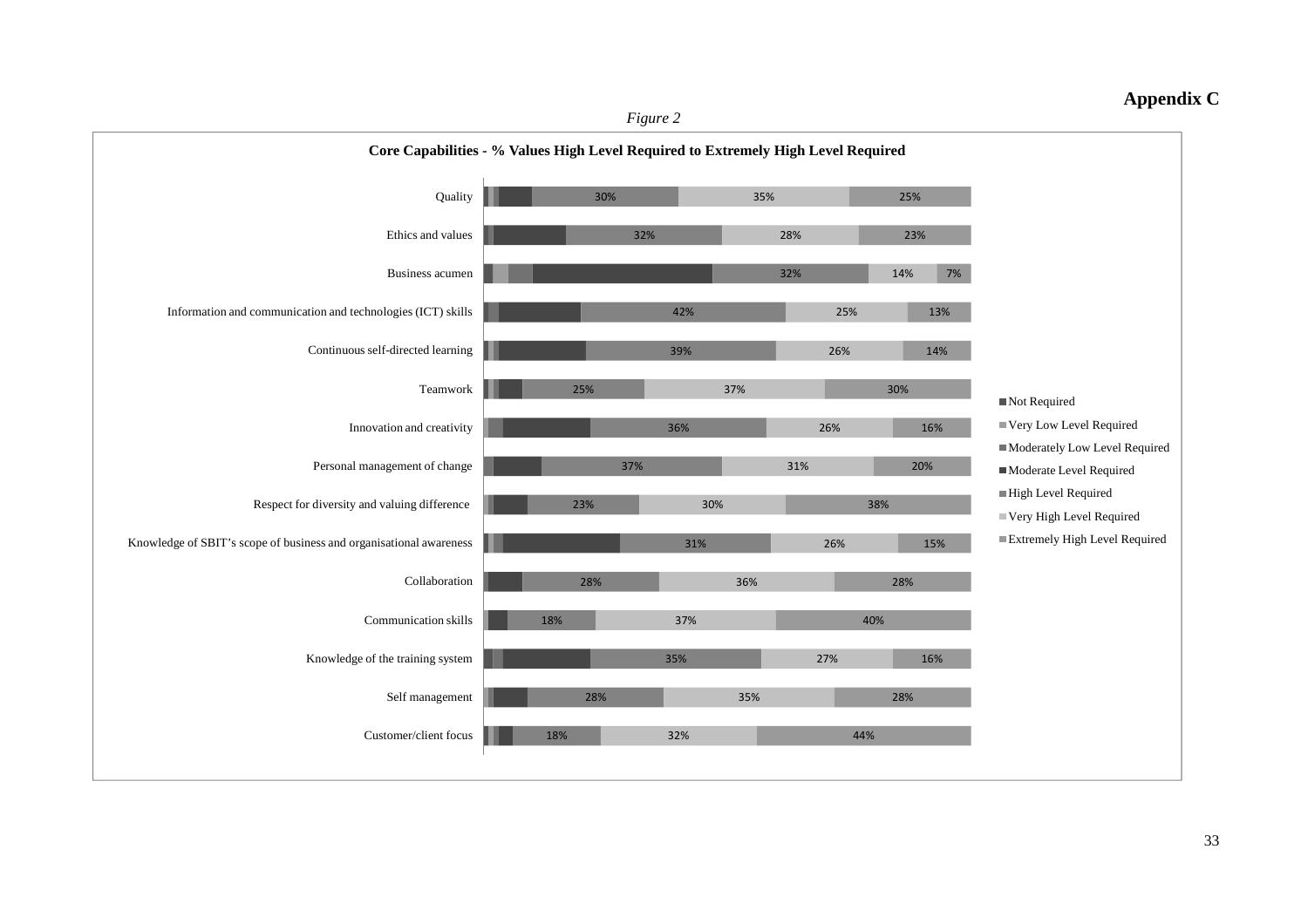### **Appendix D**

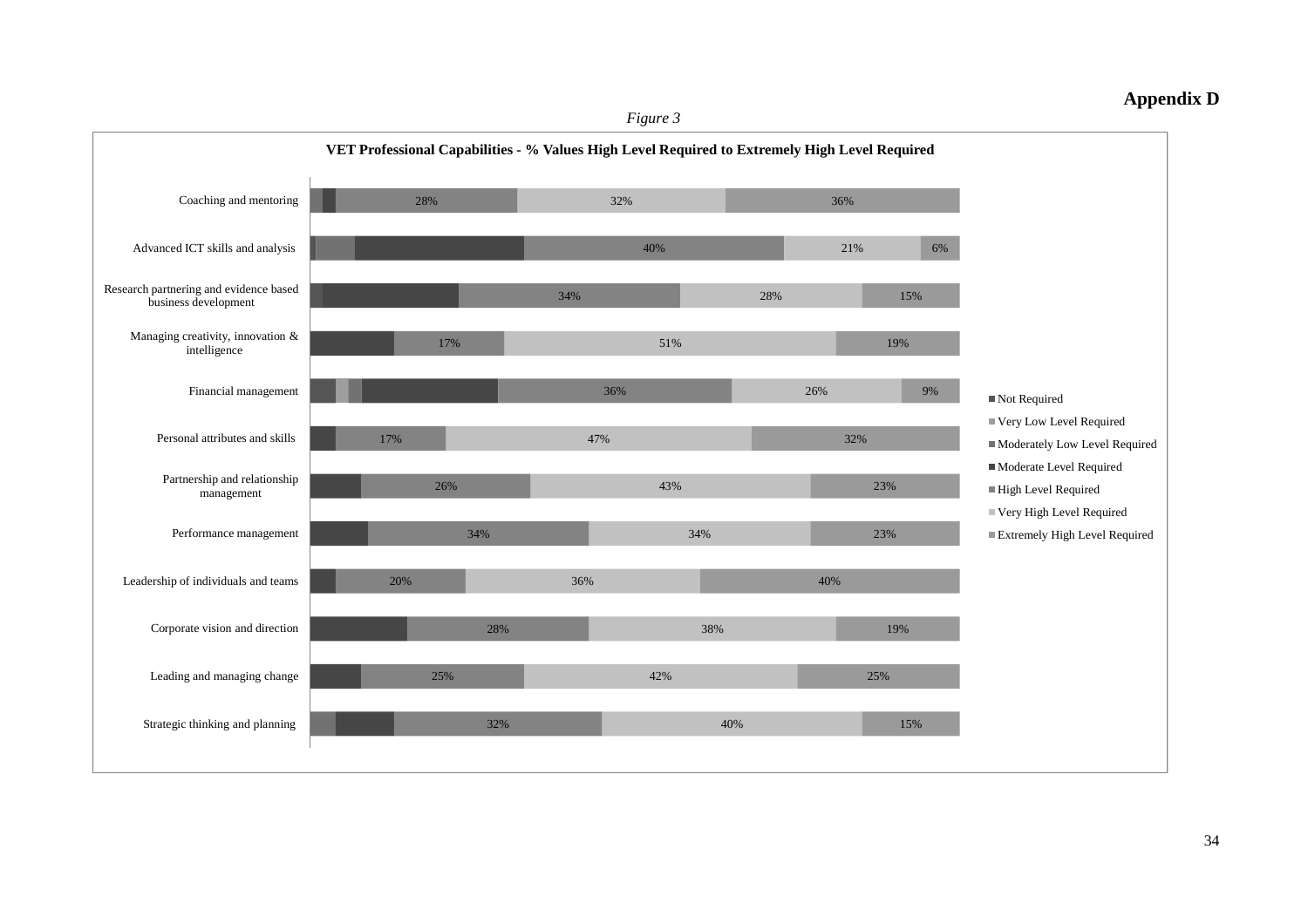## **Appendix E**

#### *Figure 4*

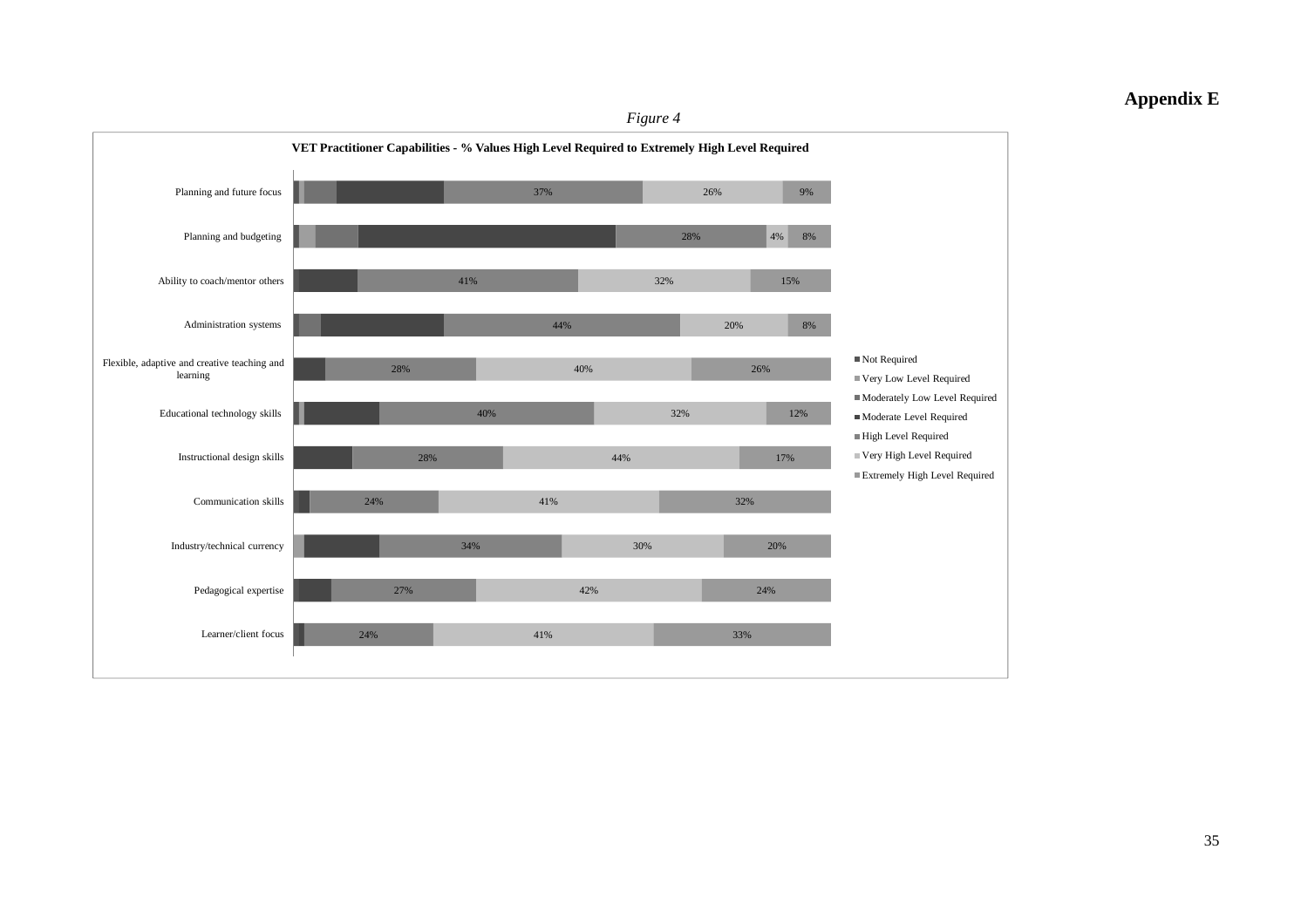### **Appendix F**

#### *Figure 5*

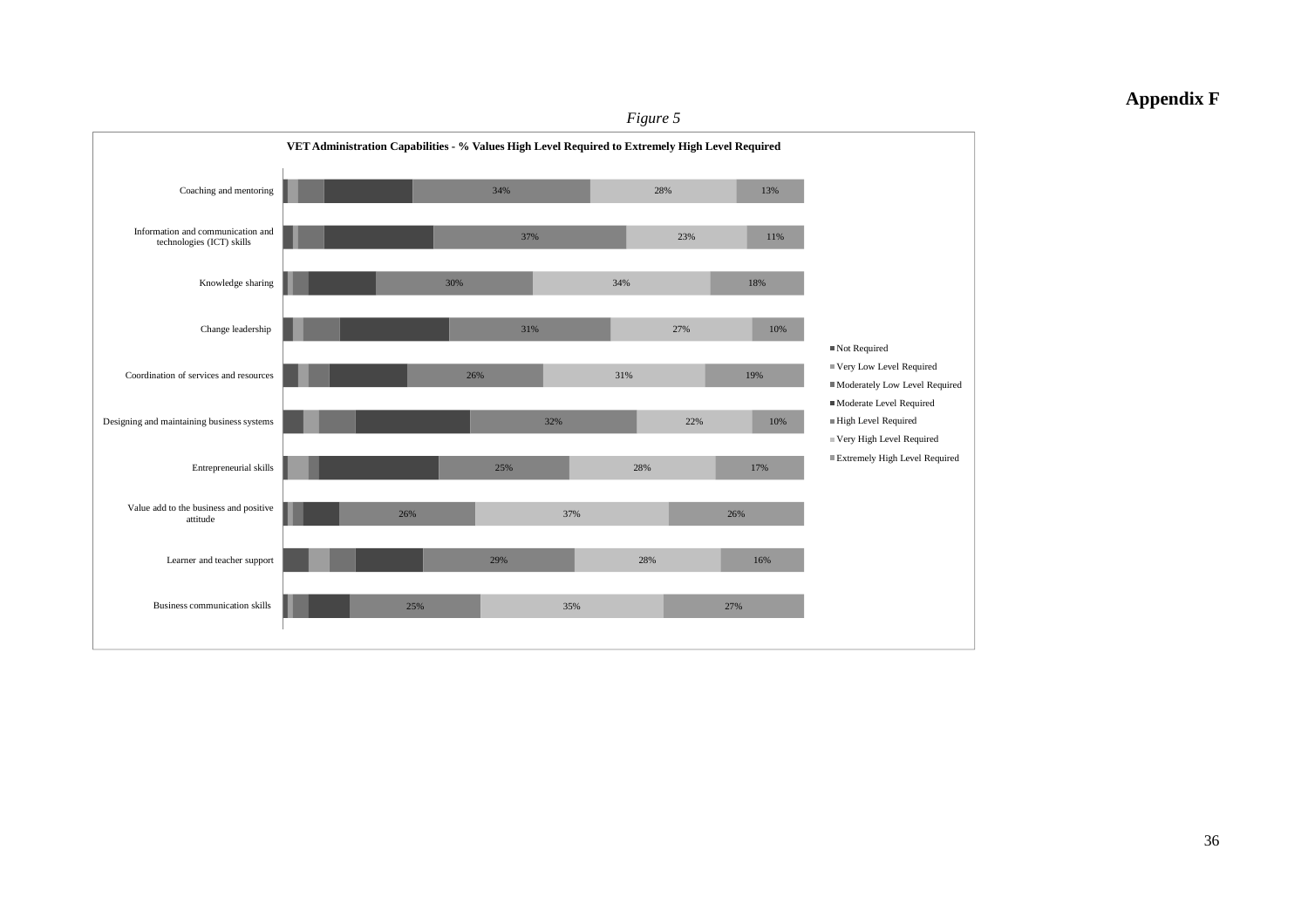| <b>Core Capabilities</b>                                                                                                                                                                                                      |                 |     |                   |          |                         |                  |                   |          |                  |          |                    |          |                 |                   |      |                   |
|-------------------------------------------------------------------------------------------------------------------------------------------------------------------------------------------------------------------------------|-----------------|-----|-------------------|----------|-------------------------|------------------|-------------------|----------|------------------|----------|--------------------|----------|-----------------|-------------------|------|-------------------|
| <b>Item</b>                                                                                                                                                                                                                   | Not<br>Required |     | Very Low<br>Level | Required | Moderatel<br><b>Nor</b> | Required<br>evel | Moderate<br>Level | Required | Level<br>6.<br>도 | Required | Very High<br>Level | Required | Extreme<br>High | Required<br>Level | Mean | Std.<br>Deviation |
|                                                                                                                                                                                                                               | $\div$          |     | $\mathbf{a}$      |          | Μ,                      |                  | 4                 |          | ທ່               |          | 6                  |          | ν.              |                   |      |                   |
|                                                                                                                                                                                                                               | $\%$            | (n) | $\%$              | (n)      | $\%$                    | (n)              | $\%$              | (n)      | $\%$             | (n)      | $\%$               | (n)      | $\%$            | (n)               | (m)  | Sd.               |
| <b>Customer/client focus</b>                                                                                                                                                                                                  | $\mathbf{1}$    | (2) | $\overline{1}$    | (2)      | $\mathbf{1}$            | (4)              | $\overline{4}$    | (16)     | $\overline{18}$  | (67)     | 32                 | (116)    | 44              | (160)             | 6.08 | 1.05              |
| Capability description: Is committed to understanding and meeting<br>the expectations and requirements of internal and external<br>customers                                                                                  |                 |     |                   |          |                         |                  |                   |          |                  |          |                    |          |                 |                   |      |                   |
| 2. Self management                                                                                                                                                                                                            | 0               | (0) | 1                 | (2)      |                         | (4)              | 7                 | (25)     | 28               | (102)    | 35                 | (130)    | 28              | (104)             | 5.81 | 0.99              |
| Capability description: Takes responsibility for own actions;<br>organises own workload to achieve outcomes<br>Knowledge of the training system<br>3.                                                                         | 2               | (7) | 0.5               | (1)      | 2                       | (7)              | 18                | (65)     | 35               | (128)    | 27                 | (100)    | 16              | (59)              | 5.29 | 1.18              |
| Capability description: Demonstrates a sound understanding of<br>the VET sector; applies this knowledge to provide appropriate<br>solutions to meet external and internal customer needs<br><b>Communication skills</b><br>4. | 0               | (0) | 1                 | (2)      | 0                       | (0)              |                   | (19)     | 18               | (67)     | 37                 | (134)    | 40              | (145)             | 6.08 | 0.93              |
| Capability description: Conveys information (written and verbal)<br>clearly and respectfully, listens effectively; demonstrates<br>appropriate levels of literacy and numeracy<br>5. Collaboration                            | 0               | (0) | 0                 | (0)      |                         | (3)              | $\overline{7}$    | (25)     | 28               | (102)    | 36                 | (133)    | 28              | (104)             | 5.83 | 0.96              |
| Capability description: Works cooperatively to achieve common<br>objectives; builds positive working relationships<br>Knowledge of SBIT's scope of business and<br>6.<br>organisational awareness                             | $\mathbf 1$     | (2) | -1                | (5)      | 2                       | (7)              | 24                | (88)     | 31               | (113)    | 26                 | (96)     | 15              | (56)              | 5.22 | 1.16              |
| Capability description: Understands SBIT's business, customer<br>and market goals, and applies resources to meet those goals<br>Respect for diversity and valuing difference<br>7.                                            | 0               | (0) | -1                | (3)      | 1                       | (4)              | $\overline{7}$    | (29)     | 23               | (84)     | 30                 | (109)    | 38              | (138)             | 5.92 | 1.08              |
| Capability description: Supports equal and fair treatment and<br>opportunity for all<br>Personal management of change<br>8.                                                                                                   | 0               | (0) | 0                 | (0)      | $\overline{2}$          | (6)              | 10                | (40)     | 37               | (134)    | 31                 | (114)    | 20              | (73)              | 5.56 | 0.98              |
| Capability description: Responds flexibility to change; takes<br>responsibility for implementing changes relevant to work role                                                                                                |                 |     |                   |          |                         |                  |                   |          |                  |          |                    |          |                 |                   |      |                   |

# **Appendix G**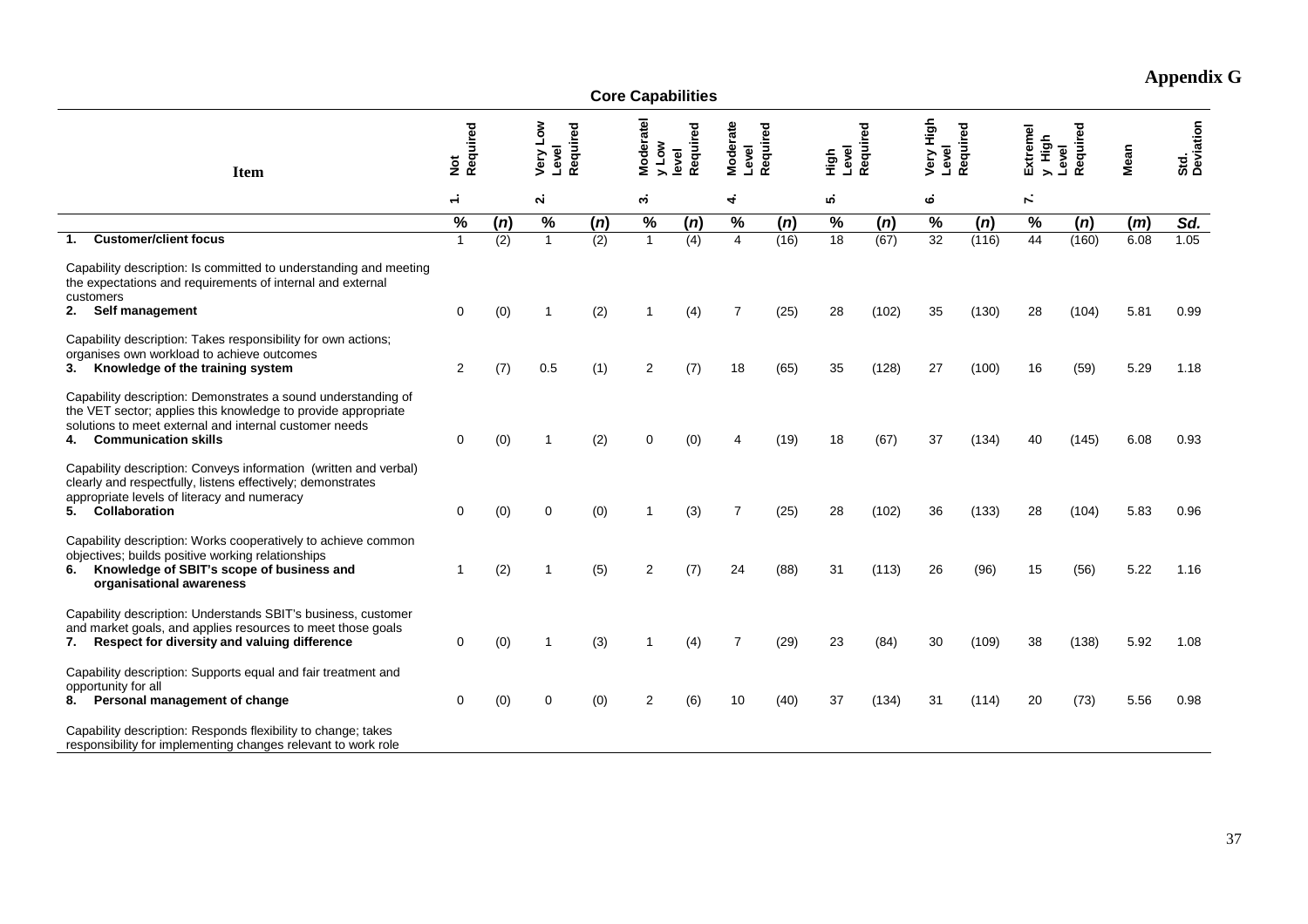## **Core Capabilities - Continued**

| <b>Item</b>                                                                                                                                                                                                                                           | Required<br>$\frac{5}{2}$ |                  | Very Low<br>Level | Required | Moderatel<br>γον | Required<br>evel | Moderate<br>Level | Require | Level<br>들    | g<br>Require | Very High<br>Level | Required | Extremel<br>High | Required<br>Level | Mean | Std.<br>Deviation |
|-------------------------------------------------------------------------------------------------------------------------------------------------------------------------------------------------------------------------------------------------------|---------------------------|------------------|-------------------|----------|------------------|------------------|-------------------|---------|---------------|--------------|--------------------|----------|------------------|-------------------|------|-------------------|
|                                                                                                                                                                                                                                                       | $\div$                    |                  | $\mathbf{a}$      |          | ∾.               |                  | 4                 |         | ທ່            |              | نه                 |          | $\mathbf{r}$     |                   |      |                   |
|                                                                                                                                                                                                                                                       | $\%$                      | (n)              | $\%$              | (n)      | $\%$             | (n)              | $\%$              | (n)     | $\frac{0}{0}$ | (n)          | $\%$               | (n)      | $\%$             | (n)               | (m)  | Sd.               |
| Innovation and creativity<br>9.                                                                                                                                                                                                                       | $\Omega$                  | $\overline{(0)}$ | $\overline{1}$    | (6)      | 3                | (12)             | 18                | (61)    | 36            | (132)        | $\overline{26}$    | (97)     | 16               | (59)              | 5.30 | 1.13              |
| Capability description: Thinks outside the box; generates new<br>ideas; open to new ways of improving workplace practices<br>10. Teamwork                                                                                                             | -1                        | (2)              |                   | (2)      |                  | (5)              | 5                 | (22)    | 25            | (93)         | 37                 | (134)    | 30               | (109)             | 5.83 | 1.05              |
| Capability description: Shares information; able to work<br>cooperatively with others to achieve team goals; solves problems<br>through consultation with others in team<br>11. Continuous self-directed learning                                     | -1                        | (3)              |                   | (3)      |                  | (3)              | 18                | (70)    | 39            | (142)        | 26                 | (96)     | 14               | (50)              | 5.27 | 1.07              |
| Capability description: Identifies their personal learning needs on<br>an ongoing basis; applies this learning to meet personal and<br>organisational objectives and priorities<br>12. Information and communication and technologies (ICT)<br>skills |                           | (3)              | $\mathbf 0$       | (0)      | 2                | (7)              | 17                | (64)    | 42            | (154)        | 25                 | (92)     | 13               | (47)              | 5.25 | 1.04              |
| Capability description: Applies information technology as a tool to<br>work more effectively, and can access and manage information<br>effectively<br>13. Business acumen                                                                             | $\overline{2}$            | (8)              | 3                 | (10)     | 5                | (20)             | 37                | (131)   | 32            | (119)        | 14                 | (53)     | 7                | (26)              | 4.65 | 1.21              |
| Capability description: Understands the nature of Institute funding;<br>has knowledge of the business unit's budget; strives to achieve<br>high quality services with efficient use of the resources available<br>14. Ethics and values               | 1                         | (4)              | $\Omega$          | (0)      |                  | (5)              | 15                | (53)    | 32            | (117)        | 28                 | (104)    | 23               | (84)              | 5.52 | 1.13              |
| Capability description: Adheres to SBIT's core values:<br>collaboration, innovation, accountability<br>15. Quality                                                                                                                                    | 1                         | (3)              |                   | (3)      |                  | (3)              |                   | (30)    | 30            | (111)        | 35                 | (127)    | 25               | (90)              | 5.68 | 1.06              |
| Capability description: Sets personal standards of excellence and<br>continuous improvement, and adheres to SBIT's quality<br>assurance (QA) standards                                                                                                |                           |                  |                   |          |                  |                  |                   |         |               |              |                    |          |                  |                   |      |                   |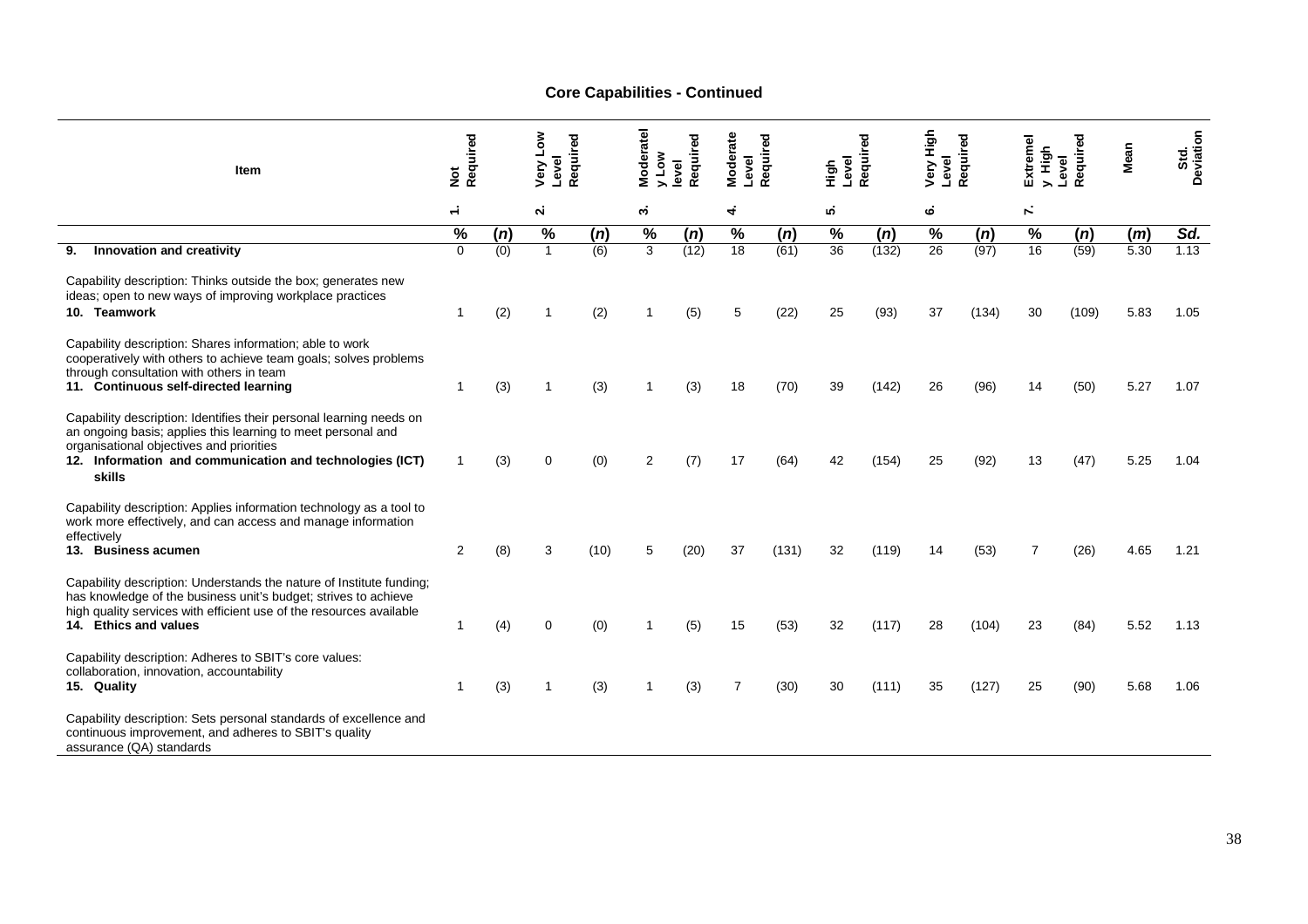## **VET Professional Capabilities (Specialised/Strategic)**

| Item                                                                                                                                                                                                                                                                                                                                                     | Not Required  |     | Level<br>Very Low<br>Required |     | Moderately Low<br>level Required |     | Level<br>Moderate<br>Required |     | High Level<br>Required |      | Very High Level<br>Required |      | High<br>Level Required<br>Extremely |      | Mean | Std. Deviation |
|----------------------------------------------------------------------------------------------------------------------------------------------------------------------------------------------------------------------------------------------------------------------------------------------------------------------------------------------------------|---------------|-----|-------------------------------|-----|----------------------------------|-----|-------------------------------|-----|------------------------|------|-----------------------------|------|-------------------------------------|------|------|----------------|
|                                                                                                                                                                                                                                                                                                                                                          | $\div$        |     | <b>N</b>                      |     | ω.                               |     | 4                             |     | ທ່                     |      | ٺ                           |      | Υ,                                  |      |      |                |
|                                                                                                                                                                                                                                                                                                                                                          | $\frac{0}{0}$ | (n) | $\frac{0}{0}$                 | (n) | $\frac{0}{0}$                    | (n) | $\frac{0}{0}$                 | (n) | $\frac{0}{0}$          | (n)  | $\frac{0}{0}$               | (n)  | $\frac{0}{0}$                       | (n)  | (m)  | Sd.            |
| Strategic thinking and planning                                                                                                                                                                                                                                                                                                                          | $\mathbf 0$   | (0) | $\mathbf 0$                   | (0) | $\overline{4}$                   | (2) | $\overline{9}$                | (5) | 32                     | (17) | 40                          | (21) | $\overline{15}$                     | (8)  | 5.52 | 0.99           |
| Capability description: Analyses the various positions the Institute<br>can adopt in response to various political, economic, social and<br>market environments, and applies various resources to achieve<br>targeted strategic priorities<br>Leading and managing change                                                                                | $\Omega$      | (0) | 0                             | (0) | 0                                | (0) | 8                             | (5) | 25                     | (13) | 42                          | (22) | 25                                  | (13) | 5.81 | 0.92           |
| Capability description: Undertakes a lead role in planning, leading<br>and managing, and communicating significant change across the<br>Institute; as a change leader<br>Corporate vision and direction<br>3.                                                                                                                                            | 0             | (0) | U                             | (0) | $\Omega$                         | (0) | 15                            | (8) | 28                     | (15) | 38                          | (20) | 19                                  | (10) | 5.60 | 0.96           |
| Capability description: Communicates a compelling and inspired<br>vision or sense of core purpose; demonstrates entrepreneurial<br>attitudes that drives the achievement of the Institute's strategic<br>and commercial aims and educational priorities, and effectively<br>communicates this to colleagues<br>Leadership of individuals and teams<br>4. | 0             | (0) | 0                             | (0) | 0                                | (0) |                               | (2) | 20                     | (11) | 36                          | (19) | 40                                  | (21) | 6.11 | 0.86           |
| Capability description: Supports individuals to determine and to<br>understand their role, responsibilities and strengths; identifies and<br>fosters team work, guides teams to achieve common goals, and<br>inspires strong morale and team spirit<br>Performance management<br>5.                                                                      | $\Omega$      | (0) | 0                             | (0) | $\Omega$                         | (0) | 9                             | (5) | 34                     | (18) | 34                          | (18) | 23                                  | (12) | 5.69 | 0.93           |
| Capability description: Adopts a balanced view of organisational<br>performance that applies measurement around customer/client<br>satisfaction, staff satisfaction, financial performance and<br>innovation                                                                                                                                             |               |     |                               |     |                                  |     |                               |     |                        |      |                             |      |                                     |      |      |                |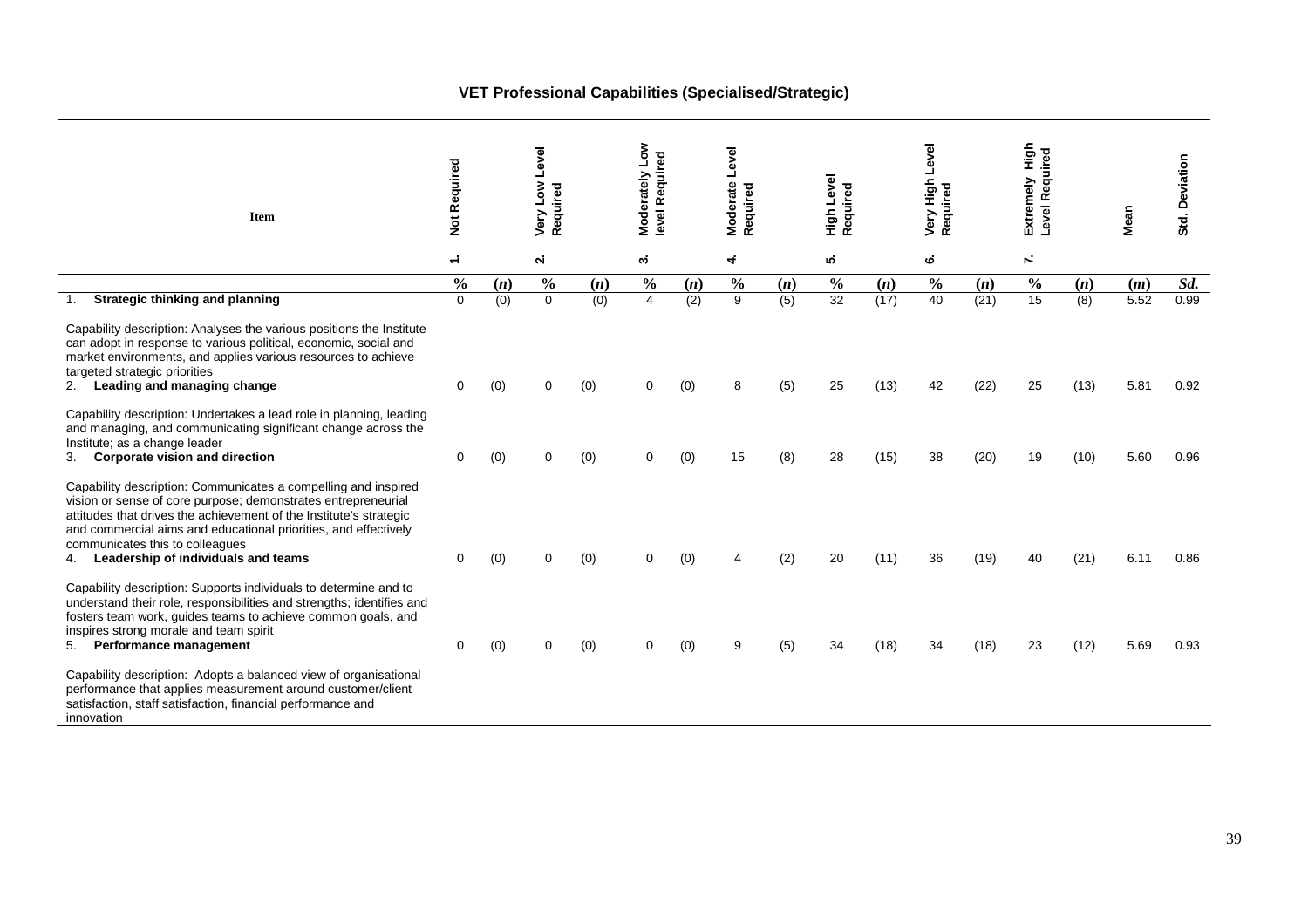| <b>Item</b>                                                                                                                                                                                                                                                                                                                                                                                                                                                                                      | Not Required  |            | Level<br><b>Non</b><br>Required<br>Very |            | <b>No7</b><br>level Required<br>Moderately |            | Moderate Level<br>Required |             | High Level<br>Required |             | Level<br>Very High<br>Required |              | Extremely High<br>Required<br>Level |             | Mean         | Std. Deviation |
|--------------------------------------------------------------------------------------------------------------------------------------------------------------------------------------------------------------------------------------------------------------------------------------------------------------------------------------------------------------------------------------------------------------------------------------------------------------------------------------------------|---------------|------------|-----------------------------------------|------------|--------------------------------------------|------------|----------------------------|-------------|------------------------|-------------|--------------------------------|--------------|-------------------------------------|-------------|--------------|----------------|
|                                                                                                                                                                                                                                                                                                                                                                                                                                                                                                  | $\div$        |            | $\mathbf{a}$                            |            | ຕ່                                         |            | 4                          |             | ιó.                    |             | ٺ                              |              | Υ,                                  |             |              |                |
|                                                                                                                                                                                                                                                                                                                                                                                                                                                                                                  | $\frac{0}{0}$ | (n)        | $\frac{0}{0}$                           | (n)        | $\frac{0}{0}$                              | (n)        | $\frac{0}{0}$              | (n)         | $\frac{0}{0}$          | (n)         | $\frac{0}{0}$                  | (n)          | $\frac{0}{0}$                       | (n)         | (m)          | Sd.            |
| Partnership and relationship management<br>6.                                                                                                                                                                                                                                                                                                                                                                                                                                                    | $\Omega$      | (0)        | $\Omega$                                | (0)        | $\Omega$                                   | (0)        | 8                          | (4)         | 26                     | (14)        | 43                             | (23)         | 23                                  | (12)        | 5.81         | 0.87           |
| Capability description: Manages partnerships and relationships<br>within and outside SBIT to achieve the best outcomes for<br>educational and service delivery<br><b>Personal attributes and skills</b><br>7.<br>Capability description: Is positive, respectful, approachable and<br>consultative; has a sense of humour, is committed to ongoing<br>professional renewal; serves as a role model around the<br>alignment of vision, values and behaviours<br>8.<br><b>Financial management</b> | $\mathbf 0$   | (0)<br>(2) | $\Omega$<br>$\overline{2}$              | (0)<br>(1) | $\Omega$<br>2                              | (0)<br>(1) | 21                         | (2)<br>(11) | 17<br>36               | (9)<br>(19) | 47<br>26                       | (25)<br>(14) | 32<br>9                             | (17)<br>(5) | 6.07<br>5.00 | 0.80<br>1.31   |
| Capability description: Employs financial management systems to<br>make shorter term operational and longer term strategic<br>decisions; exhibits responsiveness and keenness of insight in<br>operating a financially profitable educational business<br>9.<br>Managing creativity, innovation & intelligence                                                                                                                                                                                   | $\mathbf 0$   | (0)        | $\Omega$                                | (0)        | $\Omega$                                   | (0)        | 13                         | (7)         | 17                     | (9)         | 51                             | (27)         | 19                                  | (10)        | 5.75         | 0.91           |
| Capability description: Develops processes to share, acquire,<br>protect, create, rejuvenate and store knowledge; supports,<br>encourages and manages innovation and resource development;<br>researches the marketplace for potential ideas that can value-add<br>10. Research partnering and evidence based business<br>development                                                                                                                                                            | 2             | (1)        | $\Omega$                                | (0)        | $\Omega$                                   | (0)        | 21                         | (11)        | 34                     | (18)        | 28                             | (15)         | 15                                  | (8)         | 5.30         | 1.15           |
| Capability description: Identifies collaborative research<br>opportunities across multidisciplinary teams and with key<br>stakeholders; advocates and sponsors relevant proposals and<br>projects                                                                                                                                                                                                                                                                                                |               |            |                                         |            |                                            |            |                            |             |                        |             |                                |              |                                     |             |              |                |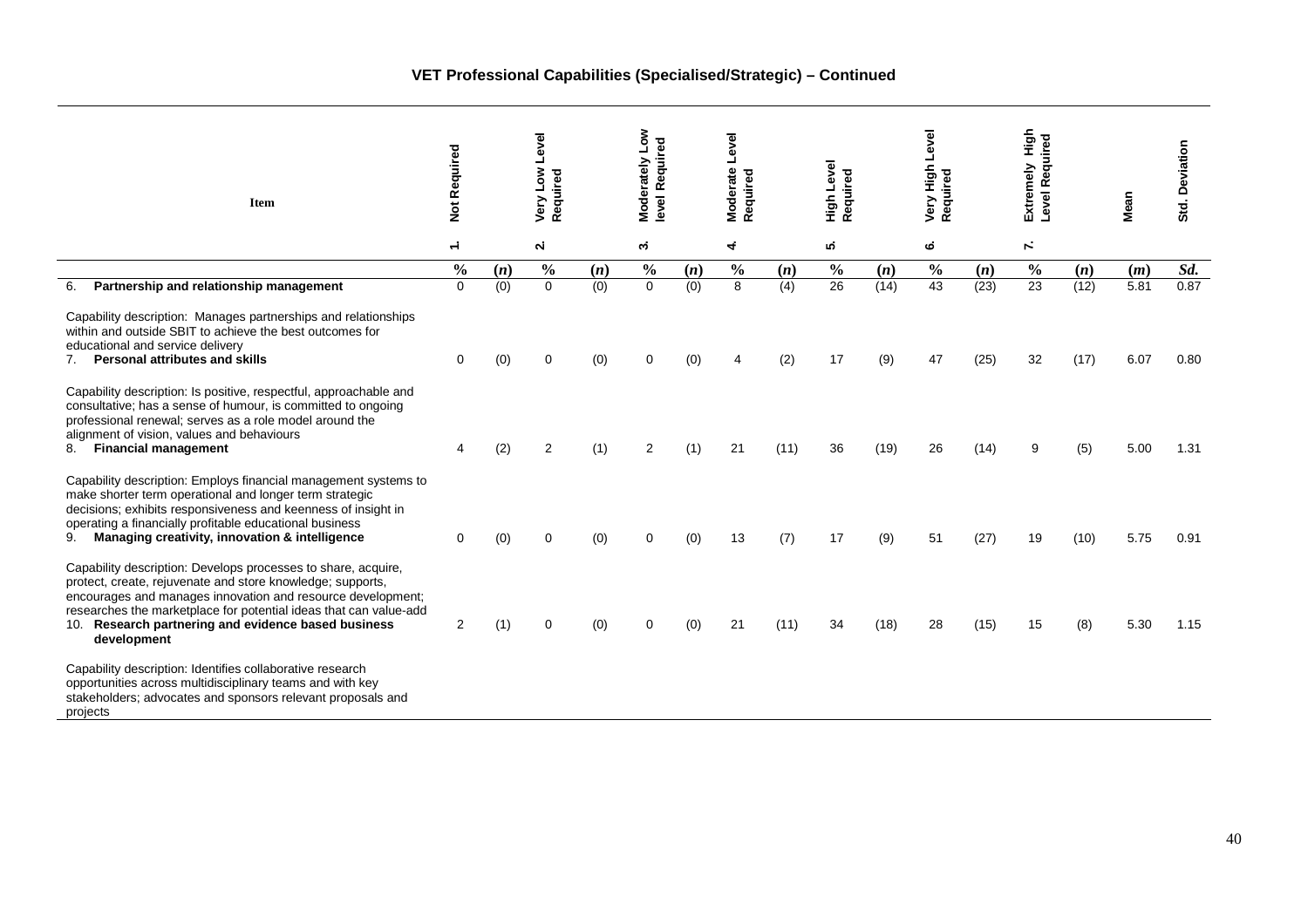### **VET Professional Capabilities (Specialised/Strategic) – Continued**

| Item                                                                                                                                                                                                                                                                                                                                           | red<br>Rē<br>$\frac{5}{2}$ |     | Required<br>ō<br>Very |     | š<br>level Required<br>Moderately L |     | Level<br>Moderate<br>್ಠಾ<br>quire<br>Φ<br>œ |      | High Level<br>Required |      | evel<br>들<br>ъ<br>uire<br>Very<br>ਠ<br>Φ<br>$\propto$ |      | 동<br>도<br>uired<br>Extremely<br>g<br>evel R<br>┙ |                 |      | Deviation<br>Std. |
|------------------------------------------------------------------------------------------------------------------------------------------------------------------------------------------------------------------------------------------------------------------------------------------------------------------------------------------------|----------------------------|-----|-----------------------|-----|-------------------------------------|-----|---------------------------------------------|------|------------------------|------|-------------------------------------------------------|------|--------------------------------------------------|-----------------|------|-------------------|
|                                                                                                                                                                                                                                                                                                                                                | $\div$                     |     | $\mathbf{a}$          |     | ω.                                  |     | $\vec{r}$                                   |      | ທ່                     |      | نه                                                    |      | K.                                               |                 |      |                   |
|                                                                                                                                                                                                                                                                                                                                                | $\frac{0}{0}$              | (n) | $\frac{6}{6}$         | (n) | $\frac{0}{0}$                       | (n) | $\frac{0}{0}$                               | (n)  | $\frac{0}{0}$          | (n)  | $\frac{6}{6}$                                         | (n)  | $\frac{6}{6}$                                    | (n)             | (m)  | Sd.               |
| 11. Advanced ICT skills and analysis                                                                                                                                                                                                                                                                                                           | 2                          | (1) | 0                     | (0) | 6                                   | (3) | 26                                          | (14) | 40                     | (21) | 21                                                    | (11) | 6                                                | $\overline{3)}$ | 4.86 | 1.11              |
| Capability description: Establishes systemic processes for<br>ongoing comparison and trialling of a range of diverse<br>technologies and respected information sources that can promote<br>more effective decision making<br><b>Coaching and mentoring</b><br>12.                                                                              | 0                          | (0) | $\mathbf 0$           | (0) | $\overline{2}$                      | (1) | 2                                           | (1)  | 28                     | (15) | 32                                                    | (17) | 36                                               | (19)            | 5.98 | 0.95              |
| Capability description: Relates sensitively to staff and works<br>through agreed processes to build trust and confidence; models<br>expertise in practice or through conversation; observes, analyses<br>and reflects upon professional practice; provides information and<br>feedback; demonstrates good questioning skills; listens actively |                            |     |                       |     |                                     |     |                                             |      |                        |      |                                                       |      |                                                  |                 |      |                   |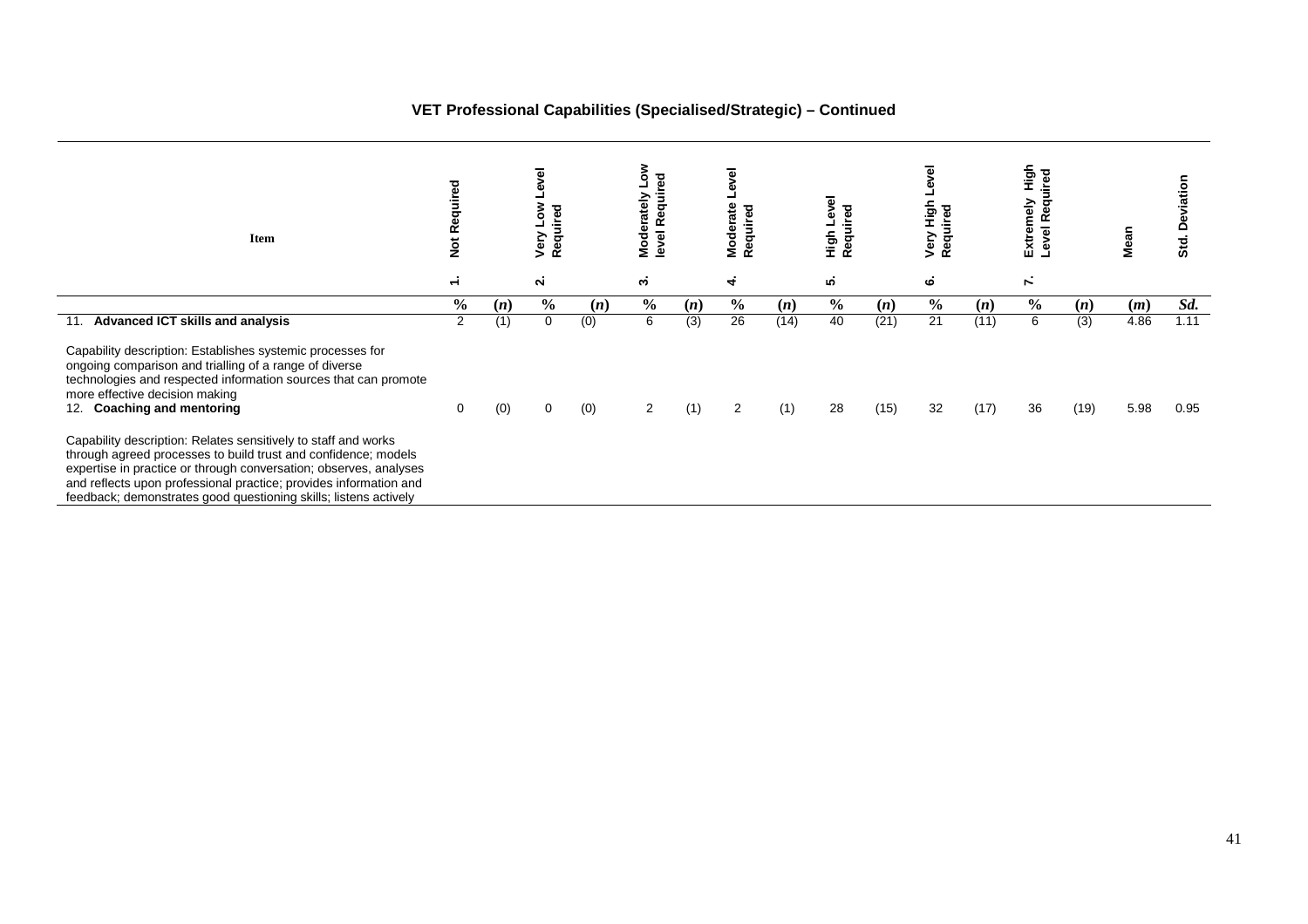## **VET Practitioner Capabilities (Specialised/Strategic)**

| <b>Item</b>                                                                                                                                                                                                                                                                                | Not Required  |     | Level<br>Very Low<br>Required |     | Moderately Low<br>level Required |     | Moderate Level<br>Required |      | High Level<br>Required |      | Level<br>Very High<br>Required |      | 들<br>Required<br>Extremely<br>Level |      | Mean | Std. Deviation |
|--------------------------------------------------------------------------------------------------------------------------------------------------------------------------------------------------------------------------------------------------------------------------------------------|---------------|-----|-------------------------------|-----|----------------------------------|-----|----------------------------|------|------------------------|------|--------------------------------|------|-------------------------------------|------|------|----------------|
|                                                                                                                                                                                                                                                                                            | $\div$        |     | $\mathbf{a}$                  |     | ω.                               |     | 4                          |      | ທ່                     |      | ق                              |      | r.                                  |      |      |                |
|                                                                                                                                                                                                                                                                                            | $\frac{0}{0}$ | (n) | $\frac{0}{0}$                 | (n) | $\frac{0}{0}$                    | (n) | $\frac{0}{0}$              | (n)  | $\frac{0}{0}$          | (n)  | $\frac{0}{0}$                  | (n)  | $\frac{0}{0}$                       | (n)  | (m)  | Sd.            |
| <b>Learner/client focus</b><br>1.                                                                                                                                                                                                                                                          |               | (1) | $\mathbf 0$                   | (0) | $\overline{0}$                   | (0) | $\overline{2}$             | (2)  | $\overline{24}$        | (29) | 41                             | (51) | 33                                  | (40) | 6.01 | 0.91           |
| Capability description: Able to tailor teaching, learning and<br>assessment to suit individual learning styles, learner needs and<br>workplace contexts; promotes and supports self-directed learning<br>Pedagogical expertise (blended and multimode)<br>2.                               | -1            | (1) | 0                             | (0) | 0                                | (0) | 6                          | (7)  | 27                     | (33) | 42                             | (52) | 24                                  | (30) | 5.82 | 0.95           |
| Capability description: Able to apply a wide range of up to date<br>adult learning theories and methods including project work, self-<br>directed learning, workplace learning, mentoring and coaching<br>3. Industry/technical currency                                                   | 0             | (0) | $\overline{2}$                | (2) | $\Omega$                         | (0) | 14                         | (17) | 34                     | (42) | 30                             | (37) | 20                                  | (25) | 5.52 | 1.06           |
| Capability description: Demonstrates up to date industry<br>knowledge; undertakes annual return to industry or the workplace;<br>maintains industry networks and attends industry professional<br>development<br><b>Communication skills</b><br>4.                                         | 1             | (1) | 0                             | (0) | 0                                | (0) | 2                          | (2)  | 24                     | (30) | 41                             | (51) | 32                                  | (39) | 6.00 | 0.91           |
| Capability description: Builds positive and productive relationships<br>with learners; encourages respectful discussion and debate; uses<br>diverse opportunities and methods to communicate with learners;<br>timely feedback is provided on assessment<br>5. Instructional design skills | 0             | (0) | $\Omega$                      | (0) | $\Omega$                         | (0) | 11                         | (13) | 28                     | (35) | 44                             | (54) | 17                                  | (21) | 5.67 | 0.88           |
| Capability description: Able to develop training programs and a<br>wide variety of assessment/recognition tools, resources and<br>support materials to meet diverse learner and workplace needs<br>and quality standards<br>6. Educational technology skills                               | -1            | (1) | -1                            | (1) | 0                                | (0) | 14                         | (17) | 40                     | (49) | 32                             | (39) | 12                                  | (16) | 5.32 | 1.02           |
| Capability description: Demonstrates knowledge and expertise in<br>using current and emerging ICT; embeds ICT effectively in<br>teaching, learning and assessment; is knowledgeable of the<br>potential of ICT to manage flexible delivery                                                 |               |     |                               |     |                                  |     |                            |      |                        |      |                                |      |                                     |      |      |                |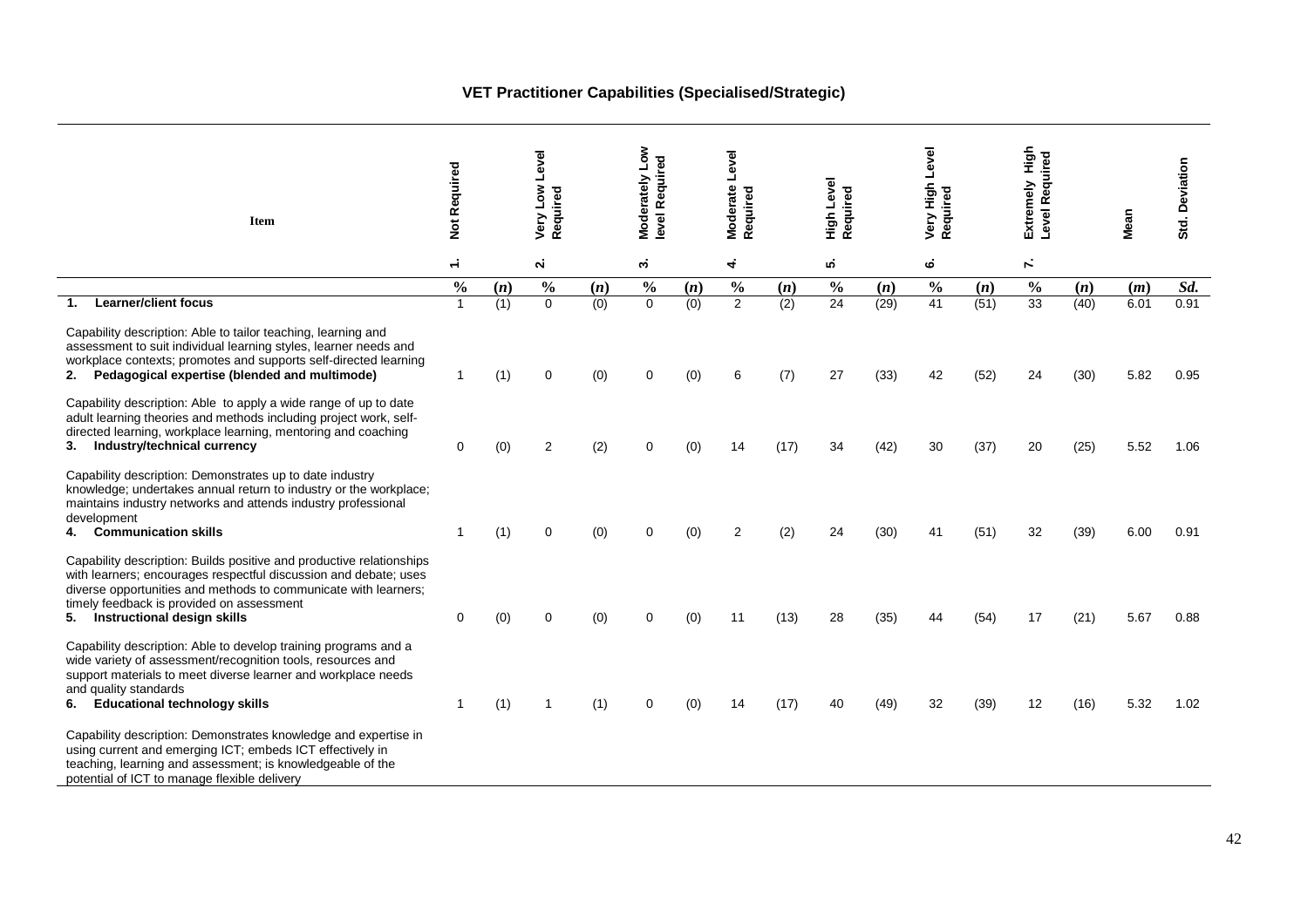## **VET Practitioner Capabilities (Specialised/Strategic) – Continued**

| <b>Item</b>                                                                                                                                                                                                                                                                                                                                                                                                                                                                                               | Not Required  |     | Level<br><b>No7</b><br>Required<br>Very |     | Moderately Low<br>level Required |      | Moderate Level<br>Required |      | High Level<br>Required |      | Very High Level<br>Required |      | tigh<br>Level Required<br>Extremely |      | Mean | Std. Deviation |
|-----------------------------------------------------------------------------------------------------------------------------------------------------------------------------------------------------------------------------------------------------------------------------------------------------------------------------------------------------------------------------------------------------------------------------------------------------------------------------------------------------------|---------------|-----|-----------------------------------------|-----|----------------------------------|------|----------------------------|------|------------------------|------|-----------------------------|------|-------------------------------------|------|------|----------------|
|                                                                                                                                                                                                                                                                                                                                                                                                                                                                                                           | $\div$        |     | $\mathbf{a}$                            |     | ω.                               |      | 4                          |      | ທ່                     |      | نه                          |      | Υ,                                  |      |      |                |
|                                                                                                                                                                                                                                                                                                                                                                                                                                                                                                           | $\frac{0}{0}$ | (n) | $\frac{0}{0}$                           | (n) | $\frac{0}{0}$                    | (n)  | $\frac{0}{0}$              | (n)  | $\frac{0}{0}$          | (n)  | $\frac{0}{0}$               | (n)  | $\frac{0}{0}$                       | (n)  | (m)  | Sd.            |
| Flexible, adaptive and creative teaching and learning<br>7.                                                                                                                                                                                                                                                                                                                                                                                                                                               | 0             | (0) | 1                                       | (1) | 0                                | (0)  | 6                          | (7)  | 28                     | (34) | 40                          | (49) | 26                                  | (32) | 5.83 | 0.93           |
| Capability description: Able to engage, motivate and inspire<br>learners by designing relevant, challenging and stimulating<br>learning experiences and promotes critical thinking, reflection and<br>questioning<br>8. Administration systems<br>Capability description: Shows knowledge of and ability to handle<br>administrative tasks associated with student attendance, progress<br>and enrolment status within designated timeframes; has a good<br>working knowledge of student support services |               | (1) | 0                                       | (0) |                                  | (5)  | 23                         | (28) | 44                     | (54) | 20                          | (25) | 8                                   | (10) | 5.02 | 1.02           |
| Ability to coach/mentor others<br>9.                                                                                                                                                                                                                                                                                                                                                                                                                                                                      |               | (1) | $\Omega$                                | (0) |                                  | (0)  | 11                         | (14) | 41                     | (51) | 32                          | (39) | 15                                  | (18) | 5.46 | 0.96           |
| Capability description: Passionately believes in helping others to<br>achieve and develop; participates in forums such as networks and<br>communities of practice to share learning; supports the team's<br>new, part-time and casual staff<br>10. Planning and budgeting                                                                                                                                                                                                                                 |               | (1) | 3                                       | (4) | 8                                | (10) | 48                         | (59) | 28                     | (34) | 4                           | (5)  | 8                                   | (10) | 4.43 | 1.13           |
| Capability description: Has a good knowledge of and/or<br>contributes to work unit budgets and resource planning<br>11. Planning and future focus - business acumen                                                                                                                                                                                                                                                                                                                                       |               | (1) |                                         | (1) | 6                                | (7)  | 20                         | (25) | 37                     | (46) | 26                          | (32) | 9                                   | (11) | 5.06 | 1.12           |
| Capability description: Uses industry and professional networks<br>and research to access information and to identify new initiatives,<br>innovative products or services; supports new training initiatives;<br>contributes to ongoing improvement of tools and frameworks of<br>educational practice                                                                                                                                                                                                    |               |     |                                         |     |                                  |      |                            |      |                        |      |                             |      |                                     |      |      |                |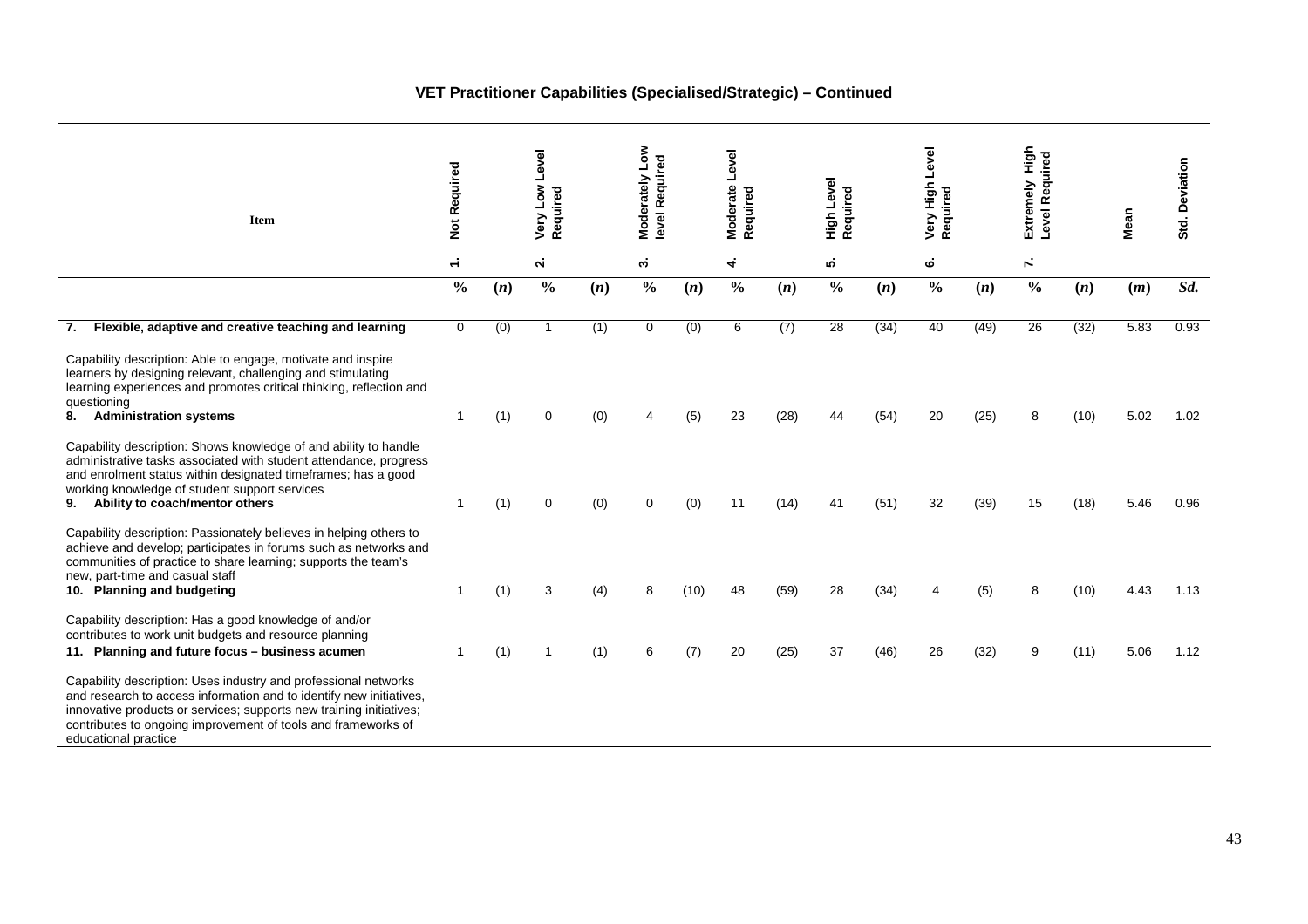### **VET Administration Capabilities (Specialised/Strategic)**

| Item                                                                                                                                                                                                                                                                                                                                                         | Not Required   |      | Level<br>Low<br>Required<br>Very |     | §∠<br>level Required<br>Moderately |      | Moderate Level<br>Required |      | High Level<br>Required |      | Level<br>Very High<br>Required |      | tigh<br>Level Required<br>Extremely |      | Mean | Std. Deviation |
|--------------------------------------------------------------------------------------------------------------------------------------------------------------------------------------------------------------------------------------------------------------------------------------------------------------------------------------------------------------|----------------|------|----------------------------------|-----|------------------------------------|------|----------------------------|------|------------------------|------|--------------------------------|------|-------------------------------------|------|------|----------------|
|                                                                                                                                                                                                                                                                                                                                                              | $\div$         |      | <b>N</b>                         |     | ω.                                 |      | 4                          |      | ທ່                     |      | ه                              |      | Υ,                                  |      |      |                |
|                                                                                                                                                                                                                                                                                                                                                              | $\frac{0}{0}$  | (n)  | $\frac{0}{0}$                    | (n) | $\frac{0}{0}$                      | (n)  | $\frac{0}{0}$              | (n)  | $\frac{0}{0}$          | (n)  | $\frac{0}{0}$                  | (n)  | $\frac{0}{0}$                       | (n)  | (m)  | Sd.            |
| <b>Business communication skills</b><br>1.                                                                                                                                                                                                                                                                                                                   | $\mathbf{1}$   | (1)  | -1                               | (1) | 4                                  | (5)  | 9                          | (19) | 25                     | (47) | 35                             | (67) | 27                                  | (51) | 5.69 | 1.12           |
| Capability description: Organises and presents information and<br>concepts in a clear manner; liaises and communicates to a level<br>that suits the needs of their audience; demonstrates appropriate<br>emotional responses in a variety of situations; selects the most<br>appropriate medium and format to communicate effectively and<br>efficiently     |                |      |                                  |     |                                    |      |                            |      |                        |      |                                |      |                                     |      |      |                |
| 2.<br>Learner and teacher support                                                                                                                                                                                                                                                                                                                            | 6              | (12) | 4                                | (8) | 5                                  | (9)  | 13                         | (24) | 29                     | (55) | 28                             | (53) | 16                                  | (30) | 4.99 | 1.61           |
| Capability description: Manages systems, equipment and<br>resources that assist learners; able to work cooperatively with<br>other staff to accomplish joint tasks and common priorities<br>Value add to the business and positive attitude<br>3.                                                                                                            | $\overline{2}$ | (3)  | -1                               | (1) | 2                                  | (3)  | 7                          | (13) | 26                     | (50) | 37                             | (71) | 26                                  | (50) | 5.71 | 1.15           |
| Capability description: Produces goods and services in a<br>responsive manner even when time targets and priorities are<br>difficult; consistently meets the standards and expectations of<br>internal and external customers/clients; builds positive working<br>relationships                                                                              |                |      |                                  |     |                                    |      |                            |      |                        |      |                                |      |                                     |      |      |                |
| 4. Entrepreneurial skills                                                                                                                                                                                                                                                                                                                                    | 1              | (2)  | $\boldsymbol{\Delta}$            | (8) | 2                                  | (3)  | 24                         | (45) | 25                     | (47) | 28                             | (54) | 17                                  | (32) | 5.18 | 1.33           |
| Capability description: Comfortably handles risk and uncertainty;<br>effectively copes with change; makes good business decisions<br>based upon a mixture of analysis, experience, judgement and<br>knowledge of resources; able to attend to a diverse range of<br>activities; is flexible and adaptive<br>Designing and maintaining business systems<br>5. | 4              | (8)  | 3                                | (6) | $\overline{7}$                     | (14) | 22                         | (42) | 32                     | (62) | 22                             | (40) | 10                                  | (19) | 4.78 | 1.42           |
| Capability description: Understands the nature of business<br>systems; able to apply a range business improvement processes<br>to adapt current administrative systems to meet the requirements<br>of new IT, audit and related systems; monitors the efficiency and<br>effectiveness of the Institute's business systems                                    |                |      |                                  |     |                                    |      |                            |      |                        |      |                                |      |                                     |      |      |                |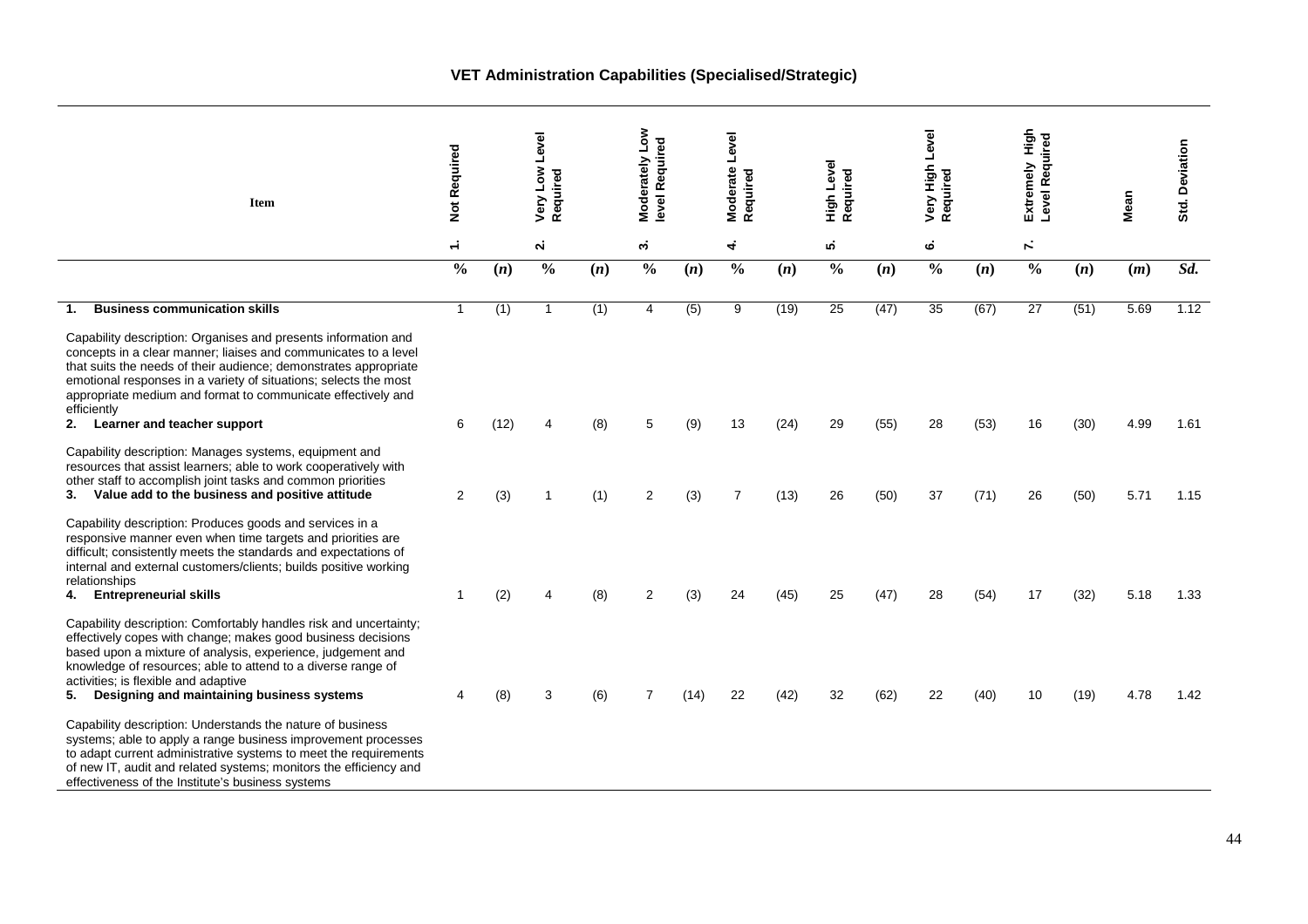### **VET Administration Capabilities (Specialised/Strategic) – Continued**

| Item                                                                                                                                                                                                                                                                                                                                                                                                                               | Not Required   |                  | Low Level<br>Very Low Lev<br>Required |     | <b>Moderately Low</b><br>level Required |     | Moderate Level<br>Required |      | Level<br>High Leve<br>Required |      | r High Level<br>Required<br>Very<br>R |      | Extremely High<br>Level Required |      | Mean | Std. Deviation |
|------------------------------------------------------------------------------------------------------------------------------------------------------------------------------------------------------------------------------------------------------------------------------------------------------------------------------------------------------------------------------------------------------------------------------------|----------------|------------------|---------------------------------------|-----|-----------------------------------------|-----|----------------------------|------|--------------------------------|------|---------------------------------------|------|----------------------------------|------|------|----------------|
|                                                                                                                                                                                                                                                                                                                                                                                                                                    | $\frac{0}{0}$  | (n)              | $\frac{0}{0}$                         | (n) | $\frac{0}{0}$                           | (n) | $\frac{0}{0}$              | (n)  | $\frac{0}{0}$                  | (n)  | $\frac{0}{0}$                         | (n)  | $\frac{0}{0}$                    | (n)  | (m)  | Sd.            |
| <b>Coordination of services and resources</b><br>6.                                                                                                                                                                                                                                                                                                                                                                                | 3              | $\overline{(5)}$ | $\overline{2}$                        | (3) | $\overline{4}$                          | (8) | 15                         | (28) | 26                             | (50) | 31                                    | (60) | 19                               | (37) | 5.31 | 1.36           |
| Capability description: Sets objectives, goals and priorities; breaks<br>down work into the process steps; develops schedules and plans<br>for task completion, assigns tasks to staff, anticipates problems<br>and adjusts accordingly; coordinates and uses resources<br>efficiently and effectively; values time; measures and evaluates<br>results against performance and quality standards<br><b>Change leadership</b><br>7. | 2              | (4)              | $\overline{2}$                        | (4) | $\overline{7}$                          | (4) | 21                         | (40) | 31                             | (60) | 27                                    | (51) | 10                               | (18) | 4.95 | 1.29           |
| Capability description: Models and inspires alignment of vision,<br>values and behaviours; understands the various roles that teams<br>and individuals must play in leading change<br>Knowledge sharing<br>8.                                                                                                                                                                                                                      | $\mathbf{1}$   | (1)              | $\overline{1}$                        | (1) | 3                                       | (6) | 13                         | (24) | 30                             | (58) | 34                                    | (65) | 18                               | (35) | 5.46 | 1.13           |
| Capability description: Mutually exchanges knowledge and jointly<br>creates new knowledge to increase the achievement of individual<br>and organisational goals and priorities<br>9.<br>Information and communication and technologies (ICT)<br>skills                                                                                                                                                                             | 4              | (7)              | -1                                    | (1) | 5                                       | (9) | 21                         | (40) | 37                             | (70) | 23                                    | (43) | 11                               | (21) | 4.97 | 1.30           |
| Capability description: Has knowledge and can use advanced<br>systems to achieve business requirements and to manage<br>student administration<br>10. Coaching and mentoring                                                                                                                                                                                                                                                       | $\overline{2}$ | (3)              | $\overline{2}$                        | (3) | 5                                       | (9) | 17                         | (33) | 34                             | (64) | 28                                    | (53) | 13                               | (25) | 5.14 | 1.27           |
| Capability description: builds trust, open and transparent<br>relationships; clarifies roles and expectations; promotes a culture<br>of aligning personal outcomes with organisational goals and<br>priorities; celebrates effort and success; provides constructive<br>feedback; promotes on-going reflection and encourages new<br>ways of thinking                                                                              |                |                  |                                       |     |                                         |     |                            |      |                                |      |                                       |      |                                  |      |      |                |